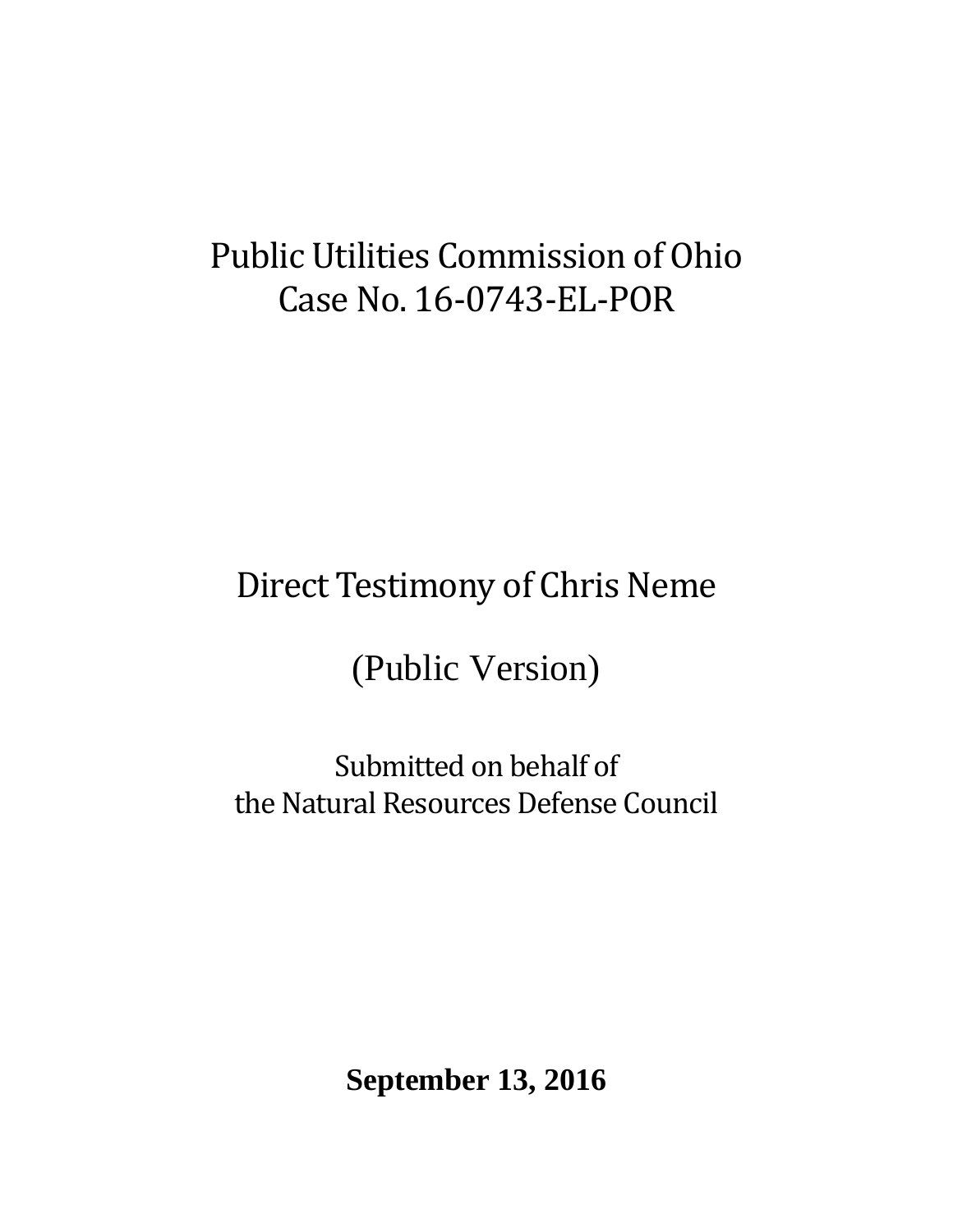# **Contents**

| $\mathbf{I}$ . |                                                                                    |  |
|----------------|------------------------------------------------------------------------------------|--|
| II.            |                                                                                    |  |
| III.           | ISSUES WITH THE COMPANIES' PROPOSED SHARED SAVINGS MECHANISM                       |  |
|                |                                                                                    |  |
| A.             |                                                                                    |  |
| <b>B.</b>      | Inappropriate Inclusion of Savings the Companies Had No Material Role in Producing |  |
|                |                                                                                    |  |
| $\mathbf{C}$ . | Excluding Programs Failing UCT Screening from Shared Savings Calculation 23        |  |
| IV.            |                                                                                    |  |
| $V_{\cdot}$    |                                                                                    |  |
| VI.            |                                                                                    |  |

# Exhibit List

| Exhibit CN-1 Companies' Confidential Response to OCC Set 1, RPD-11, Supp. Attachment 1. |  |  |  |  |
|-----------------------------------------------------------------------------------------|--|--|--|--|
|                                                                                         |  |  |  |  |

- Exhibit CN-2 Chris Neme's Non-Confidential Work Papers.
- Exhibit CN-3 Companies' Confidential Response to NRDC Set-1, RPD-16.
- Exhibit CN-4 Companies' Confidential Response to ELPC Set-1, RPD-6.
- Exhibit CN-5 Excerpts of Lazar, Jim and Xavier Baldwin, "Valuing the Contribution of Energy Efficiency to Avoided Marginal Line Losses and Reserve Requirements", Published by the Regulatory Assistance Project, August 2011.
- Exhibit CN-6 Companies' Response to OCC Set-1, RPD-020, Attachments 1-3.
- Exhibit CN-7 Companies' Response to NRDC Set-1, INT-8.
- Exhibit CN-8 Companies' Response to NRDC Set-1, INTs-4 & 5.
- Exhibit CN-9 Companies' Response to NRDC Set-2, INT-42, Attachment 1.
- Exhibit CN-10 Companies' Confidential Response to ELPC Set 1, RPD-5, Attachment 1.
- Exhibit CN-11 Companies' Response to NRDC Set-1, INT-19.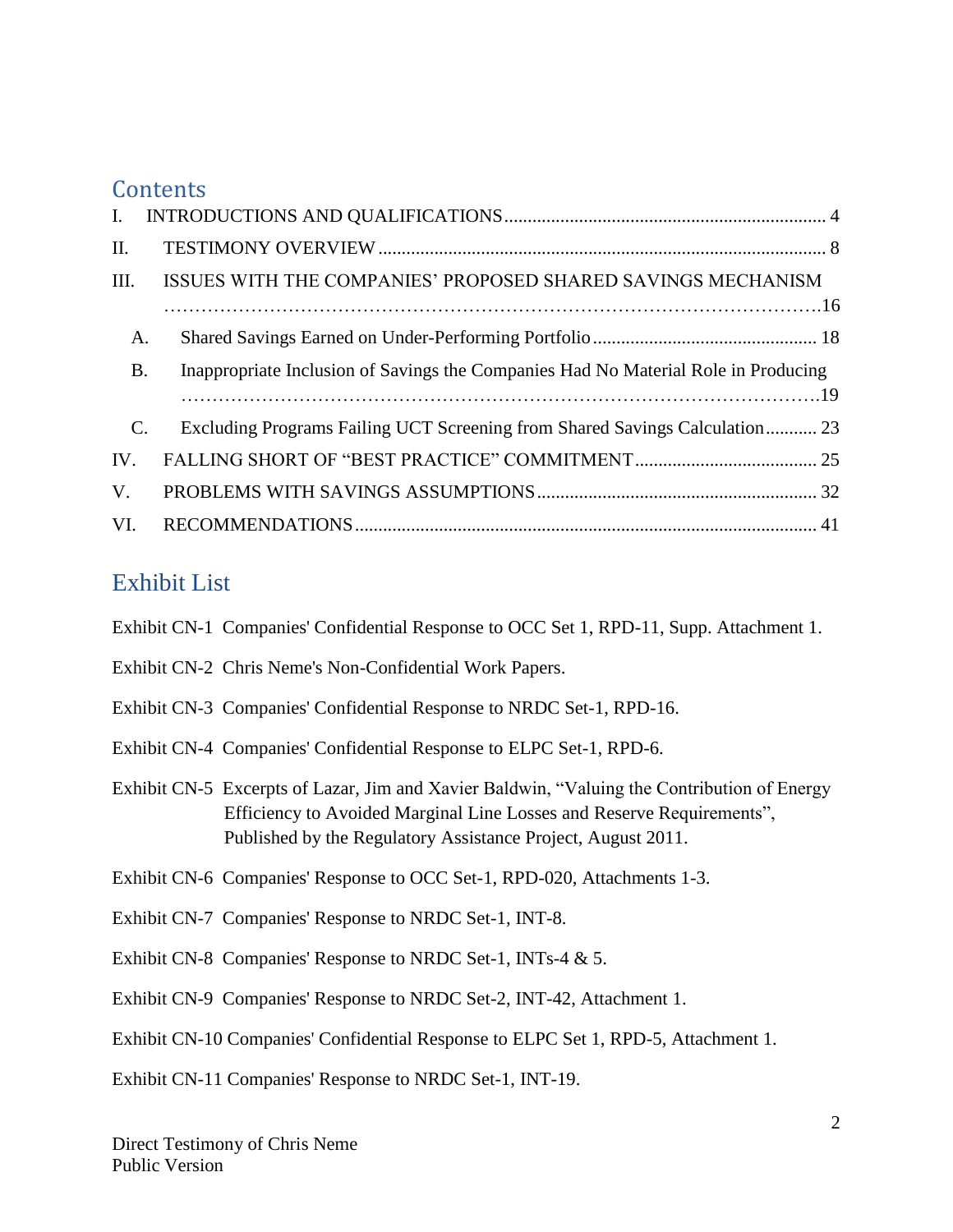Exhibit CN-12 Chris Neme's Confidential Work Papers.

Exhibit CN-13 Chris Neme's Curriculum Vitae.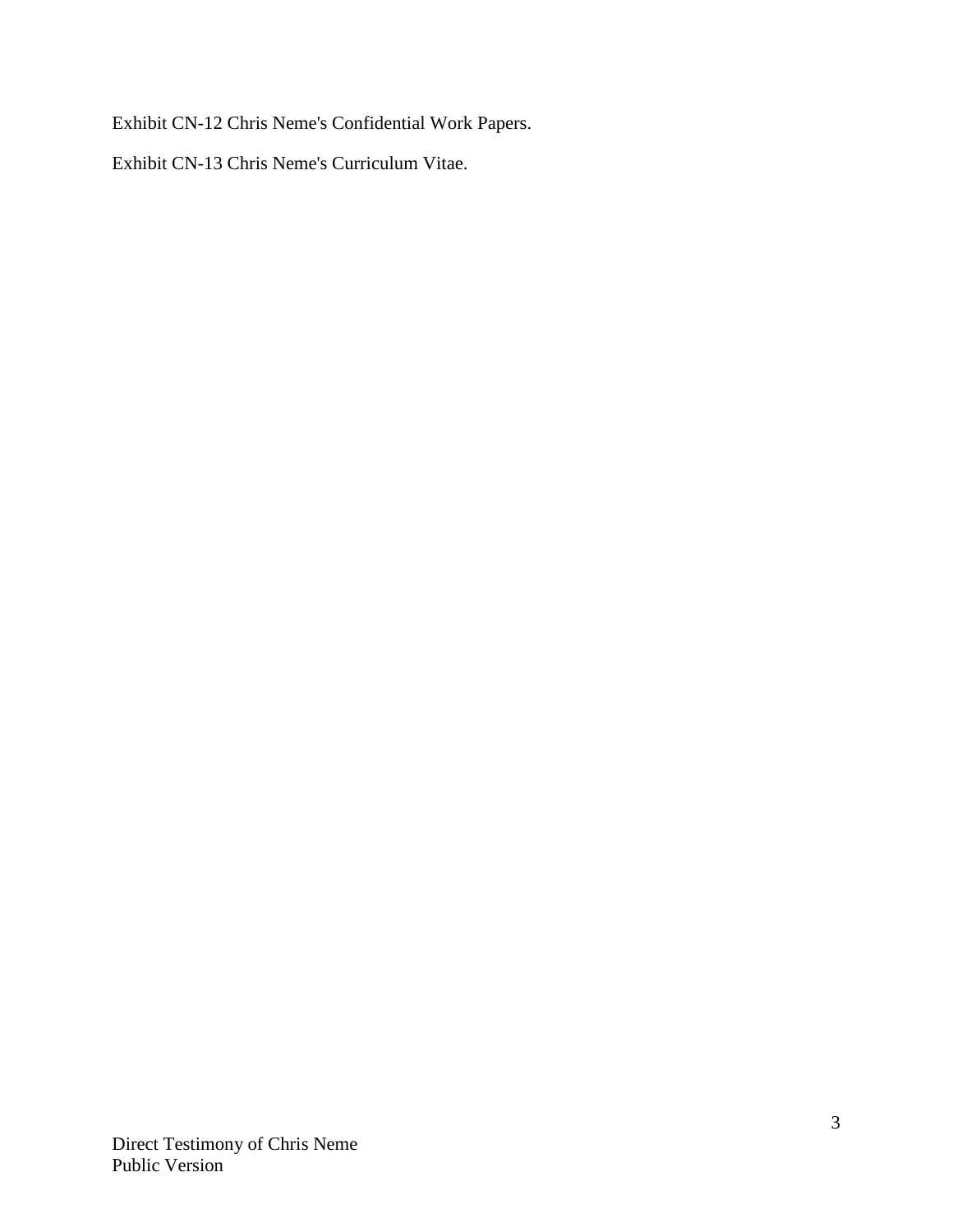# <span id="page-3-0"></span>1 I. INTRODUCTIONS AND QUALIFICATIONS

### **Q: Please state your name, employer and business address.**

 A: My name is Chris Neme. I am a co-founder and Principal of Energy Futures Group, a consulting firm that provides specialized expertise on energy efficiency and renewable energy markets, programs and policies. My business address is P.O. Box 587, Hinesburg, VT 05461.

### **Q: Please describe your educational background.**

 A: I received a Master of Public Policy ("MPP") degree from the University of Michigan (Ann Arbor) in 1986. That is a two-year, multi-disciplinary degree focused on applied economics, statistics and policy development. I also received a Bachelor's degree in Political Science from the University of Michigan (Ann Arbor) in 1985. My first year of graduate school counted towards both my Masters' and Bachelor's degrees.

### **Q: Please summarize your business and professional experience.**

 A: As a Principal in Energy Futures Group, I play major roles in a variety of energy efficiency consulting projects. Recent examples include:

| 15 |           | • Representing NRDC in consultations with utilities and other parties, in both Illinois and |
|----|-----------|---------------------------------------------------------------------------------------------|
| 16 |           | Michigan, on efficiency program and portfolio design, cost-effectiveness screening,         |
| 17 |           | evaluation, shareholder incentive structures and other related topics;                      |
| 18 | $\bullet$ | Serving as an appointed expert representative on the Ontario Energy Board's Evaluation      |

and Audit Committee for natural gas demand-side management;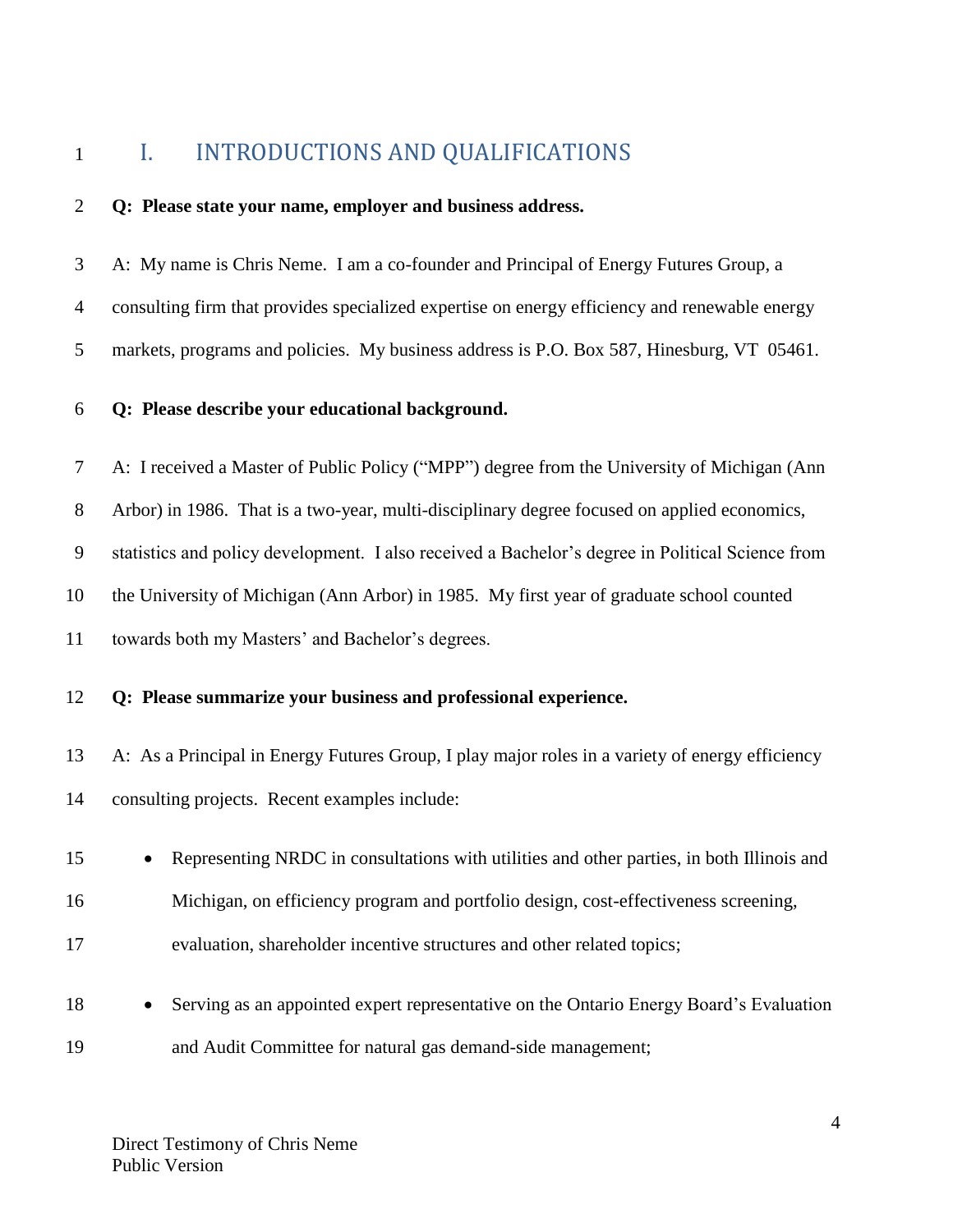| 20 |           | Serving on the Management Committee and leading strategic planning and program                   |
|----|-----------|--------------------------------------------------------------------------------------------------|
| 21 |           | design for a team of firms, led by Applied Energy Group, that was hired by the New               |
| 22 |           | Jersey Board of Public Utilities to deliver the electric and gas utility-funded New Jersey       |
| 23 |           | Clean Energy Programs;                                                                           |
| 24 | $\bullet$ | Serving on a five-person drafting committee for development of a new National Standard           |
| 25 |           | Practice Manual for cost-effectiveness screening of energy efficiency measures,                  |
| 26 |           | programs and portfolios;                                                                         |
| 27 | $\bullet$ | Helping the National Association of Regulatory Utility Commissioners and the Michigan            |
| 28 |           | Public Service Commission staff assess the relative merits of alternative approaches to          |
| 29 |           | defining savings goals for utility efficiency programs (focusing on lifetime rather than         |
| 30 |           | just first year savings); and                                                                    |
| 31 | $\bullet$ | Drafting policy reports for the Regulatory Assistance Project on a variety of energy             |
| 32 |           | efficiency and related regulatory policy issues such as whether 30% electric savings is          |
| 33 |           | achievable in ten years, the history of efforts across the United States to use                  |
| 34 |           | geographically targeted efficiency programs to cost-effectively defer transmission and           |
| 35 |           | distribution system investments, the history of bidding of efficiency resources into the         |
| 36 |           | PJM and New England capacity markets, and other topics.                                          |
| 37 |           | Prior to co-founding Energy Futures Group in 2010 I worked for 17 years for the Vermont          |
| 38 |           | Energy Investment Corporation ("VEIC"), the last 10 as Director of its Consulting Division       |
| 39 |           | managing a group of 30 professionals with offices in three states. Most of our consulting work   |
| 40 |           | involved critically reviewing, developing and/or supporting the implementation of electric, gas, |
| 41 |           | and multi-fuel energy efficiency programs for clients across North America and beyond. As a      |
|    |           | 5                                                                                                |

Direct Testimony of Chris Neme Public Version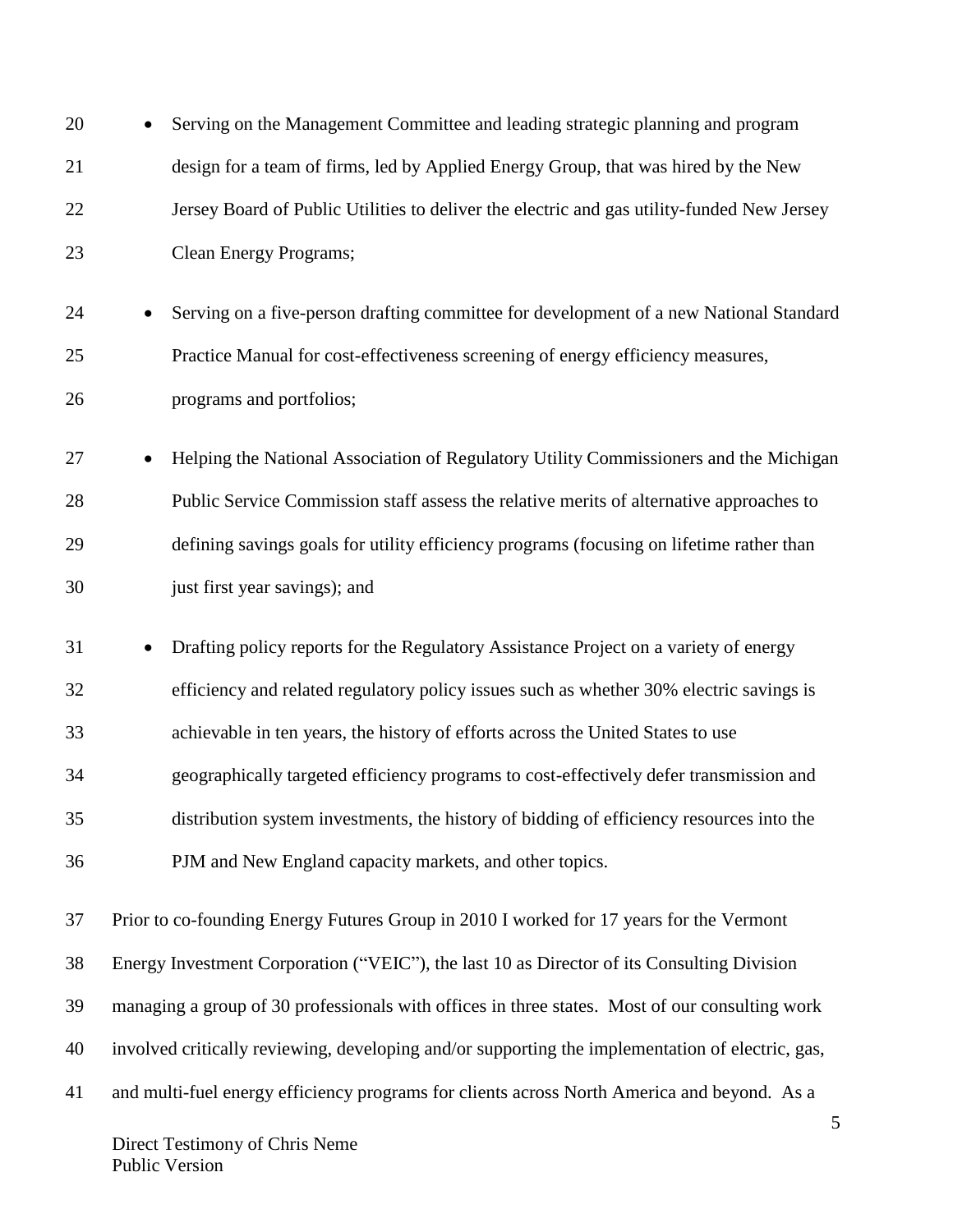member of VEIC's Senior Management Team, I also helped launch Efficiency Vermont in 2000 – a then-new statewide "efficiency utility" VEIC was selected to operate – and became intimately familiar with a myriad of issues associated with the day-to-day delivery of energy efficiency programs. I also helped shape the New England ISO's rules for inclusion of demand resources in its Forward Capacity Market and led the development of VEIC's first bids of peak savings from efficiency programs into that market.

 During my career in energy efficiency I have worked in numerous jurisdictions to develop or review energy efficiency potential studies, develop or review Technical Reference Manuals ("TRM") of deemed savings assumptions (including the Ohio TRM), support utility-stakeholder "collaboratives", negotiate or support development of efficiency program performance incentive mechanisms, and review or develop efficiency programs. All told, I have worked on these and/or other efficiency policy and program issues for clients in more than 30 states and provinces as well as parts of Europe. I have also led courses on efficiency program design, published widely on a range of efficiency topics and served on numerous national and regional efficiency committees, working groups and forums. A copy of my curriculum vitae is attached as Exhibit CN-13.

# **Q: Have you previously filed expert witness testimony in a proceeding before the Public Utilities Commission of Ohio (the "Commission")?**

 A: Yes. Four years ago I filed and defended testimony on First Energy's limited bidding of efficiency resources into the PJM capacity market (Docket 12-1230-EL-SSO). I also filed and defended testimony before the Commission in 1990 regarding options, including efficiency programs, for complying with acid rain legislation.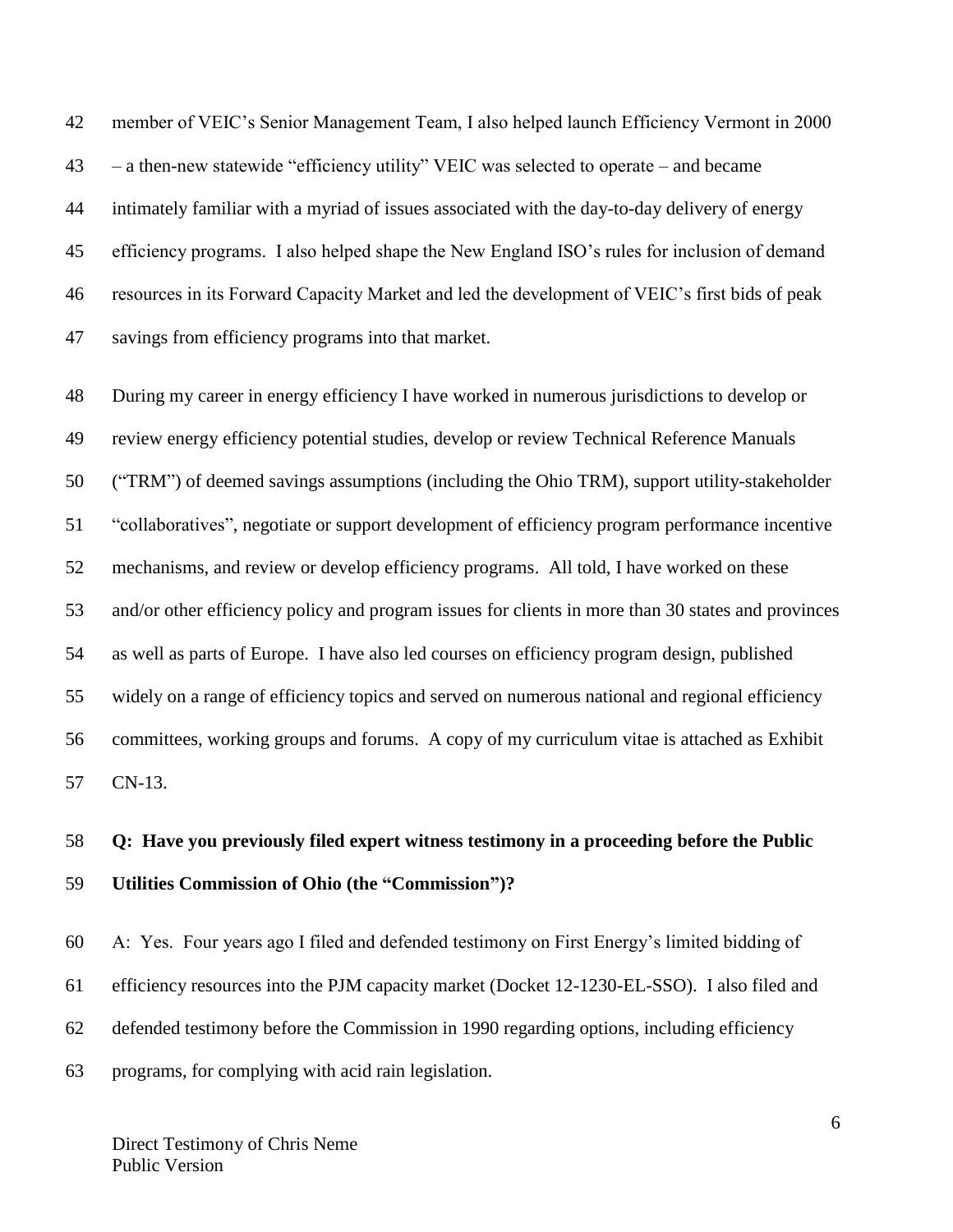# **Q: Have you been an expert witness on energy efficiency matters before other regulatory**

### **commissions?**

- A: Yes, I have filed expert witness testimony on more than 30 other occasions before similar
- regulatory bodies in nine other states and provinces, including the neighboring jurisdictions of
- Michigan, Illinois and Ontario, during the past few years.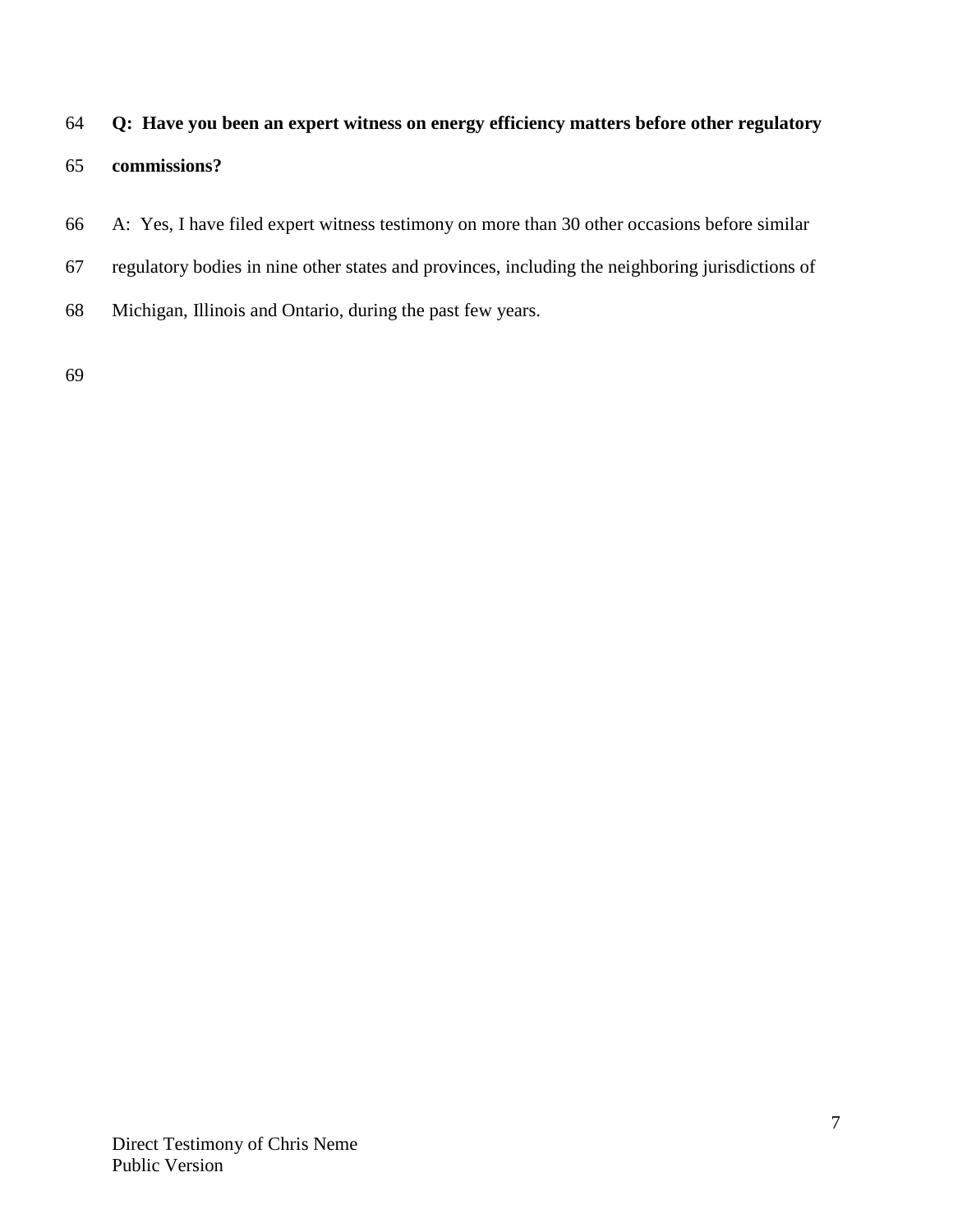# <span id="page-7-0"></span>II. TESTIMONY OVERVIEW

 **Q: Please briefly summarize the main elements of the Ohio Edison Company's, The Cleveland Electric Company's, and the Toledo Edison Company's ("FirstEnergy" or "the Companies") proposed 2017-2019 Energy Efficiency and Peak Demand Reduction Plans (the "Proposed Plans").**

 A: The Companies' Proposed Plans address a variety of issues related to the development and deployment of a variety of efficiency programs. I would summarize the most important elements of the Proposed Plans as follows:

1. They propose to achieve 800,000 MWh of new electricity savings – across the three

Companies – each year.<sup>1</sup> That goal is consistent with one of the agreements in the Third

Supplemental Stipulation and Recommendation filed on the Companies' Fourth Electric

- 81 Security Plan ("ESP IV Stipulation").<sup>2</sup>
- 2. A commitment to achieve that level of savings by expanding the Companies' previous portfolios of efficiency programs to reflect "best practices" from other utilities in Ohio
- and nationally. This is also consistent with language in the ESP IV Stipulation.<sup>3</sup>
- 3. An increase in potential financial incentives for the Companies' shareholders, most
- 

 $\overline{a}$ 

notably from an increase in the "shared savings" cap from the current \$10 million to \$25

 The 800,000 MWh annual goal is subject to adjustment based on the volume of customer opt outs. If current levels of opt outs continued, it would to an average of a little more than of about of about . Exhibit CN-1.

 *In the Matter of the Application of The Cleveland Electric Illuminating Company, Ohio Edison Company, and The Toledo Edison Company for Authority to Provide for a Standard Service Offer Pursuant to R.C. 4928.143 in the Form of an Electric Security Plan*, Docket No. 14-1297-EL-SSO, Third Supplemental Stipulation and Recommendation at 11 (December 1, 2015); *See also* Opinion and Order at 23 to 24, 94, 119 (March 31, 2016). <sup>3</sup> Id., ESP IV Stipulation at 11; Opinion and Order at 68.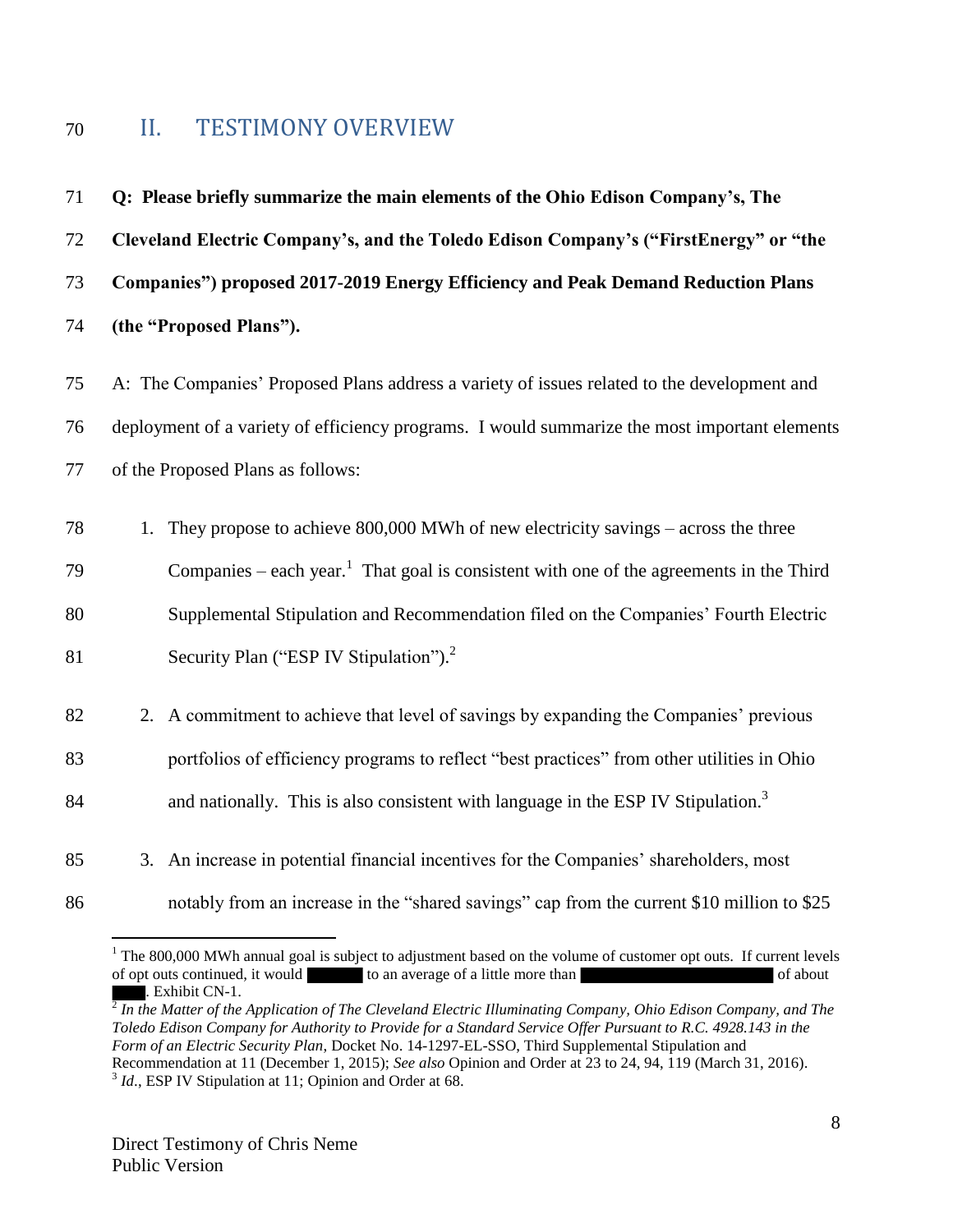million. That proposed increase is also consistent with language in the ESP IV Stipulation.<sup>4</sup> 

- 4. A range of assumptions regarding the different efficiency programs and measures the Companies plan to promote. Those assumptions are derived from a range of sources, including the now six-year-old Ohio Technical Reference Manual, the Pennsylvania
- 92 TRM and internal Company sources.

### **Q: Are the Proposed Plans beneficial for the Companies' customers?**

 A: The Companies' customers would certainly be better off with the reactivated and expanded programs laid out in the Proposed Plans than without them. That said, the Proposed Plans also contain several shortcomings. As a result, they will likely provide substantially fewer benefits 97 than the programs could – or should – produce.

### **Q: Does your testimony address these shortcomings?**

 A: Yes. The purpose of my testimony is to highlight three inter-related concerns regarding the Companies' Proposed Plans:

- 101 1. That their proposed shared savings mechanism appears designed to minimize risk and
- maximize profits for the Companies' shareholders rather than to reward the Companies
- 103 for good performance in efficiency program design and delivery;
- 2. That many aspects of the programs in the Proposed Plans do not represent "best practice" in efficiency program planning; and

 $\overline{a}$ <sup>4</sup> *Id.*, ESP IV Stipulation at 11-12; Opinion and Order at 68-69, 94-95.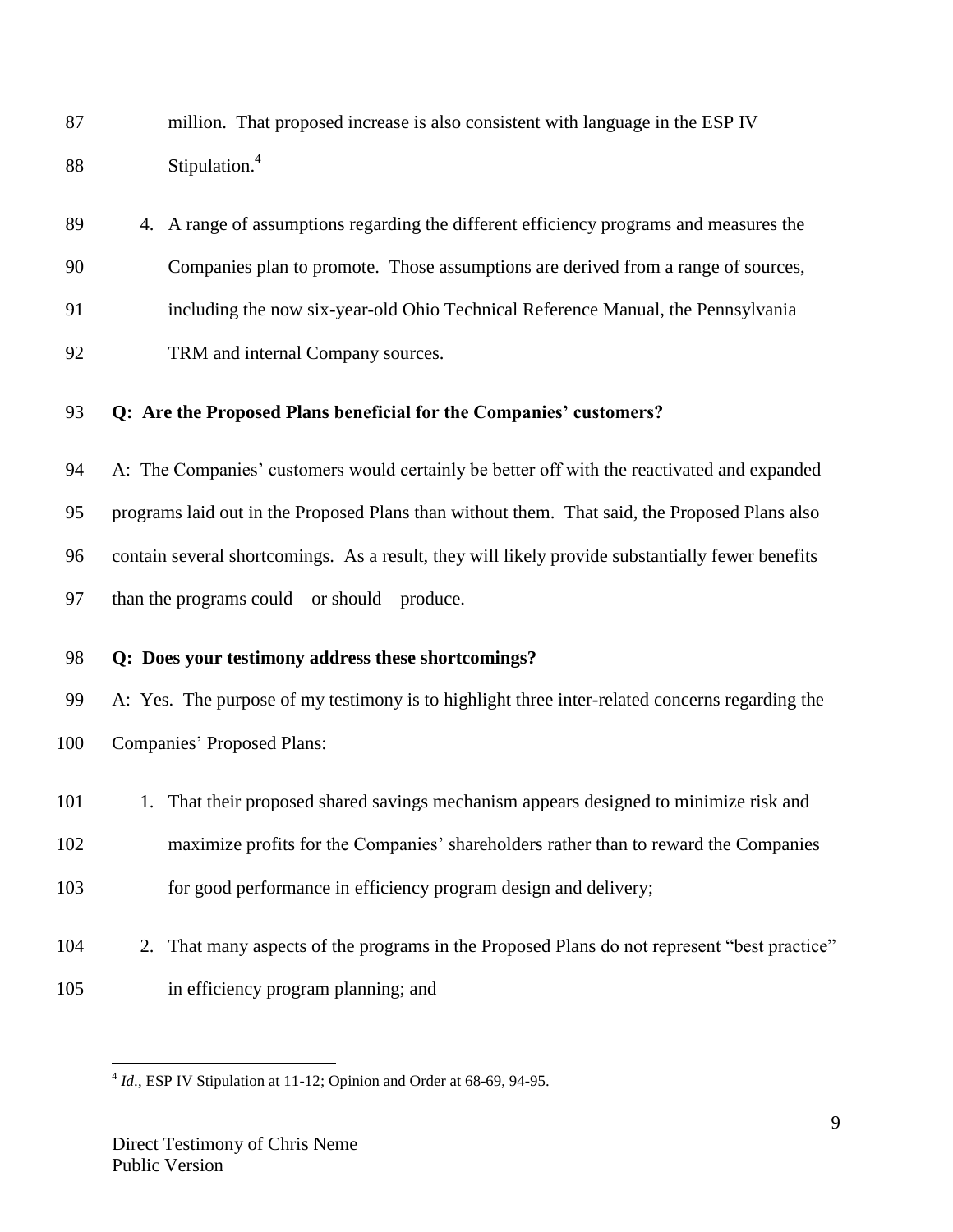| 106        | 3. That the Companies' savings assumptions are insufficiently supported, insufficiently                                                   |
|------------|-------------------------------------------------------------------------------------------------------------------------------------------|
| 107        | vetted and, at least in some cases, highly problematic for determining whether they will                                                  |
| 108        | meet their savings goals and/or for determining the magnitude of any shared savings to                                                    |
| 109        | which their shareholders should be entitled.                                                                                              |
| 110        | Q: What are the implications of these concerns?                                                                                           |
| 111        | A: If these concerns are not addressed through required revisions to the Companies' Proposed                                              |
| 112        | Plan, there will be several adverse effects. At the most fundamental level, such adverse effects                                          |
| 113        | are likely to include:                                                                                                                    |
| 114<br>115 | The Companies' customers being encouraged to invest in outdated efficiency measures<br>rather than in state-of-the-art, newer technology; |
| 116        | The Companies' programs collectively producing lower levels of energy savings than<br>$\bullet$                                           |
| 117        | they would under a more effective plan to meet the 800,000 MWh annual savings goal;                                                       |
| 118        | The Companies' customers experiencing higher future energy bills than they otherwise<br>$\bullet$                                         |
| 119        | would under a better designed plan;                                                                                                       |
| 120        | The Companies' customers forgoing a variety of other potential benefits; and                                                              |
| 121        | The Companies shareholders earning unreasonably high profits for their efforts (another                                                   |
| 122        | adverse effect for their customers).                                                                                                      |
| 123        | Q: Why would the Companies' programs collectively produce lower levels of savings than                                                    |
| 124        | they should?                                                                                                                              |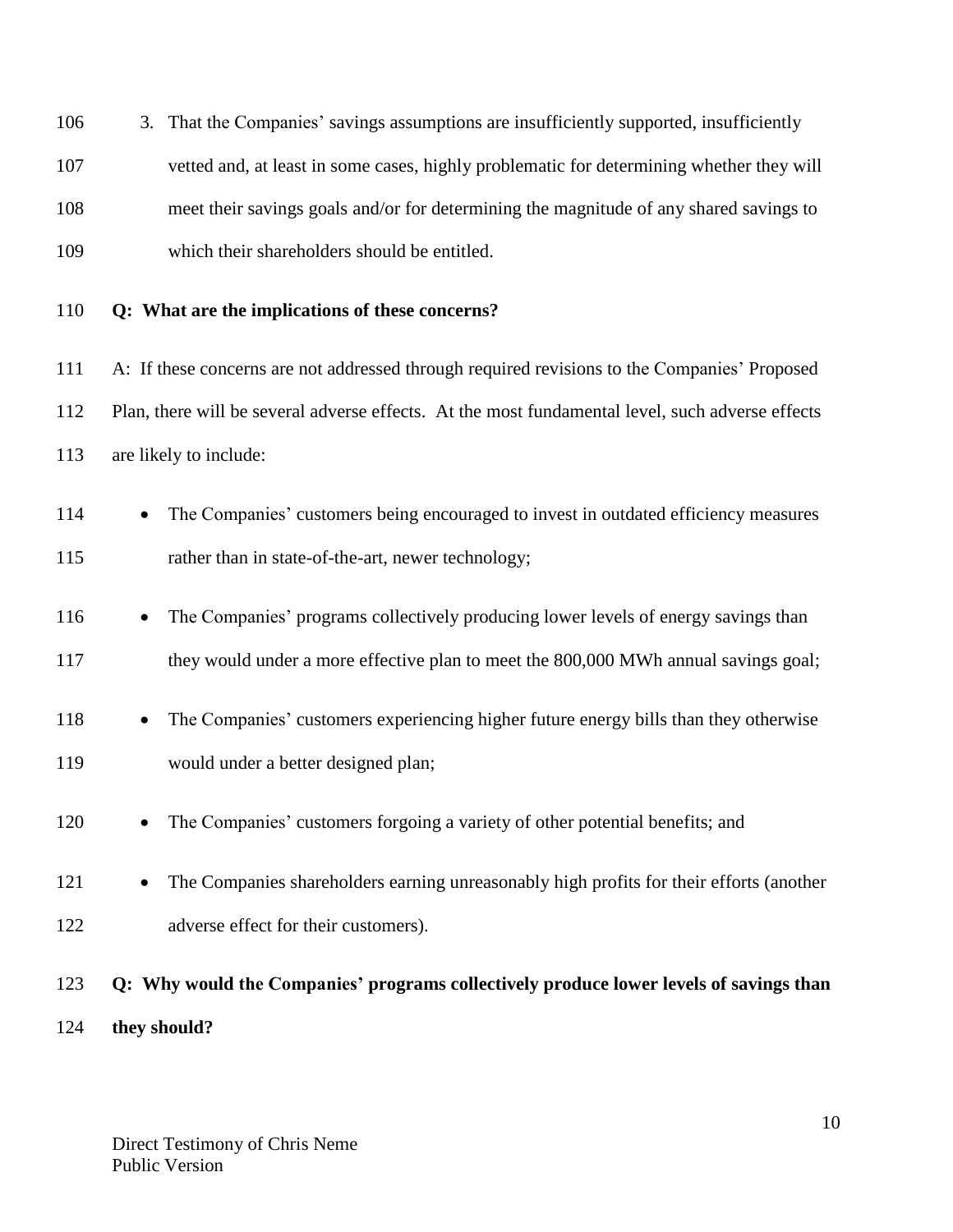A: As I discuss in more detail later in my testimony, the Companies' Proposed Plans suggest that they will get an average of approximately 17% of their annual savings from their three Customer Action Programs (from residential, small business and large business) and their Mercantile Customer Program. The sole purpose of those programs is to document savings that 129 customers are producing on their own, without the Companies' direct, active involvement.<sup>5</sup> Those savings would occur regardless of whether the Companies count them. If the Companies endeavored to achieve their collective 800,000 MWh annual savings target with less emphasis on these "programs" and instead shifted their focus to programs that produce additional new cost- effective savings caused by the utility itself, the total savings experienced in the Companies' service territory would increase.

 In addition, as I also discuss in more detail in Section III.C, the Companies appear to be using some outdated assumptions regarding annual savings and/or the life of savings for several key measures in their portfolio. Correcting these assumptions would spur additional "real" cost-effective savings to meet the Companies' 800,000 MWh annual savings target.

#### **Q: Why would the Companies' customers face higher energy bills?**

 A: If an efficiency program is determined to be "cost-effective," that means its total cost is lower than the alternative total cost of supplying more electricity (and/or other fuels) to meet a less efficient load. Thus, if the Companies' Proposed Plans produce lower levels of new, cost- effective energy savings than an alternative plan would produce, then, by definition, the total energy costs borne by its customers will be higher than under the alternative plan.

 $<sup>5</sup>$  Proposed Plans, Attachment A, Section 3 at 24, 40, 42, 53, 55, 65 (Program Descriptions) (for example, see the</sup> description of the Residential Customer Action Program on Attachment A, page 24 – "The program captures energy savings and peak demand reductions achieved through actions taken by customers outside of utility-administered programs").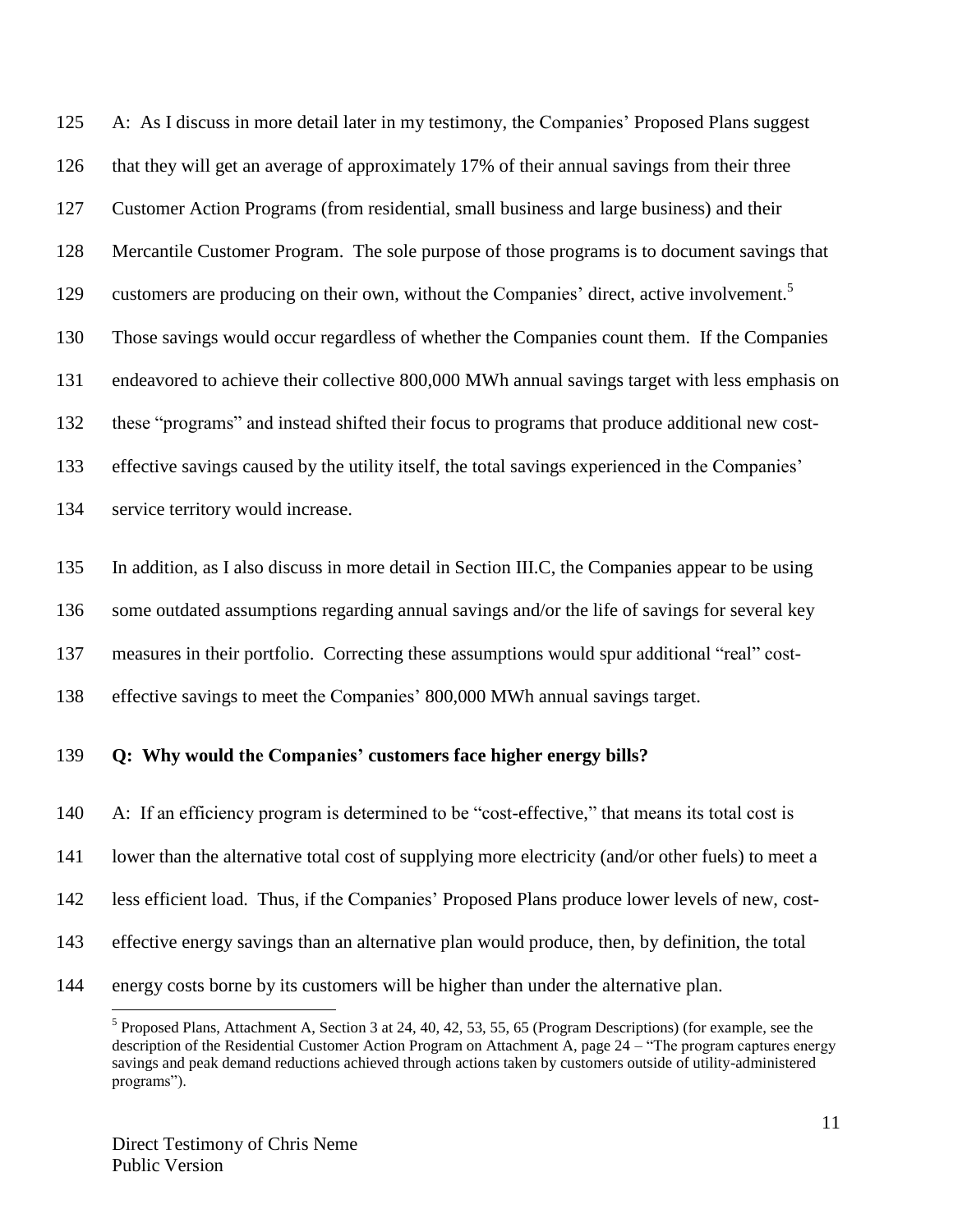| 145 | It is worth noting that the Companies have estimated that $-$ even excluding their Customer                                                                                                                                                                              |
|-----|--------------------------------------------------------------------------------------------------------------------------------------------------------------------------------------------------------------------------------------------------------------------------|
| 146 | Action and Mercantile Customer "programs" – their efficiency programs will provide an average                                                                                                                                                                            |
| 147 | of about \$1.50 in Total Resource Cost ("TRC") lifecycle benefits for every dollar in costs                                                                                                                                                                              |
| 148 | incurred by the utilities and their customers in procuring energy savings. In other words, the                                                                                                                                                                           |
| 149 | efficiency savings that their programs are causing cost about one-third less than the alternative                                                                                                                                                                        |
| 150 | cost of electricity supply. In total, the Companies' TRC cost-effectiveness analysis suggests that                                                                                                                                                                       |
| 151 | their programs (again excluding Customer Action and Mercantile Customer "programs") would                                                                                                                                                                                |
| 152 | produce more than \$275 million in bill savings for their customers relative to the alternative cost                                                                                                                                                                     |
| 153 | of electricity supply. <sup>6</sup> Moreover, that estimate<br>that will also                                                                                                                                                                                            |
| 154 | result from a number of electric efficiency measures, <sup>7</sup> appears to exclude the effects                                                                                                                                                                        |
| 155 | for electric energy                                                                                                                                                                                                                                                      |
| 156 | and electric capacity, <sup>8</sup> and appears to incorrectly base                                                                                                                                                                                                      |
|     | $\mathsf{I}^9$<br>Thus, even a modest percentage increase in                                                                                                                                                                                                             |
| 158 | real, new savings from a better plan could produce tens of millions of dollars of additional                                                                                                                                                                             |
| 159 | energy bill savings.                                                                                                                                                                                                                                                     |
| 160 | In addition, a more robust efficiency program portfolio could lay a better foundation for                                                                                                                                                                                |
| 161 | acquiring additional energy savings in the future, potentially enabling less costly compliance                                                                                                                                                                           |
| 162 | with future carbon emissions regulations such as those proposed under the U.S. Environmental                                                                                                                                                                             |
| 163 | Protection Agency's Clean Power Plan.                                                                                                                                                                                                                                    |
|     | $6$ As estimated using the TRC test. See Proposed Plans, Attachment A, Appendix C-4; see also Exhibit CN-2.<br>$\frac{7}{7}$ Exhibit CN-3. Part (d) states that<br><sup>8</sup> Exhibit CN-4.<br><sup>9</sup> The Companies used<br>(see Exhibit CN-3). However, because |

. (Exhibit CN-5). The Errata the Companies provided for

their Proposed Plans on June 17, which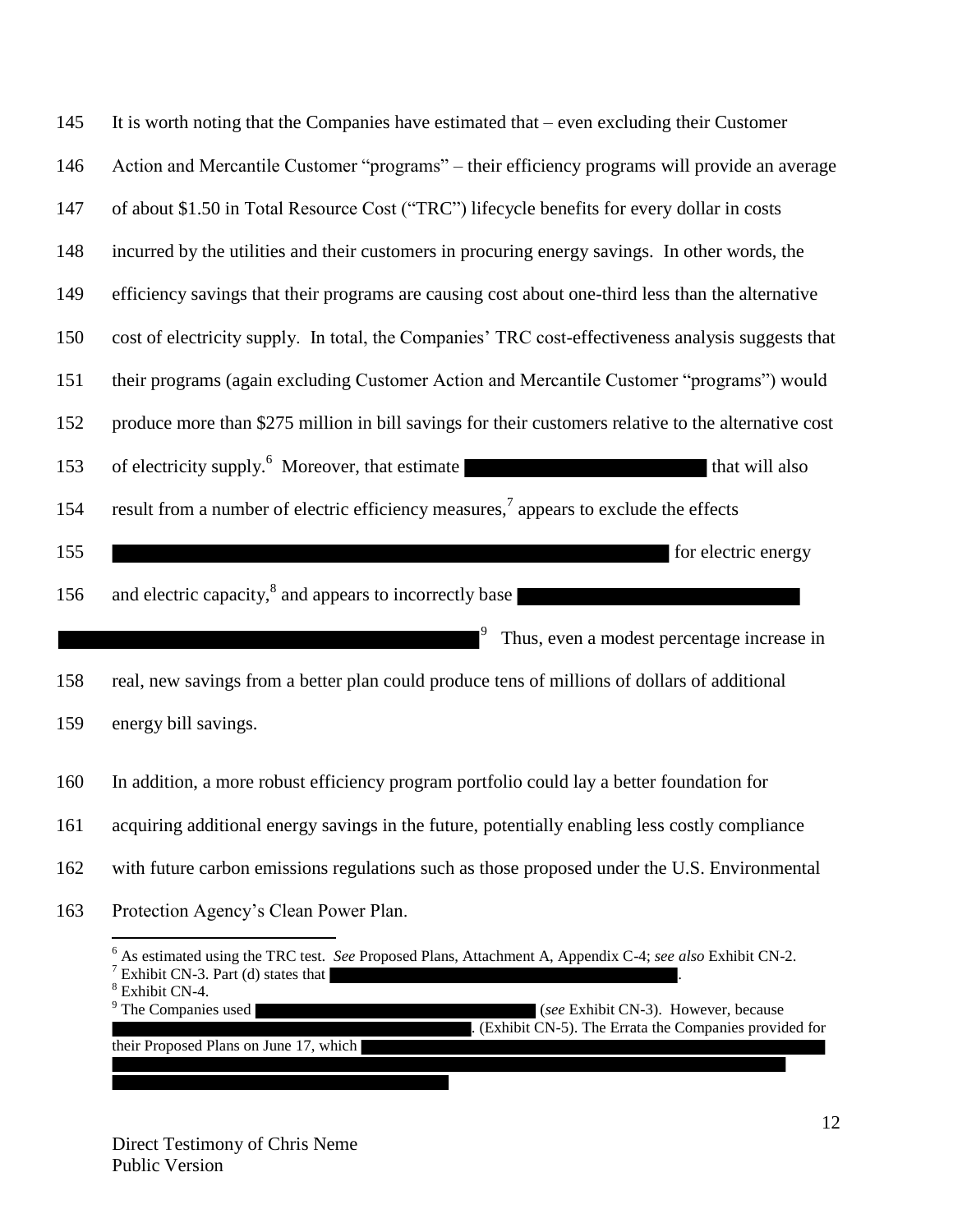|  | 164 Q: Can you elaborate on why it is important to consider the implications for meeting |  |  |  |
|--|------------------------------------------------------------------------------------------|--|--|--|
|  |                                                                                          |  |  |  |

### **future Clean Power Plan regulations in determining the reasonableness of the Companies'**

#### **Proposed Plans?**

A: On August 3rd, 2016, U.S. EPA released the final Clean Power Plan, which sets individual

state targets for carbon dioxide emissions from existing power plants. While the final rule no

longer includes energy efficiency as one of the core "building blocks" upon which the emissions

targets are set, energy efficiency is nonetheless prominently featured as a key *compliance option*

171 for states.<sup>10</sup> As U.S. EPA articulates:

 *[t]he Clean Power Plan puts energy efficiency front and center because it is an important, proven strategy widely used by states that can substantially and cost- effectively lower carbon dioxide emissions from the power sector. And while the final state goals don't include energy efficiency as a building block, this does not limit the ability of states to use energy efficiency to meet their clean power goals.<sup>11</sup>*

Additional opportunities exist for Ohio with the Clean Energy Incentive Program ("CEIP"), an

optional program that U.S. EPA created alongside the Clean Power Plan that provides additional

179 incentives for early investment in energy efficiency in low-income communities.<sup>12</sup> The program

offers a two-to-one match for state energy efficiency savings in order to jump-start these efforts

in low-income communities.

- homes), businesses and manufacturing facilities of their customers, the Companies' Proposed
- Plans have the potential to reduce carbon pollution, thereby lowing future costs of complying

Thus, by making investments to increase energy efficiency in the homes (especially low-income

<sup>&</sup>lt;sup>10</sup> U.S. EPA Fact Sheet, *Energy Efficiency in the Clean Power Plan*, available at [https://www.epa.gov/sites/production/files/2015-08/documents/fs-cpp-ee.pdf.](https://www.epa.gov/sites/production/files/2015-08/documents/fs-cpp-ee.pdf)  $\frac{11}{11}$ *Ibid.* 

<sup>&</sup>lt;sup>12</sup> U.S. EPA Fact Sheet, Proposed Rule About Design Details of the Clean Energy Incentive Program (CEIP) Under the Clean Power Plan, available a[t https://www.epa.gov/sites/production/files/2016-06/documents/fs-ceip-proposal-](https://www.epa.gov/sites/production/files/2016-06/documents/fs-ceip-proposal-061616.pdf)[061616.pdf.](https://www.epa.gov/sites/production/files/2016-06/documents/fs-ceip-proposal-061616.pdf)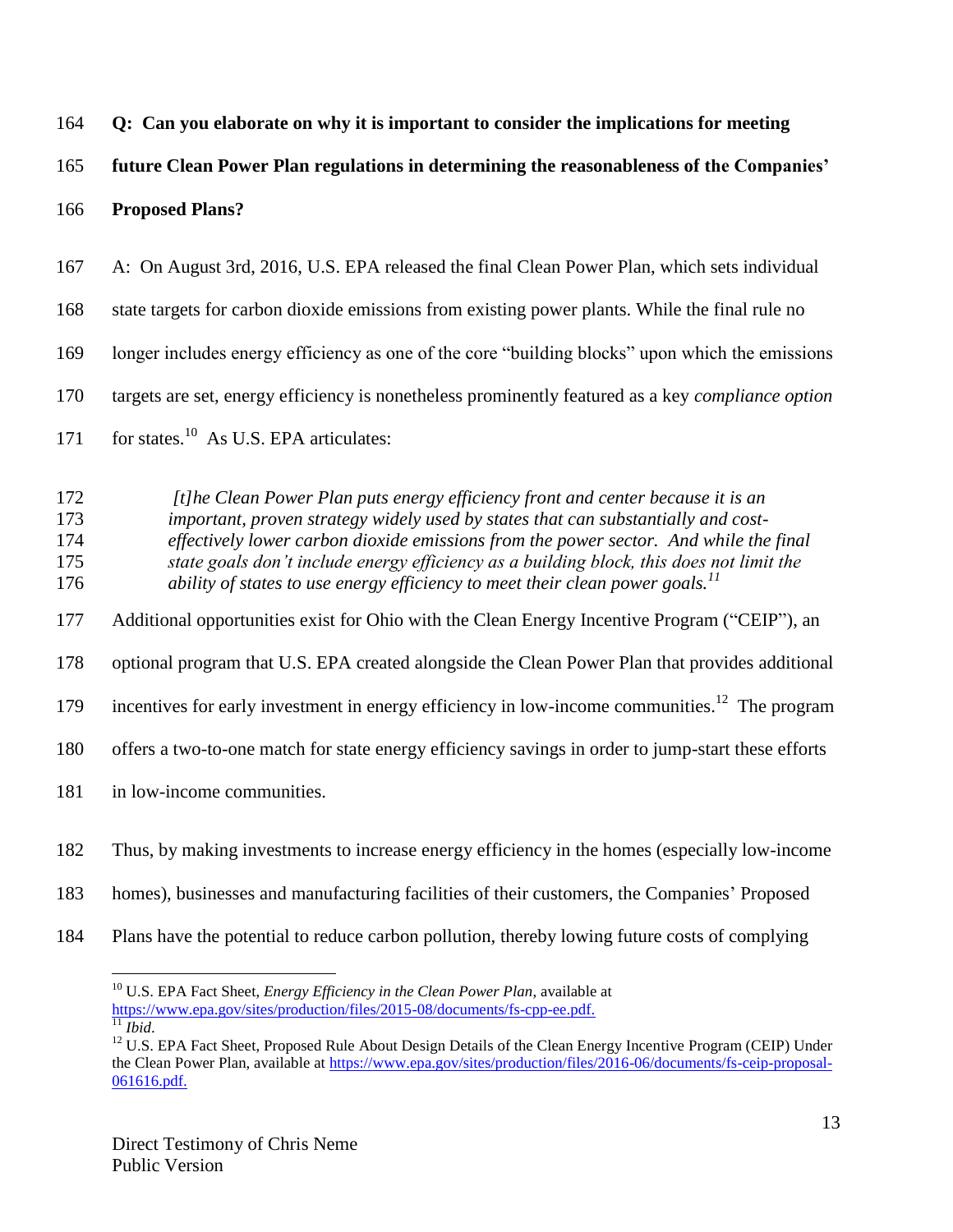with federal carbon emission requirements. That will have the effect of providing bill savings beyond the more traditional avoided energy, avoided capacity and avoided T&D benefits that are more commonly considered when assessing the benefits of efficiency programs.

 Put simply, the Companies have a tremendous opportunity to start to prepare for these upcoming carbon reduction requirements, and take advantage of programs like the CEIP, through their utility-run energy efficiency portfolios.

**Q: You suggest that there will be additional benefits, beyond bill savings, that customers** 

**would also forgo as a result of the Companies' Proposed Plans producing less real, new** 

**savings than it could. What are those additional benefits?**

There are several:

| 195 | $\bullet$ | Risk reduction. Efficiency investments also generally reduce risk for electricity               |
|-----|-----------|-------------------------------------------------------------------------------------------------|
| 196 |           | consumers, such as the risk of exposure to future fuel price volatility. There is value to      |
| 197 |           | reductions in risk. Indeed, since the early 1990s Vermont regulators have required the          |
| 198 |           | application of a 10% downward adjustment to efficiency costs as a proxy for this benefit        |
| 199 |           | when screening efficiency programs for cost-effectiveness. <sup>13</sup> There is no comparable |
| 200 |           | accounting for this benefit in the Companies' analyses.                                         |
|     |           |                                                                                                 |

201 • Non-energy benefits. Efficiency investments also often provide a variety of non-energy benefits, such as improved comfort, improved health and safety, improved building

 $\overline{a}$ <sup>13</sup> State of Vermont Public Service Board, Investigation into Least-Cost Investments, Energy Efficiency, Conservation, and Management of Demand for Energy, Docket No. 5270 Board Decision Adopting (as Modified) Hearing Officer's Report and Proposal for Decision (April 16, 1990), available at [http://psb.vermont.gov/sites/psb/files/projects/EEU/screening/5270final.pdf.](http://psb.vermont.gov/sites/psb/files/projects/EEU/screening/5270final.pdf)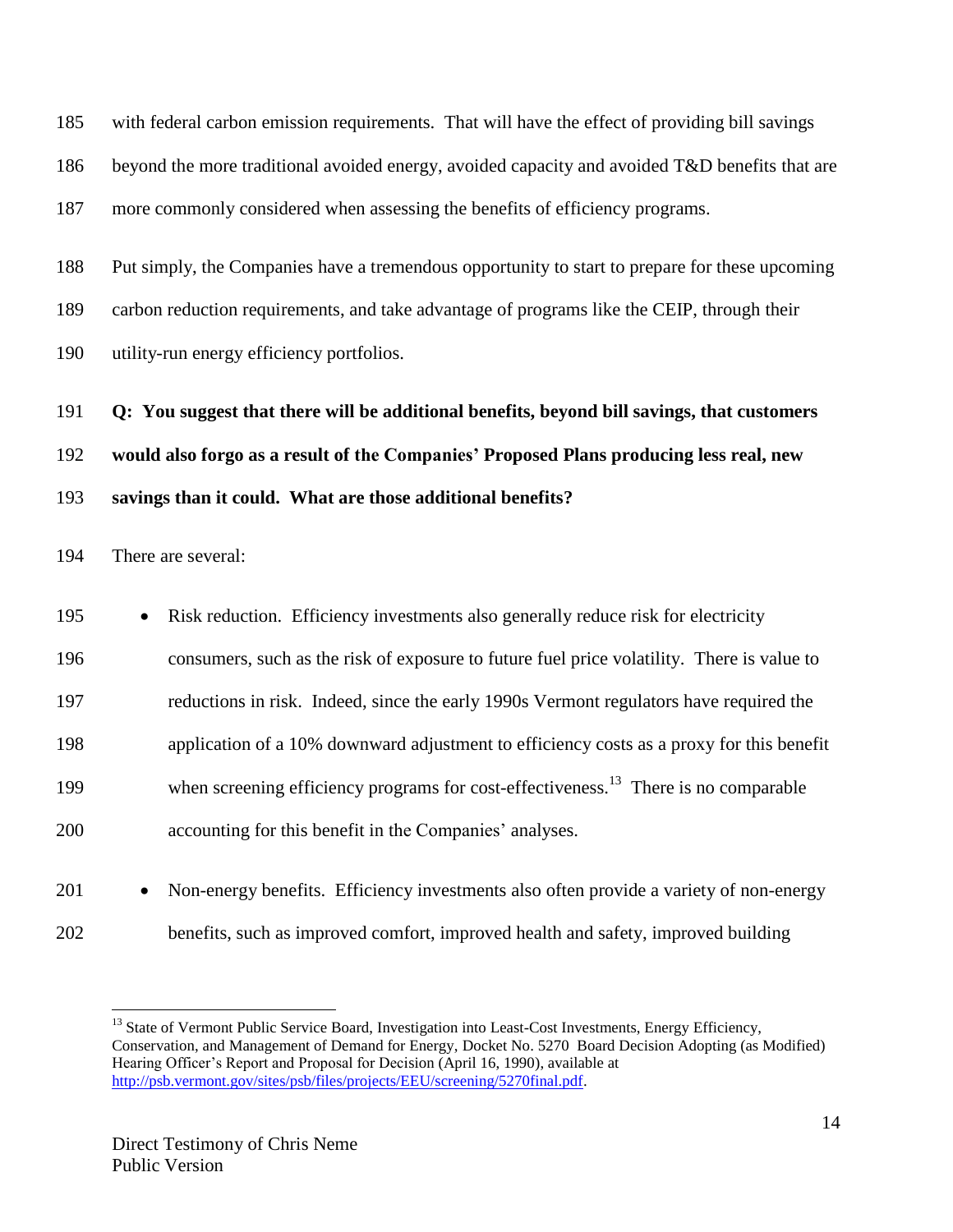| 203 | durability, and improved business productivity. Again, these benefits appear to not be |
|-----|----------------------------------------------------------------------------------------|
| 204 | captured in the Companies' analyses.                                                   |

205 • Job creation and economic development. Efficiency programs can also have a positive 206 net impact on local job creation and economic development.<sup>14</sup>

<sup>14</sup> *See, e.g*., Laitner, John A. "Skip," *The Long-Term Energy Efficiency Potential: What the Evidence Suggests*, ACEEE Report Number E121 (January 2012). [\(http://aceee.org/sites/default/files/publications/researchreports/e121.pdf\)](http://aceee.org/sites/default/files/publications/researchreports/e121.pdf).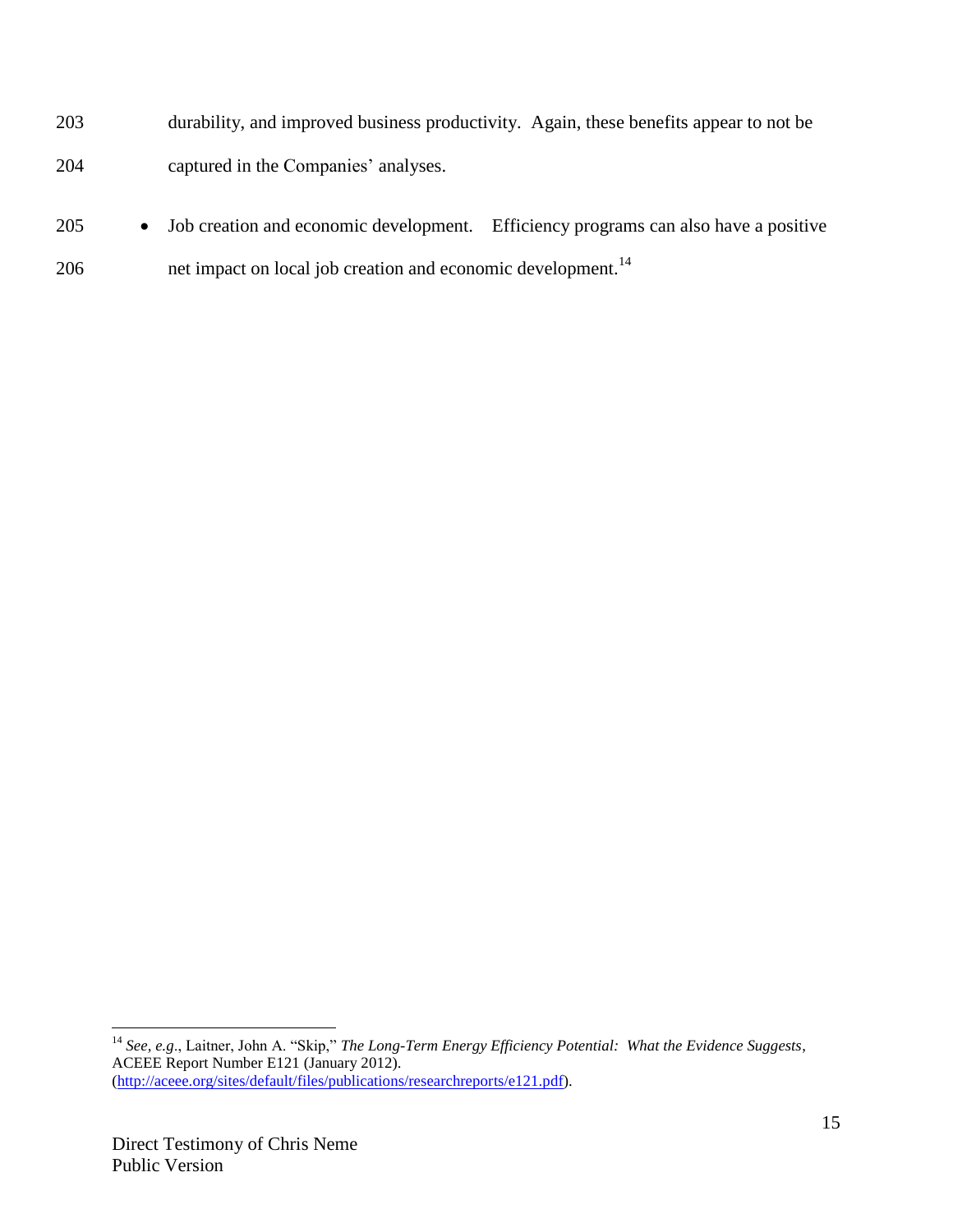# <span id="page-15-0"></span> III. ISSUES WITH THE COMPANIES' PROPOSED SHARED SAVINGS MECHANISM

#### **Q: What is your view regarding whether utility shareholders should profit from the**

#### **offering of efficiency programs?**

A: I am a long-time supporter of policies to provide financial incentives for well-designed and

well-delivered efficiency programs. In my experience, efficiency program administrators

perform better – with significant benefits for their customers – when they are given the

opportunity to earn financial incentives for good performance. That may be particularly true for

utilities who could otherwise have a financial disincentive to effectively procure energy savings.

That said, the benefits to consumers of offering utilities financial incentives for efficiency

programs will only be realized if the incentive mechanism is structured properly.

#### **Q: What, in your view, constitutes a properly structured utility shareholder incentive**

#### **mechanism?**

 A: There are many layers to that "onion." I will focus on only the most fundamental principle here: the mechanism should reward good or exemplary performance relative to what should be expected from a proposed level of budget and effort. Critically, rewards should not be provided for poor or mediocre performance. Put another way, there should be some uncertainty as to whether the utility will earn incentives in any given year. Otherwise, the mechanism becomes more of an entitlement than a vehicle for rewarding performance.

#### **Q: Is the Companies' proposed shared savings mechanism consistent with that**

#### **fundamental principle?**

A: No.

Direct Testimony of Chris Neme Public Version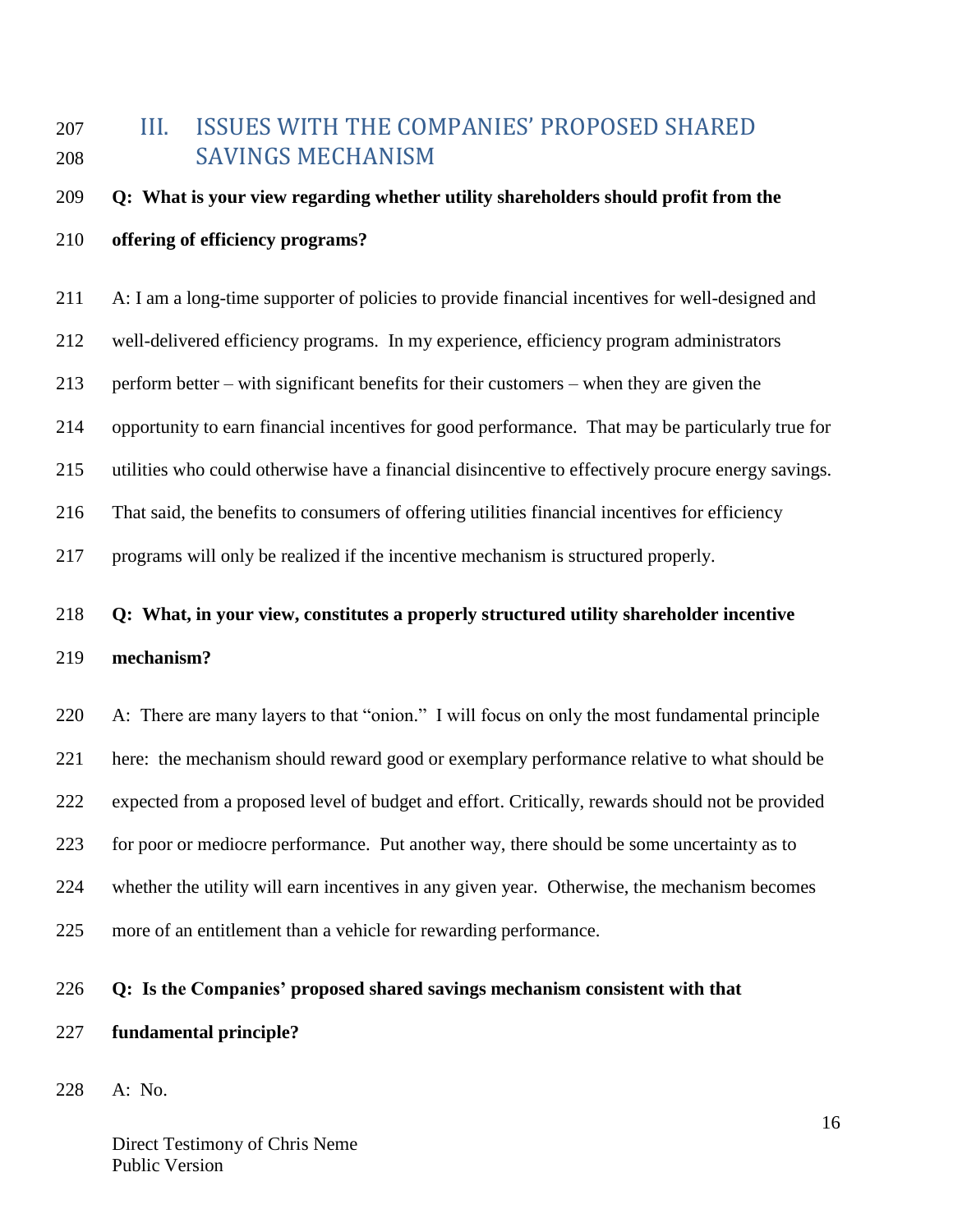### 229 **Q: Why not? What are its shortcomings?**

230 A: There are several problems with the Companies' proposed shared savings mechanism:

| 231 | 1. The Companies' shareholders would have the ability to earn their maximum shared            |
|-----|-----------------------------------------------------------------------------------------------|
| 232 | savings percentage even if the utilities fell well short of their planned savings target.     |
| 233 | Specifically, the savings threshold after which shareholders can begin to earn money is       |
| 234 | the savings the Companies have forecast for their Proposed Plans. <sup>15</sup> The           |
| 235 | savings level at which each utility Company can maximize its "shared savings"                 |
| 236 | the forecast plan savings level. This renders the mechanism<br>percentage is                  |
| 237 | more of a low-risk entitlement than a reward for performance.                                 |
| 238 | 2. Nearly one-quarter of the Utility Cost Test ("UCT") net benefits which the Companies       |
| 239 | are forecasting under their Proposed Plans will come from efficiency investments and          |
| 240 | savings that the utility will have had no material role in producing. <sup>16</sup>           |
| 241 | 3. The calculation of UCT net benefits in which the Companies' Proposed Plans suggests        |
| 242 | that shareholders are entitled to "share" excludes all programs that are not cost-effective.  |
| 243 | While that may have been intended to encourage the development of programs that are,          |
| 244 | indeed, cost-effective, <sup>17</sup> this approach has some adverse unintended consequences. |
| 245 | Specifically, it puts all responsibility for programs that fail cost-effectiveness screening  |

<sup>&</sup>lt;sup>15</sup> The percentage for each of the three Companies (*see* Exhibit CN-1). The percentages are

<sup>&</sup>lt;sup>16</sup> This is the portion of cost-effective program UCT net benefits resulting from Customer Action Programs across all sectors and the Mercantile Customer Program (*see* Exhibit CN-6). It may be a conservative estimate since the Companies have indicated they will also claim any savings from the Energy Special Improvement District program, but has not estimated the savings that program may produce.

<sup>&</sup>lt;sup>17</sup> See Commission's discussion of this issue in Docket No. 14-1297-EL-SSO, Opinion and Order at 68-69.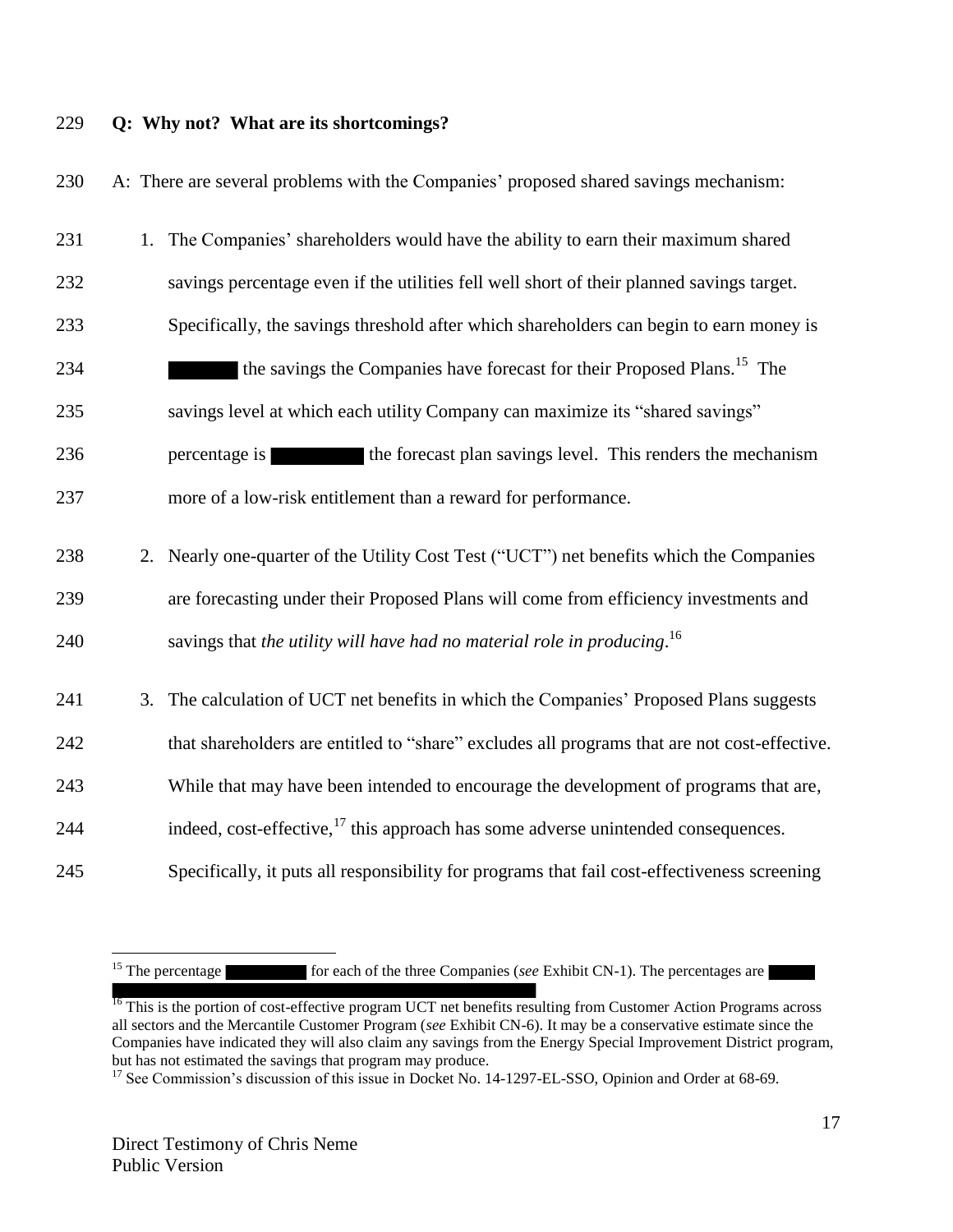- on consumers and does not provide an incentive to minimize the extent to which some
- programs fail cost-effectiveness screening.
- I lay out in detail these concerns with the structure of the shared savings mechanism in the following sections.
- <span id="page-17-0"></span>A. Shared Savings Earned on Under-Performing Portfolio

# **Q: What is the Companies' proposal regarding the "trigger point" at which it could begin to earn shared savings?**

A: FirstEnergy proposes that each individual subsidiary Company begin to earn shared savings

254 as soon as it exceeds its statutory annual and cumulative savings targets.<sup>18</sup> That is consistent

255 with the structure of the Companies' past shared savings mechanisms.<sup>19</sup> However, as noted

256 above, the Companies' statutory savings targets for the 2017-2019 plan years<sup>20</sup> are well below

what they committed to save under the ESP IV Stipulation and have forecasted to save under

their Proposed Plans.

 $\overline{a}$ 

# **Q: What is the problem with applying the same "trigger point" that is currently in Ohio statute?**

 A: If the Companies were only planning and budgeting to meet the statutory target, then exceeding that target would represent a successful outcome that should, indeed, be rewarded. However, in the ESP IV Stipulation, the Companies negotiated and committed to a portfolio

<sup>&</sup>lt;sup>18</sup> Proposed Plans, Attachment A at 99-100.

 *In the Matter of the Application of The Cleveland Electric Illuminating Company, Ohio Edison Company, and The Toledo Edison Company for Approval of Their Energy Efficiency and Peak Demand Reduction Program Plans for 2013 through 2015*, Docket No. 12-2190-EL-POR, Opinion and Order at 12-17 (March 20, 2013).

 This is assuming that the currently-frozen annual statutory targets resume on January 1, 2017. *See* Ohio Revised Code 4928.66 (A)(1)(a).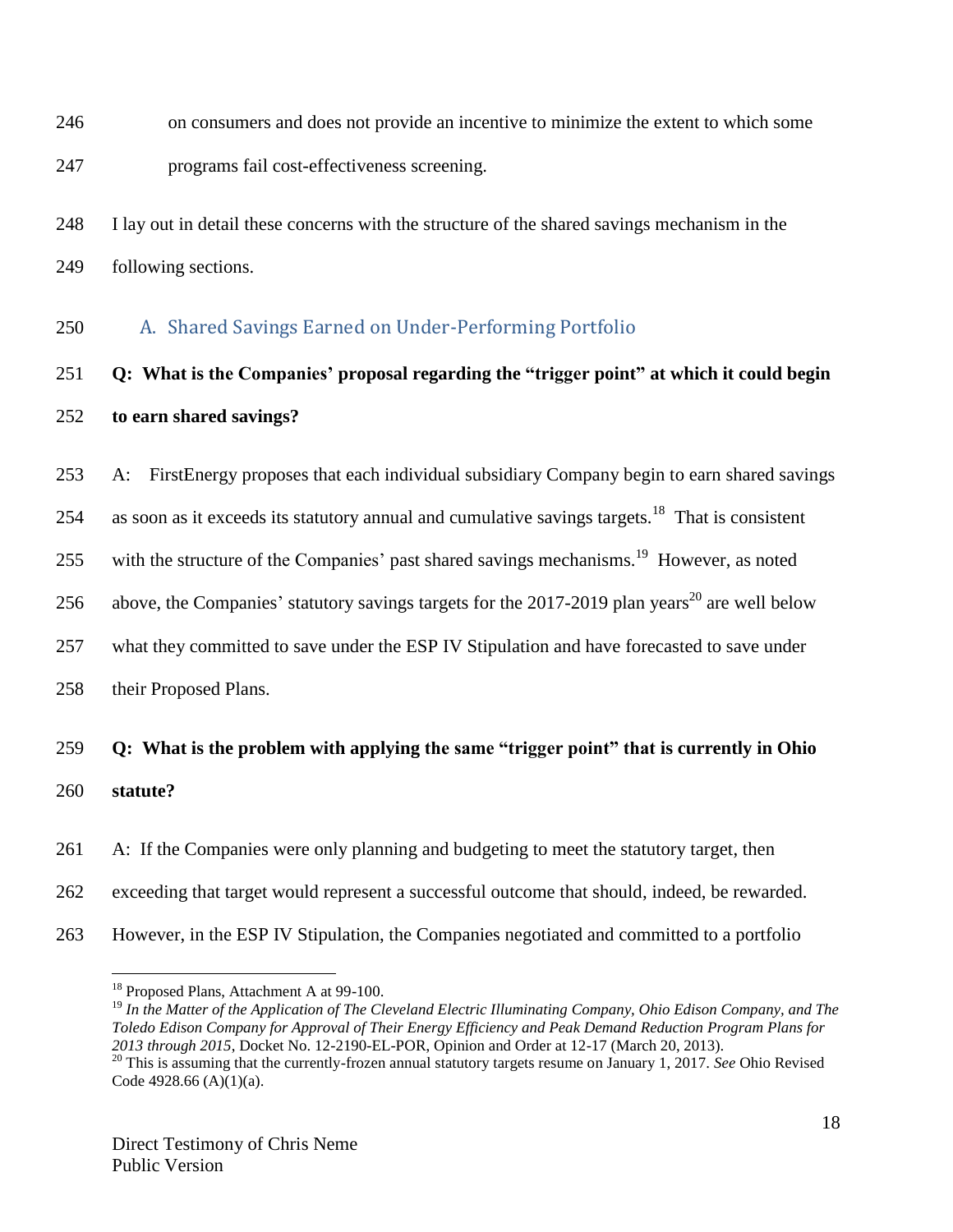264 savings target that exceeds the statutory target in the Ohio Revised Code.<sup>21</sup> The Companies designed and budgeted for their programs to save more than 800,000 MWh annually (subject to adjustments for opt-outs), which exceeds the Ohio Revised Code statutory target by an average 267 of more than across the three subsidiary Companies.<sup>22</sup> In that context, if the Companies only just meet their statutory targets, this should be considered under-performance and should not merit any shareholder rewards.

It is worth noting that the Companies have proposed that their shared savings cap be dramatically

271 increased, from the current \$10 million to \$25 million per year after-tax.<sup>23</sup> The Companies base

272 this proposal on the Commission's March 31, 2016 Opinion and Order in the ESP IV case.<sup>24</sup>

That same Order endorsed the savings target of 800,000 MWh that the Companies' 2017-2019

274 Proposed Plans have been designed to meet.<sup>25</sup> If both the Companies' savings target and shared

savings cap are to be increased substantially, it is unreasonable to expect the "trigger point" for

shared savings to remain unchanged.

### <span id="page-18-0"></span> B. Inappropriate Inclusion of Savings the Companies Had No Material Role in Producing

**Q: What is the Companies' proposal with regards to the savings they can count towards** 

**their savings targets and include in their shared savings calculations?**

A: The Companies suggest that all savings from all of the programs in the Proposed Plans count

- toward both the annual savings targets and the calculation of shared savings, with the exclusion
- T&D projects and projects that receive funding from the Universal Service Fund which will not

*See* Docket No. 14-1297-EL-SSO, ESP IV Stipulation at 11; *see also* Ohio Revised Code 4928.66 (A)(1)(a).

*See* Exhibit CN-1.

<sup>&</sup>lt;sup>23</sup> Proposed Plans, Attachment A at 100.

 $^{24}$  Docket No. 14-1297-EL-SSO, Opinion and Order at 68-69, 94-95;

*Id*. at 23 to 24, 94, 119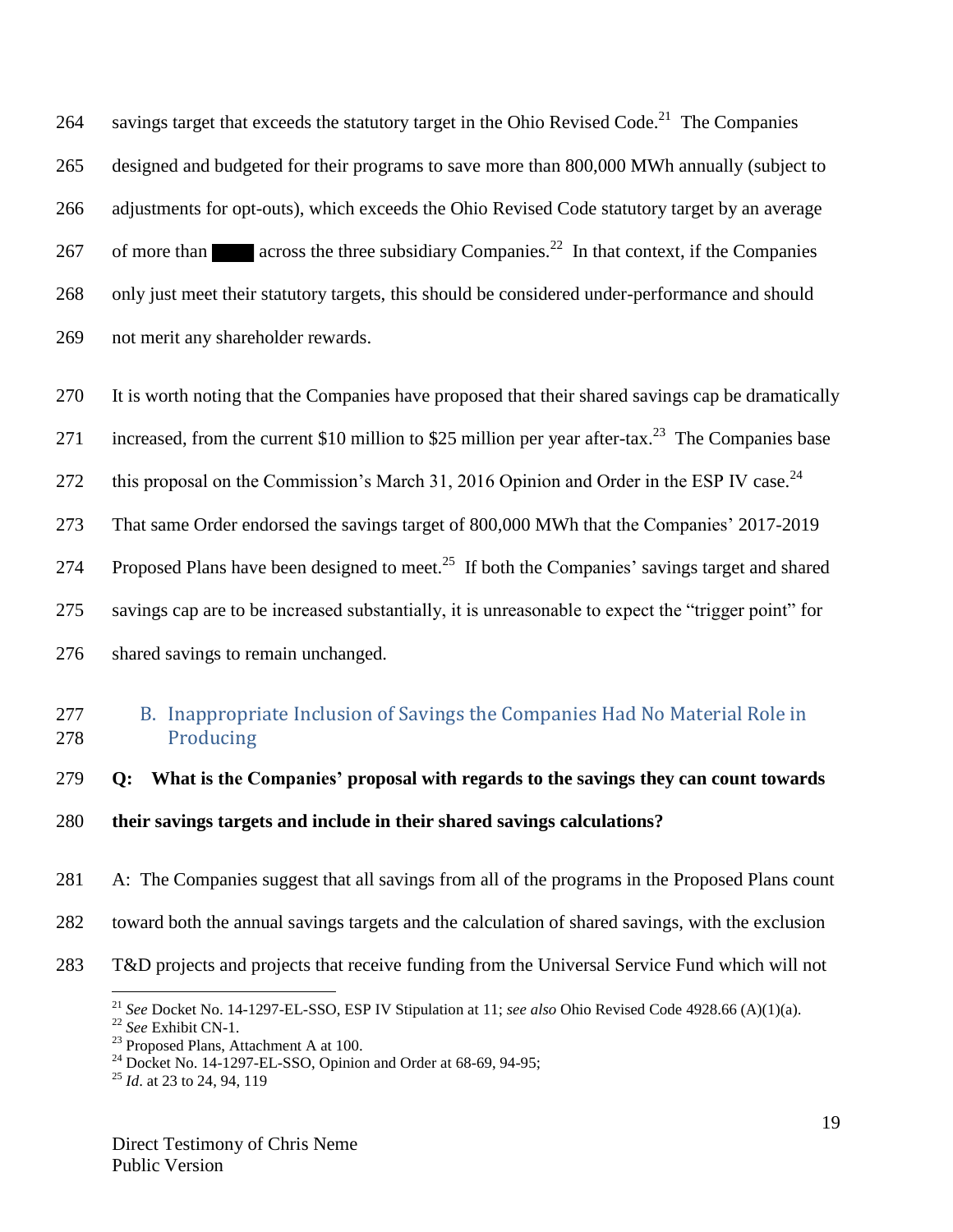284 be included in the portfolio's adjusted net benefits.<sup>26</sup> The programs that the Companies intend to count toward shared savings include a variety of "programs" whose savings the Companies will have had no material role (or no active role) in producing, such as their various "Customer Action Programs" and their Mercantile Customer Program.

#### **Q: How large a role do these programs play in the Companies' Proposed Plans?**

 A: Together, the three Customer Action Programs and the Mercantile Customer Program 290 account for only about 2% of the total budget,  $2^7$  but about 17% of total annual MWh savings 291 over the three-year plan period.<sup>28</sup> Their impact on shared savings is larger. Combined, they account for about 23% of the UCT net benefits that the Companies estimate the Proposed Plans will produce and which would be "shared" with customers under the Companies' proposed 294 shared savings mechanism.<sup>29</sup> And these values may be conservative estimates. They do not include impacts from the Energy Special Improvement District ("ESID") initiative for which the Companies have not yet estimated any savings or UCT net benefits in their Proposed Plan, but whose impacts they appear to be reserving the right to include in future shared savings 298 calculations, even though they do not appear to have plans to play a material role in the 299 production of savings from  $ESIDs.<sup>31</sup>$ 

# **Q: Aren't the Companies permitted, by law, to count savings from programs like their Customer Action and Mercantile Customer Programs?**

*Id*.

<sup>&</sup>lt;sup>27</sup> Proposed Plans, Attachment A, Appendix B-1.

<sup>&</sup>lt;sup>28</sup> Proposed Plans, Attachment A, Appendix B-2.

*See* Exhibit CN-6; *see* also Exhibit CN-2.

*See* Exhibit CN-7.

*See* Exhibit CN-8.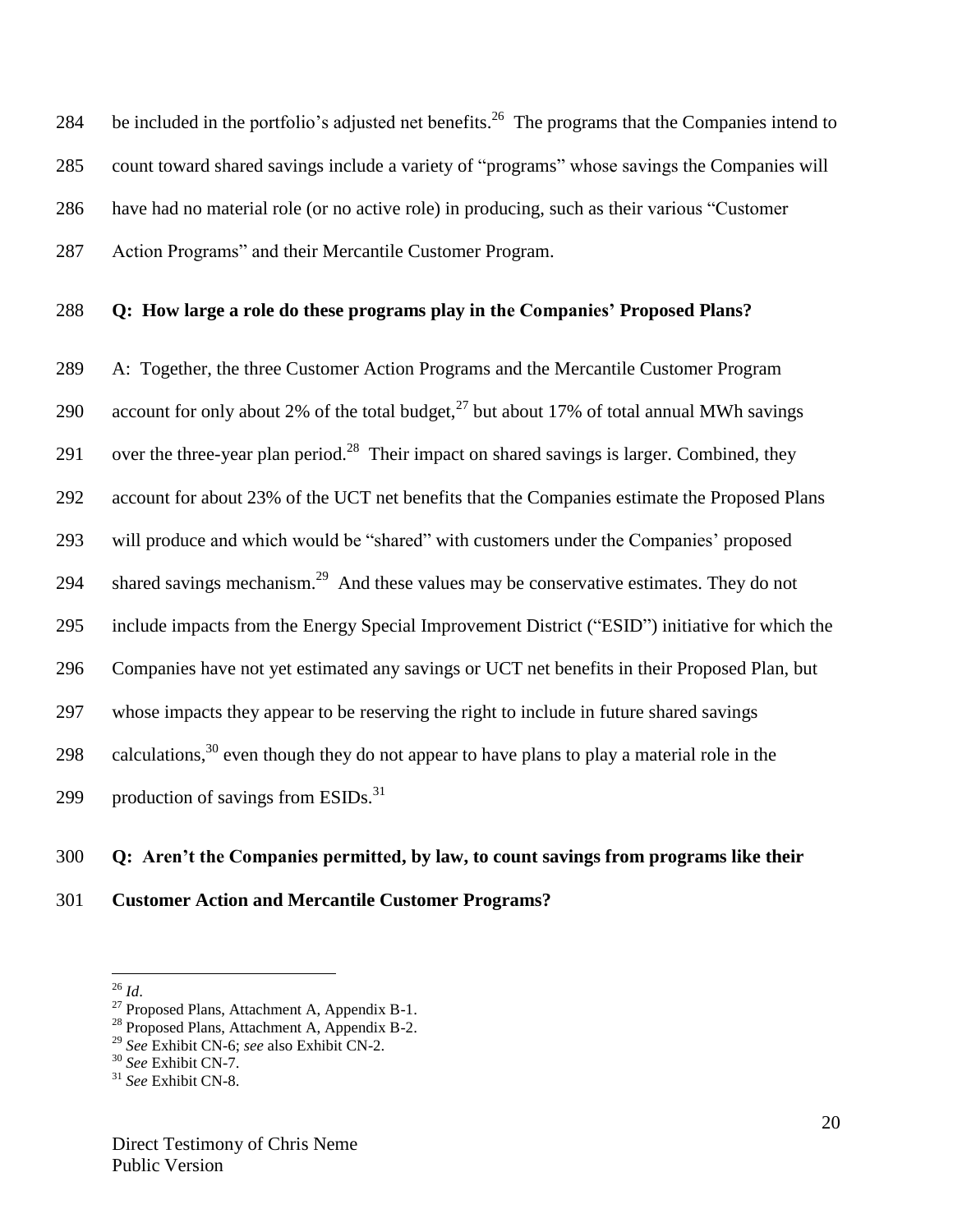| 302 | A: As I understand it, the Companies are permitted by law to count such savings towards their  |
|-----|------------------------------------------------------------------------------------------------|
| 303 | statutory savings targets. I am not contesting that point. However, I am unaware of any        |
| 304 | provision in law that specifies whether savings from such programs should be counted in shared |
| 305 | savings calculations.                                                                          |
| 306 | Q: Are you suggesting that the savings and benefits from these programs should be              |
| 307 | excluded from shared savings calculations?                                                     |
| 308 | A: Yes.                                                                                        |
| 309 | Q: Why?                                                                                        |
| 310 | A: Three related reasons:                                                                      |
| 311 | 1. It would be bad policy to reward utility shareholders for actions they did not              |
| 312 | influence;                                                                                     |
| 313 | 2. It violates the concept, committed to in the Proposed Plans and negotiated by the           |
| 314 | Companies in their recent ESP IV Stipulation, of embracing "best practices" for                |
| 315 | efficiency programs; $32$ and                                                                  |
| 316 | It would provide a significant incentive for the Companies to increase focus on<br>3.          |
| 317 | programs that merely document savings that the Companies did not have a material               |
| 318 | role in producing – and lessen focus on other programs that are actively designed to           |
| 319 | provide new, cost-effective benefits to customers.                                             |
| 320 | Q: Can you elaborate on why it would be bad policy?                                            |

*See* Docket No. 14-1297-EL-SSO, ESP IV Stipulation at 11; Opinion and Order at 68.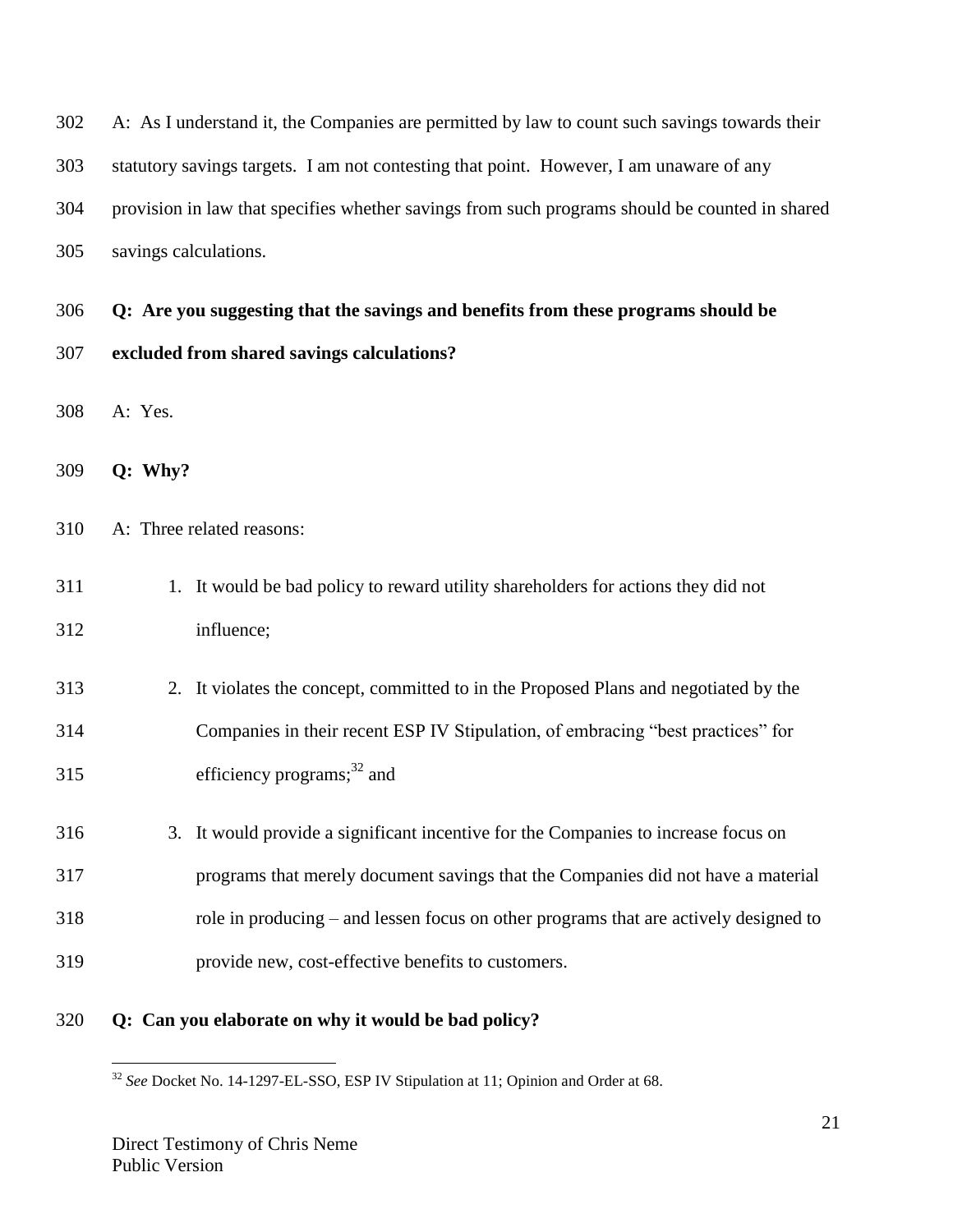A: The Companies' shareholder incentive mechanism is called "shared savings." But if the utility has no role in producing savings, there is no grounds for "sharing." Put another way, utility shareholders should not be rewarded for actions that the Companies had no material role in producing. I cannot imagine what policy grounds there would be for thinking otherwise.

# **Q: How would the Companies' proposed shared saving structure violate the principle of embracing "best practices" in efficiency programming?**

 A: The Companies' Customer Action Programs, for example, are the antithesis of "best practice" because they do not produce any new savings. They merely document what customers have already produced on their own. No other jurisdiction with which I am familiar counts such savings towards utility savings targets, let alone rewards shareholders for the utility doing no more than documenting their existence. The ESID is problematic for similar reasons.

#### **Q: Why would including savings from such programs in shared savings calculations create**

**incentives to increase focus on such "programs" and lessen focus on other programs that** 

**actually provide benefits to customers?**

A: The savings from the Companies' three Customer Action and Mercantile Customer

336 "programs" collectively have a UCT benefit-cost ratio of 25 to 1.<sup>33</sup> In contrast, the UCT benefit-

337 cost ratio of the other cost-effective programs in the Proposed Plans is 2.7 to  $1<sup>34</sup>$  In other words,

the Customer Action and Mercantile Customer "programs" provide about *nine times* as much net

- benefits to "share" under the Companies' proposed "shared savings" mechanism as their other
- programs. That is not surprising since the Companies spend very little substantive program

*See* Exhibits CN-2 and CN-6.

 $34\overline{1}$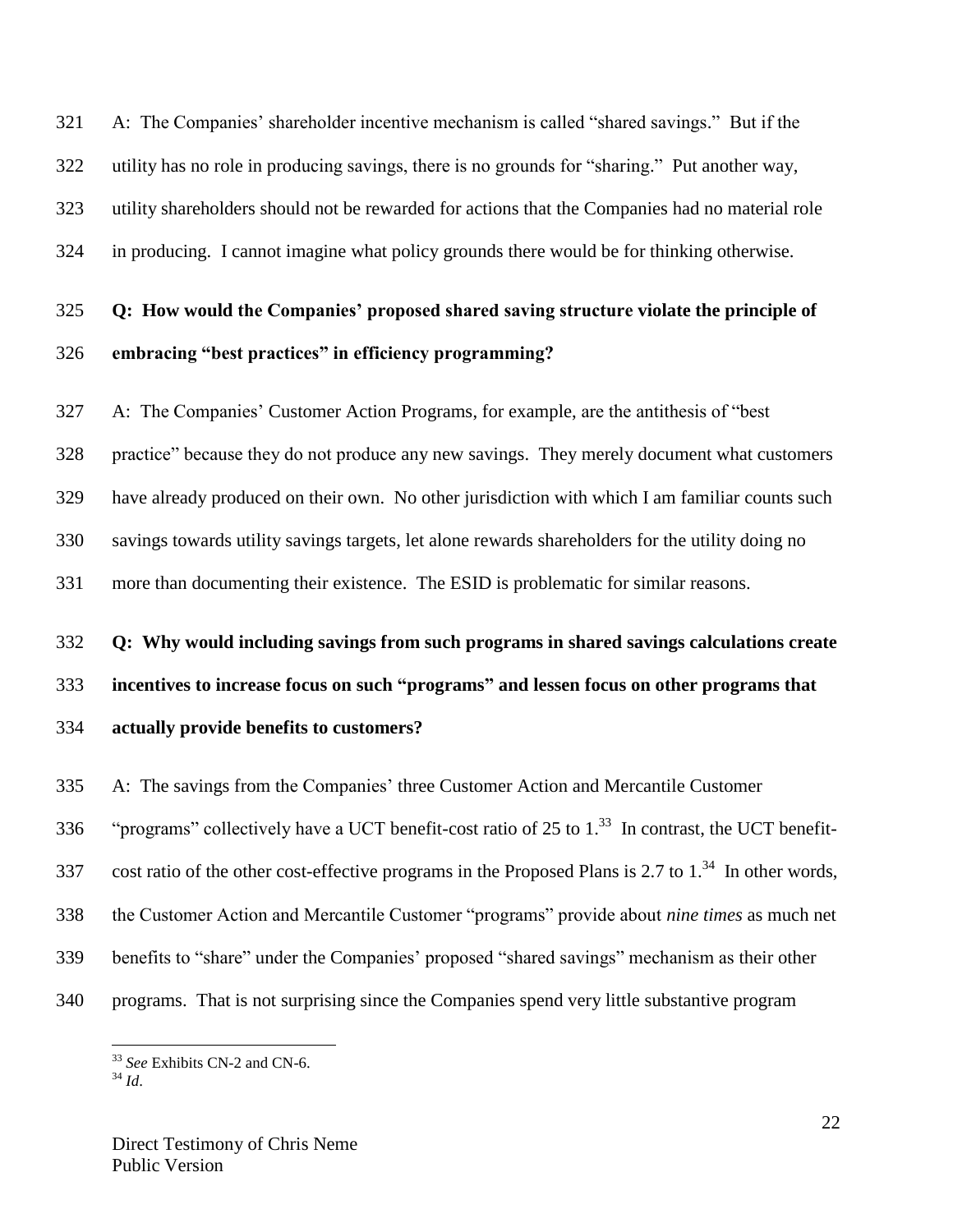dollars to produce them. All they have to do is conduct studies to estimate what their customers 342 are doing on their own.<sup>35</sup>

 Put simply, every kWh of savings documented through the Customer Action Programs allows each utility to expend less effort to capture savings from other programs. The only real, new savings that produce any benefits (relative the baseline of what would have happened anyway) will come from these other programs. As a result, any incentive to maximize documentation of Customer Action Program savings will have adverse economic, environmental and economic development impacts relative to a plan and policy that did not allow such savings to be included in the determination of shareholder incentives.

<span id="page-22-0"></span>C. Excluding Programs Failing UCT Screening from Shared Savings Calculation

# **Q: What is your concern regarding the Companies' proposal to include only the impacts of cost-effective programs in their calculation of shared savings?**

 A: I have a couple of concerns. First, as noted above, it is a form of "cherry-picking." In short, it means that the Companies' shareholders would receive a portion of the economic *benefits* of programs that are cost-effective, but shoulder none of the *burden* of programs whose costs are greater than the direct electric bill savings that they produce but which may be pursued for other important policy reasons (e.g. supporting low-income customers). That is inequitable. Second, it means that the Companies would have no incentive to improve or even to efficiently deliver programs that are expected to fail cost-effectiveness screening.

<sup>&</sup>lt;sup>35</sup> The data collected from such an inquiry may be interesting to gauge customer uptake and trends, but does not rise to the level of being a "program," let alone one that represents "best practice" or is worthy of rewarding through a shareholder incentive mechanism.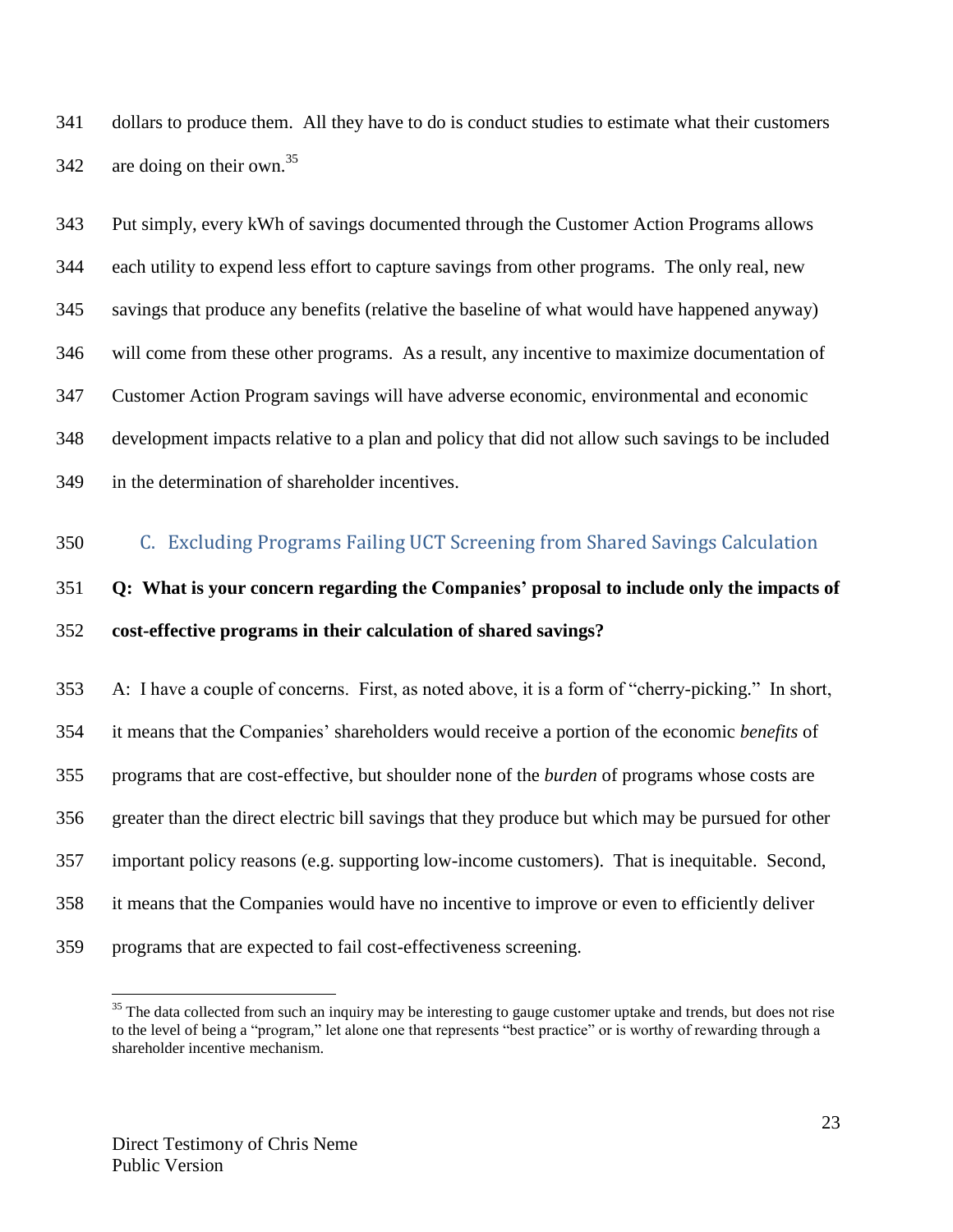# **Q: How big of an issue is this? What are the implications for the Companies' shareholder incentive earnings?**

A: Excluding programs that fail UCT cost-effectiveness screening from the shared savings

calculation has the effect of increasing UCT net benefits by about 2.4% – or about \$15 million –

364 across all the Companies over the three-year plan period.<sup>36</sup> If the Companies reach the highest

incentive tier in which their shared savings percentage would be 13% – which, as discussed

above, is almost a foregone conclusion given their proposed shared savings structure – that

```
367 would translate to approximately $2 million in shareholder incentives.
```
 $\overline{a}$ *See* Exhibits CN-2 and CN-6.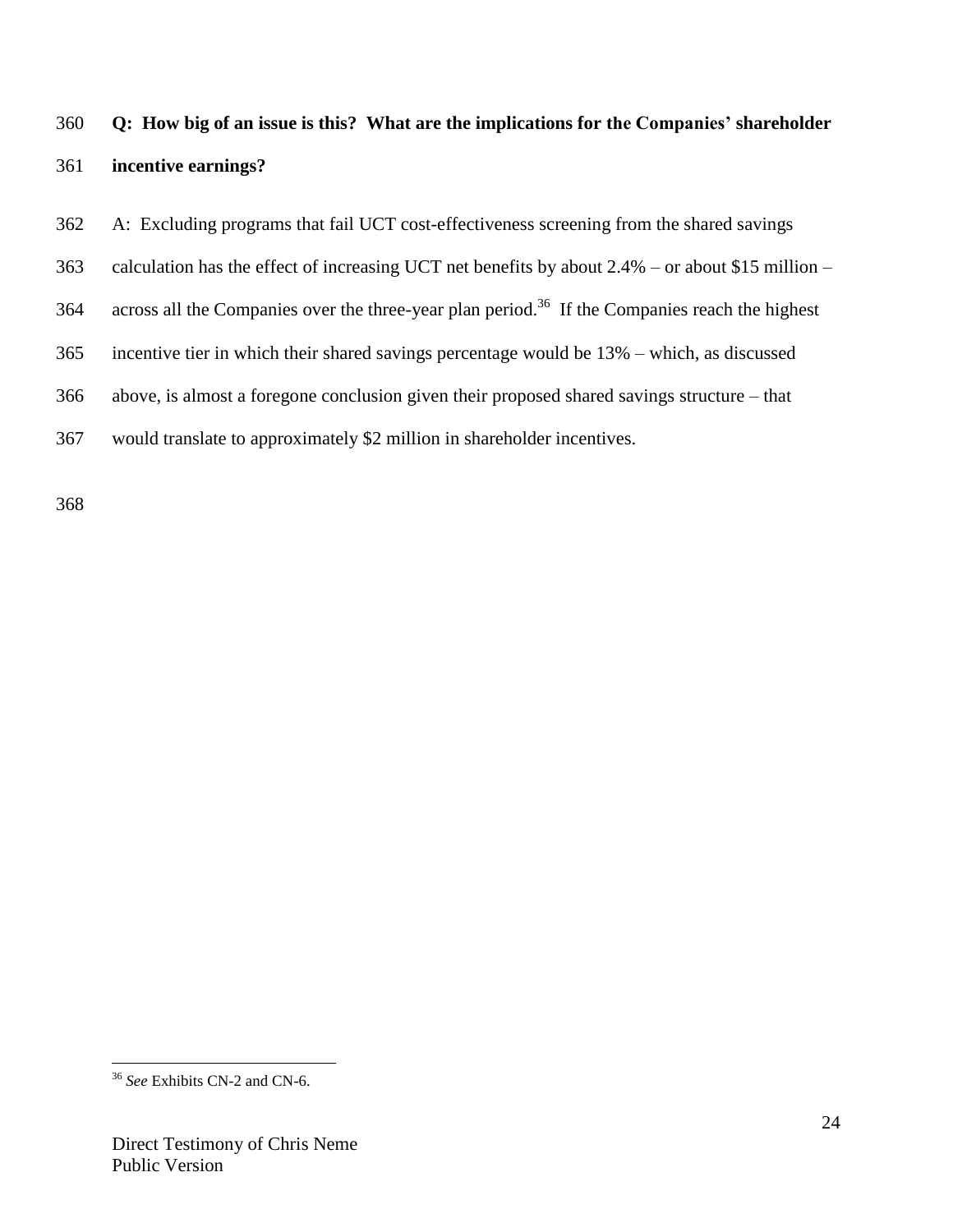# <span id="page-24-0"></span>IV. FALLING SHORT OF "BEST PRACTICE" COMMITMENT

# **Q: Would it be reasonable for the Commission and other parties to expect the Companies' Proposed Plans to be consistent with industry "best practices"?**

A: Yes, subject to any legal or regulatory constraints that would preclude adoption of best

practices. Absent such constraints, it would be a disservice to customers for a utility to adopt

"just adequate," "mediocre," or "poor" practices.

# **Q: Have the Companies suggested in the Proposed Plans that they have fully embraced "best practices"?**

 A: In the ESP IV Stipulation and Order, the Companies agreed to expand program offerings to 378 include best practice ideas from utility peers in Ohio and nationally.<sup>37</sup> Consistent with this commitment, the Companies make repeated reference to the concept of "best practices" in the Proposed Plans. For example, they suggest in their discussion of the criteria and process that it used to select programs that it began with a review of options that included "best practices from utility peers in Ohio and nationally" and that program designs were evaluated and finalized 383 based, in part, on whether they involved best practice approaches.<sup>38</sup> In their discussion of program planning, the Companies also suggest that expanding program offerings "to include best practice and other ideas identified through benchmarking and stakeholder input" was one of two

Docket No. 14-1297-EL-SSO, ESP IV Stipulation at 11; Opinion and Order at 68.

Proposed Plans, Attachment A at 19.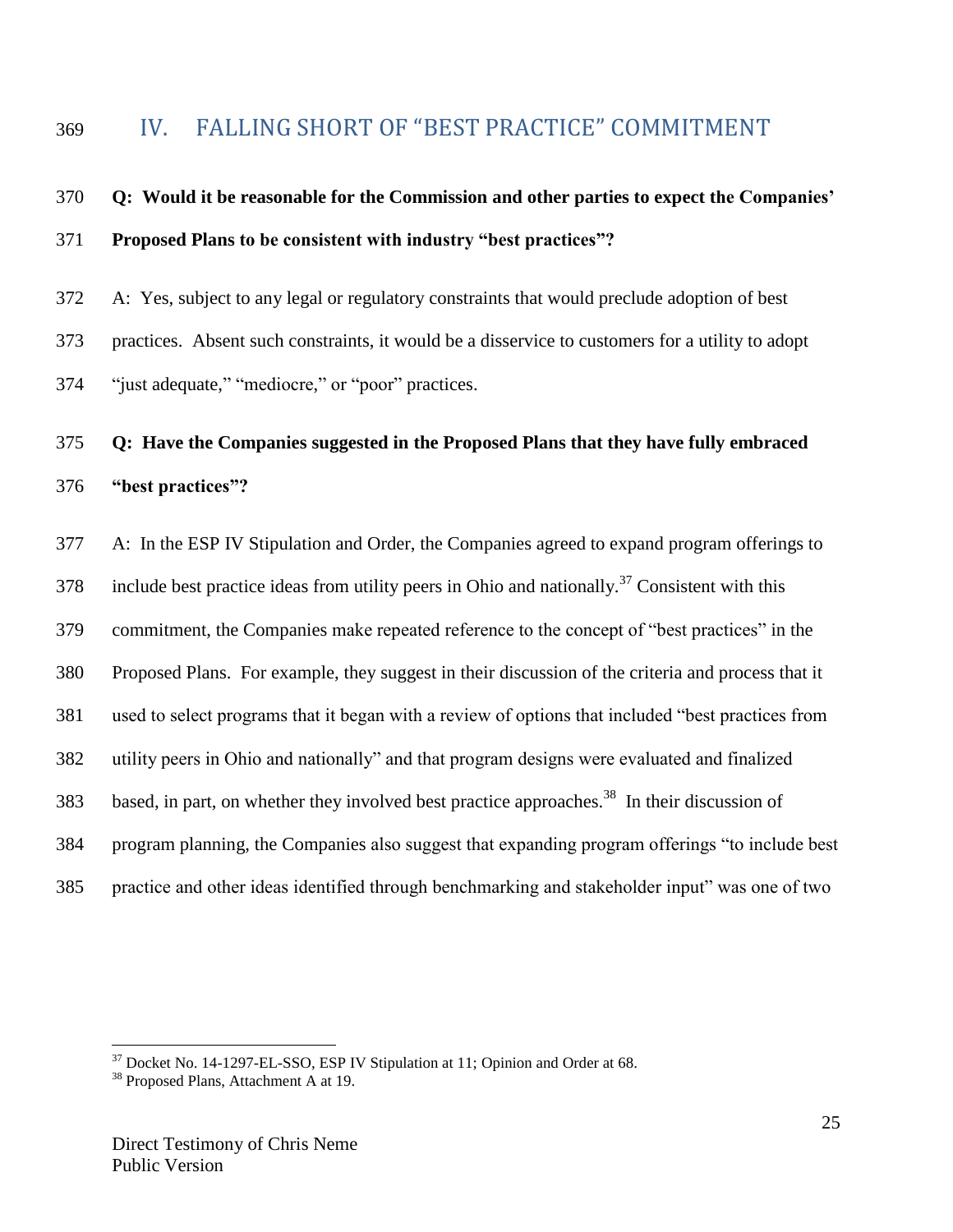"cornerstones" of their Proposed Plans (the other being reactivating and continuing their prior 387 programs).  $39<sup>39</sup>$ 

 **Q: Despite the language noted above, in the introductory summary to this testimony, you state that many aspects of the Companies' Proposed Plans "do not represent 'best practice' in efficiency program design." Can you give some examples?**

A: Yes, I can offer several:

 **Significant emphasis on Customer Action and Mercantile Customer "programs"**. As I discussed earlier, these are programs whose savings and related economic benefits the Companies will have had no material role in producing. In that sense, they are the antithesis of best practice. At least in the case of the Customer Action "programs," the Companies have discretion as to whether (or how much) to include them in their Proposed Plans.

 **Continued promotion of compact fluorescent light bulbs ("CFLs")**. CFLs are becoming an outdated technology. Light Emitting Diode ("LED") technology is quickly supplanting it. LEDs generally produce higher quality light, can better meet certain customer needs (e.g. dimming), last longer and even produce slightly greater savings. And as shown in Figure 1 – extracted from a recent presentation by the Connecticut electric utilities – the price of LEDs has dropped dramatically, to the point where they are comparable to CFL prices for key product categories. It is worth noting that the combination of superior performance and dropping prices led General Electric to recently

<sup>&</sup>lt;sup>39</sup> Proposed Plans, Attachment A at 81.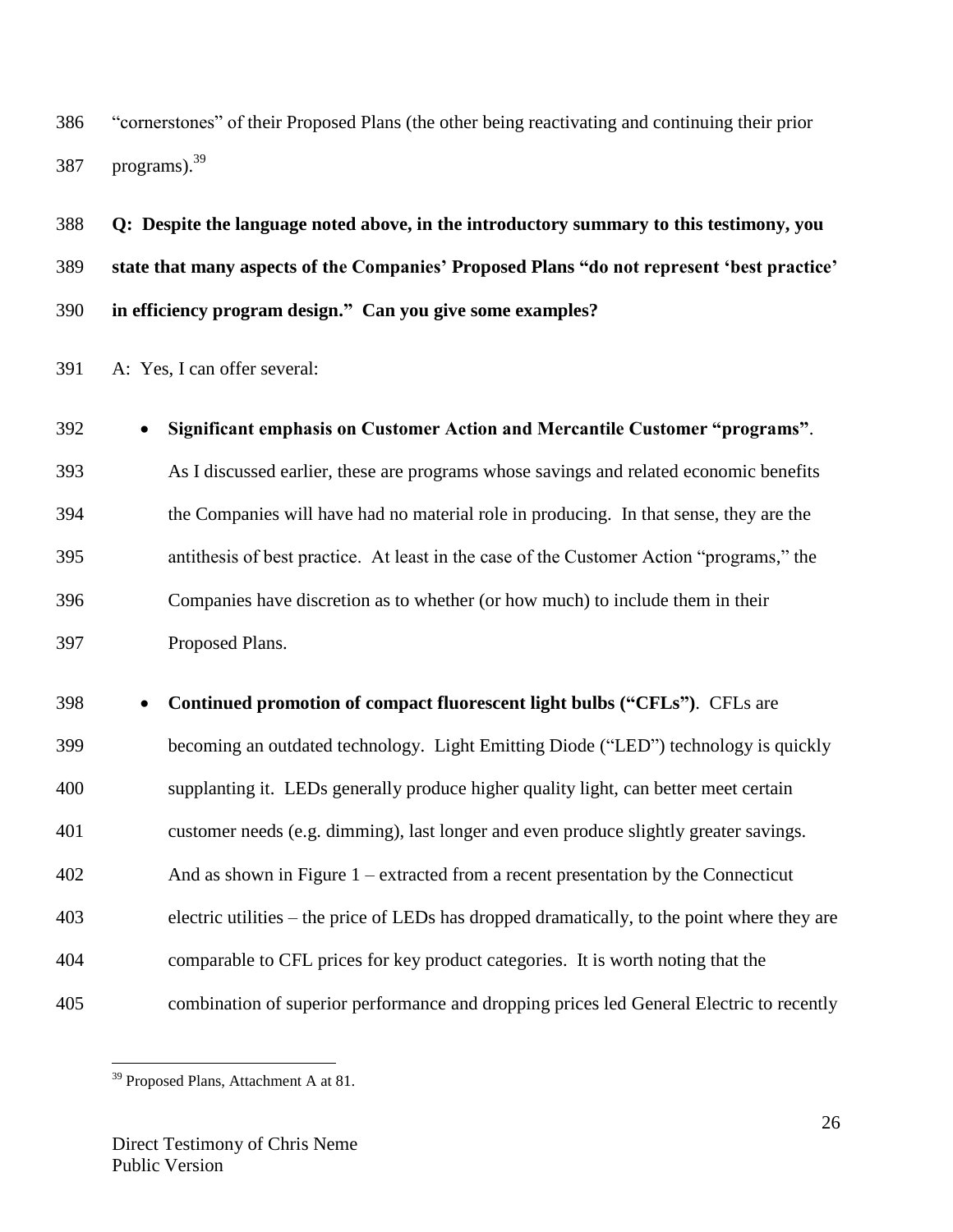- announce that it was discontinuing the manufacturing of coiled CFLs for the U.S. 407 market.<sup>40</sup> Ikea switched to selling only LEDs in its stores in September 2015.<sup>41</sup> Moreover, no currently qualified ENERGY STAR CFL will meet the new federal STAR
- specification that goes into effect on January 2, 2017. That is also reflected in the
- information provided in Figure 1.

# **Figure 1: Comparison of Residential Lighting Products<sup>42</sup>**

|                              | Halogen        | <b>CFL</b><br><b>EXIT</b>                                                                               | <b>LED</b> | <b>LED</b>     | <b>LED</b>                                |
|------------------------------|----------------|---------------------------------------------------------------------------------------------------------|------------|----------------|-------------------------------------------|
|                              |                |                                                                                                         | 用          |                |                                           |
| <b>CURRENT STATE</b>         |                |                                                                                                         |            | €              | €                                         |
| <b>Lighting Technology</b>   | Halogen        | <b>CFL</b>                                                                                              | <b>LED</b> | <b>LED</b>     | LED                                       |
| <b>ENERGY STAR Certified</b> | <b>No</b>      | Yes                                                                                                     | <b>No</b>  | <b>No</b>      | Yes                                       |
| Color Temperature (Kelvins)  | 2900 K         | 2700K                                                                                                   | 3000 K     | 2700 K         | 2700 K                                    |
| <b>Average Life (hours)</b>  | 1,000          | 10,000                                                                                                  | 5,000      | 20,000         | 25,000                                    |
| <b>Dimmable</b>              | Yes            | <b>No</b>                                                                                               | No         | <b>No</b>      | Yes                                       |
| Lumen Output (Lumens)        | 785            | 900                                                                                                     | 750        | 800            | 800                                       |
| Wattage (watts)              | 43             | 14                                                                                                      | 9          | 10             | 9                                         |
| Watt Equivalence             | 60             | 60                                                                                                      | 60         | 60             | 60                                        |
| <b>Initial Retail Price</b>  |                | \$1.07/bulb (4 pack) \$1.74/bulb (4 pack) \$1.99/bull (2pack) \$1.99/bulb (4 pack) \$4.99/bulb (4 pack) |            |                |                                           |
| <b>Price After Incentive</b> |                | \$0.99/bulb (4 pack)                                                                                    |            |                | \$0.99/bulb (4 pack) \$1.49/bulb (4 pack) |
| FUTURE STATE POST 1/1/2017   | $\leq$ \$1.00  | \$1.74/bulb (4 pack)                                                                                    | Unknown    | $$1.75/b$ ulb  | Displaced by<br>Value Line LEDs           |
| <b>ENERGY STAR Certified</b> | <b>No</b>      | No                                                                                                      | <b>No</b>  | Yes            | Yes                                       |
| <b>Price Source</b>          | <b>Walmart</b> |                                                                                                         | Lowe's     | <b>Walmart</b> |                                           |

Thus, it is not surprising that numerous utilities and/or states have already stopped

414 promoting CFLs or are planning to do so starting in 2017.<sup>43</sup> Prior to drafting their

 $\overline{a}$  U.S. Dept. of Energy, *What Today's Lighting Efficiency Proposal Is And What It Isn't* (February 12, 2016), available at<http://energy.gov/articles/what-today-s-lighting-efficiency-proposal-and-what-it-isn-t>

*Id*.

 Pernia, Jesus and Stan Mertz, *Connecticut & National Lighting Market Update*, presented at Connecticut Energy Efficiency Board retreat (June 22, 2016).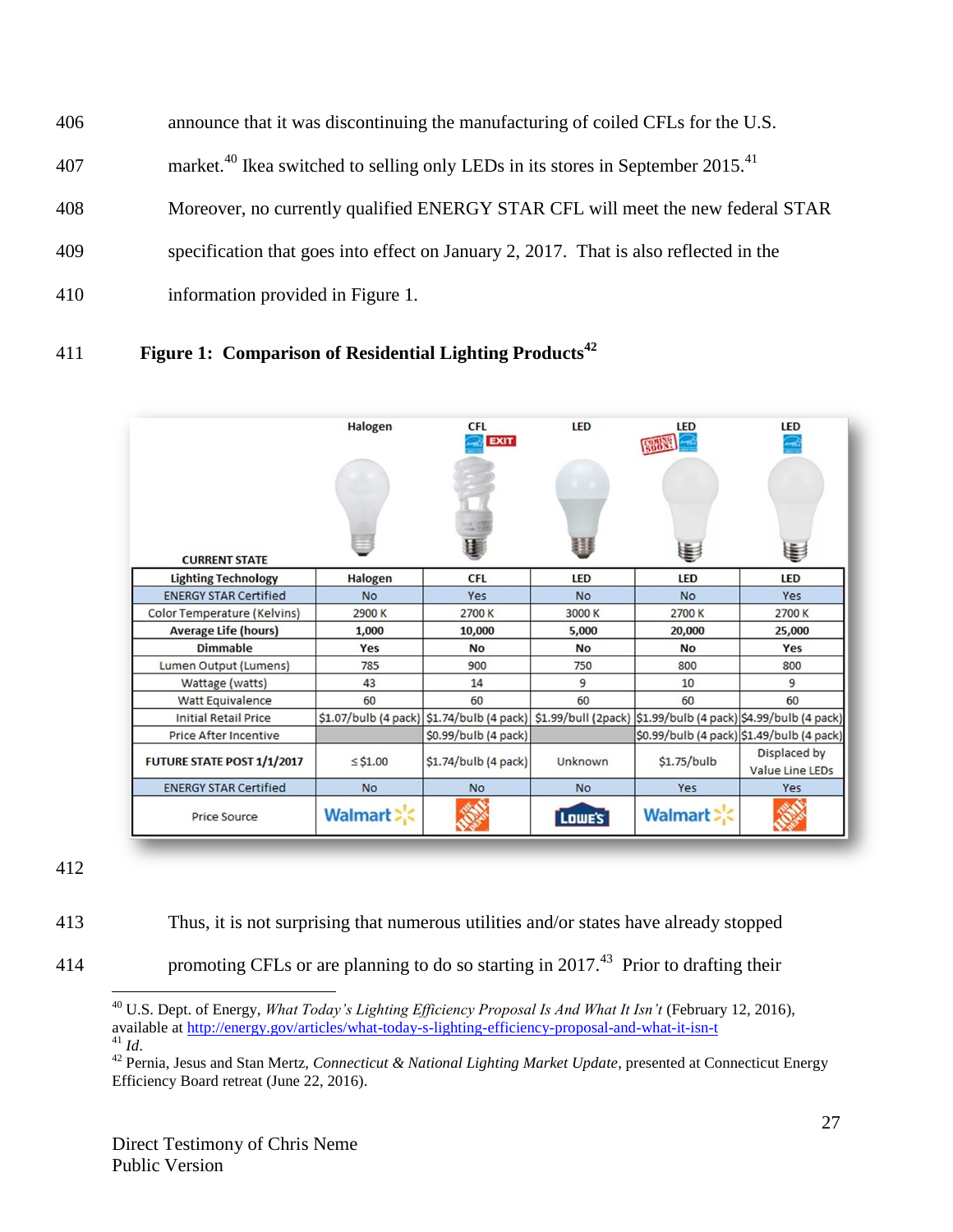Proposed Plans, the Companies received feedback from stakeholders that it too should eliminate CFLs from its programs and shift exclusively to promoting LEDs. However, fully half of the Companies' 2017 residential light bulb participation is forecast to be 418 CFLs; a significant fraction is even forecast for as late as 2019.<sup>44</sup>

### 419 **Lack of definitive commitment to midstream and/or upstream approaches to**

 **promote non-lighting efficiency measures.** One of the more promising innovations in efficiency program design in recent years is the adoption of midstream or upstream incentives. Under this approach, financial incentives are provided to retailers, vendors, distributors or even manufacturers of efficient products rather than to the end use consumers. This approach has several advantages. Most importantly, it often leads to much higher market penetration rates for efficient equipment. That can be seen in Figure 2 below, which shows that a commercial cooling equipment upstream incentive program (blue bars) run by Pacific Gas and Electric in California for over a decade achieved nine times the level of participation that its former "downstream" customer rebate program design (red bars) achieved. Interestingly, when the program design was changed back to a customer rebate after four years of the upstream model, participation plummeted again. After two years of that much lower participation rate, the upstream incentive approach was re-initiated and participation skyrocketed again.

 $\overline{a}$ <sup>43</sup> Examples include: Commonwealth Edison in Illinois (presentation by Roger Baker, Commonwealth Edison, to the March 28, 2016 Illinois Stakeholder Advisory Group meeting regarding its next three year plan to be filed in the Fall of 2016 and covering the period June 1, 2017 through May 31, 2020 , available at [http://ilsagfiles.org/SAG\\_files/Meeting\\_Materials/2016/March\\_29-29\\_2016\\_Meeting/PY10-](http://ilsagfiles.org/SAG_files/Meeting_Materials/2016/March_29-29_2016_Meeting/PY10-12_Program_Strawman_ComEd_March_SAG_v2.pdf) [12\\_Program\\_Strawman\\_ComEd\\_March\\_SAG\\_v2.pdf\)](http://ilsagfiles.org/SAG_files/Meeting_Materials/2016/March_29-29_2016_Meeting/PY10-12_Program_Strawman_ComEd_March_SAG_v2.pdf); and New Jersey (Applied Energy Group, *Energy Efficiency and Renewable Energy Program Plan, Summary of Proposed Program Modifications for Fiscal Year 2017* (May 31, 2016)), available at

[http://www.njcleanenergy.com/files/file/public\\_comments/Summary%20of%20FY17%20Program%20Changes.pdf\)](http://www.njcleanenergy.com/files/file/public_comments/Summary%20of%20FY17%20Program%20Changes.pdf) <sup>44</sup> Proposed Plans, Attachment A, Appendix C-2.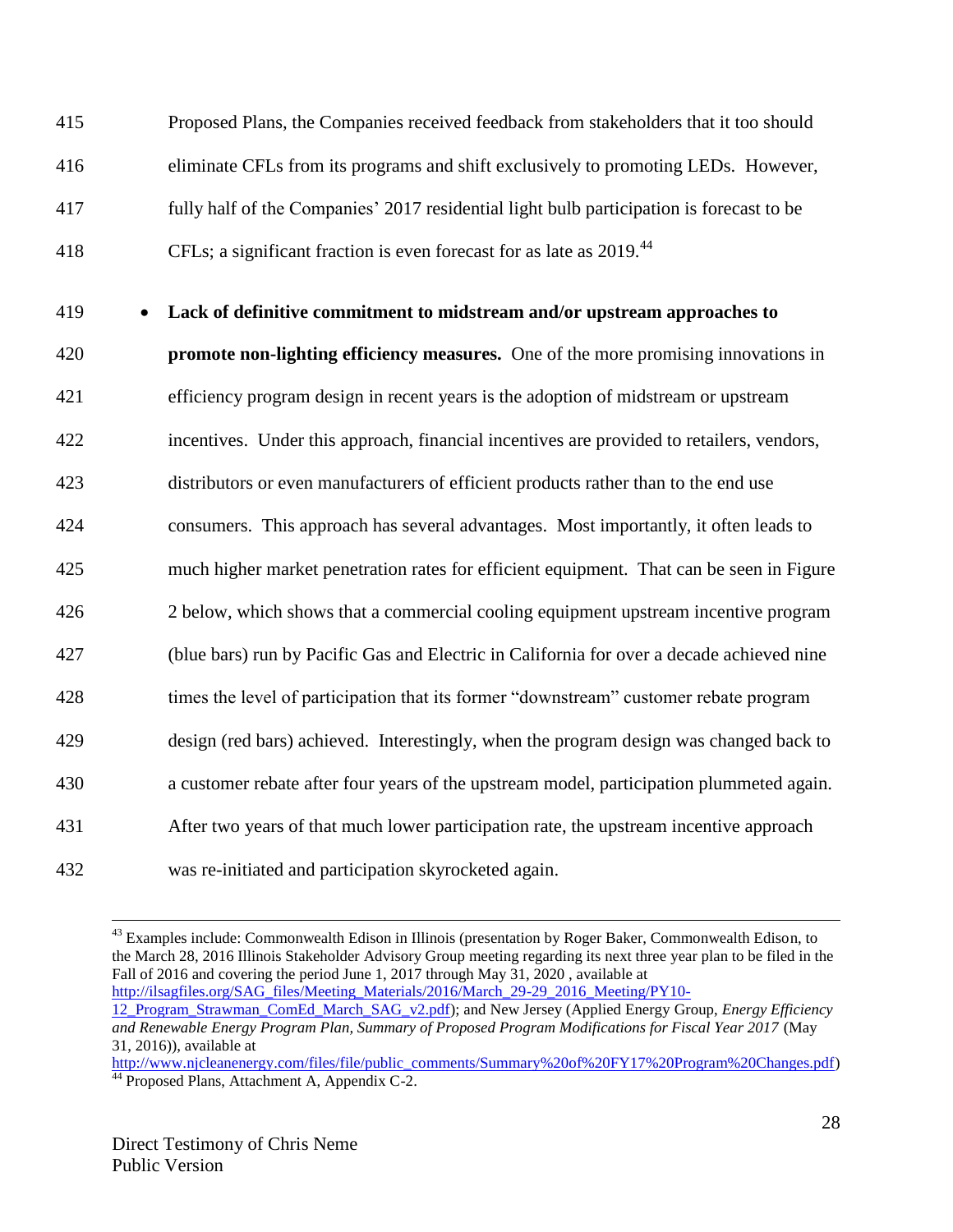

**Figure 2: Upstream vs. Downstream Incentive Approaches**<sup>45</sup>



434

| 435 | Similarly impressive results have been achieved for other products and in other states. <sup>46</sup> |
|-----|-------------------------------------------------------------------------------------------------------|
| 436 | These types of increases in market penetration happen for several reasons. First, it is               |
| 437 | generally easier to inform and work with a relatively small number of strategic market                |
| 438 | actors who influence (through their own stocking and sales practices) the purchases of                |
| 439 | thousands of end use customers. Second, because the cost of products is typically                     |
| 440 | marked up at every step in the supply chain, a financial incentive paid to a distributor will         |
| 441 | cover a higher fraction of the incremental cost of a product (making it easier to persuade            |
| 442 | the distributor to stock and promote it) than the same financial incentive paid to an end             |

 $\overline{a}$ <sup>45</sup> Hanna, James, et al., *The 900% Solution: Supercharging HVAC Efficiency Portfolios*, Presentation at the 2012 ACEEE Summer Study (informal session) (August 16, 2012).

<sup>46</sup> *See, e.g*. Parsons, Jennifer, *Energize Connecticut Upstream Residential HVAC Program*, presented at the ACEEE National Conference on Energy Efficiency as a Resource (September 22, 2015), available at [http://aceee.org/sites/default/files/pdf/conferences/eer/2015/Jennifer\\_Parsons\\_Session4A\\_EER15\\_9.22.15.pdf.](http://aceee.org/sites/default/files/pdf/conferences/eer/2015/Jennifer_Parsons_Session4A_EER15_9.22.15.pdf)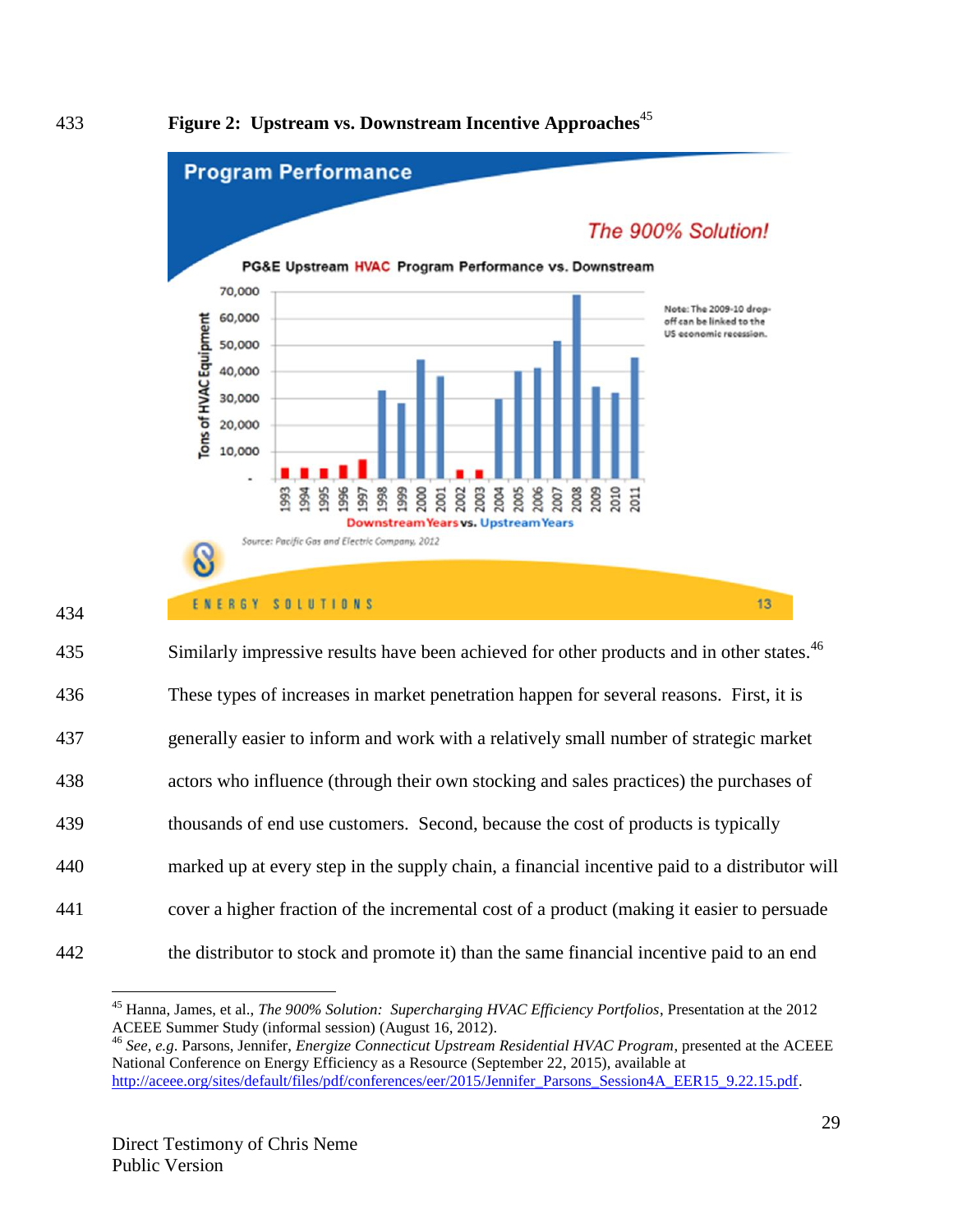use customer. Third, upstream incentives are easy to set up in ways that eliminate the need for filling out of rebate forms and/or other paperwork that "downstream" players often dislike. Upstream incentives are also typically easier and can be less expensive to administer. The Companies were encouraged by stakeholders to adopt more upstream approaches. NRDC, in particular, suggested that the Companies put in place an upstream 448 incentive for efficiency residential circulator pumps.<sup>47</sup> Though the Companies did add efficient circulator pumps to the list of residential efficiency measures it will promote, it has not committed to an upstream incentive approach for this or any other measure. In fact, it is forecasting that it will have only five circulator pump participants per year per Company – 15 in total. An upstream program would likely see participation dramatically higher than that – perhaps even as much as 100 times greater.

**Lack of clear commitment to coordination of program delivery with gas utilities**.

 Many efficiency measures save both electricity and gas. For example, insulation measures can both reduce summer electric cooling loads and winter gas heating loads. In addition, a number of electric and gas measures are most effectively promoted together. As a result, there are several potential advantages to joint or at least coordinated design and delivery of electric and gas efficiency programs. First, it enables clearer messaging to consumers about efficiency opportunities and ways to address them. Second, it reduces transaction costs for customers interested in participating in programs (e.g. one utility or efficiency service provider to call instead of two, one appointment to set up instead of two, one set of paperwork to complete instead of two, etc.). Finally, it can reduce each utility's costs to administer and deliver programs because those costs are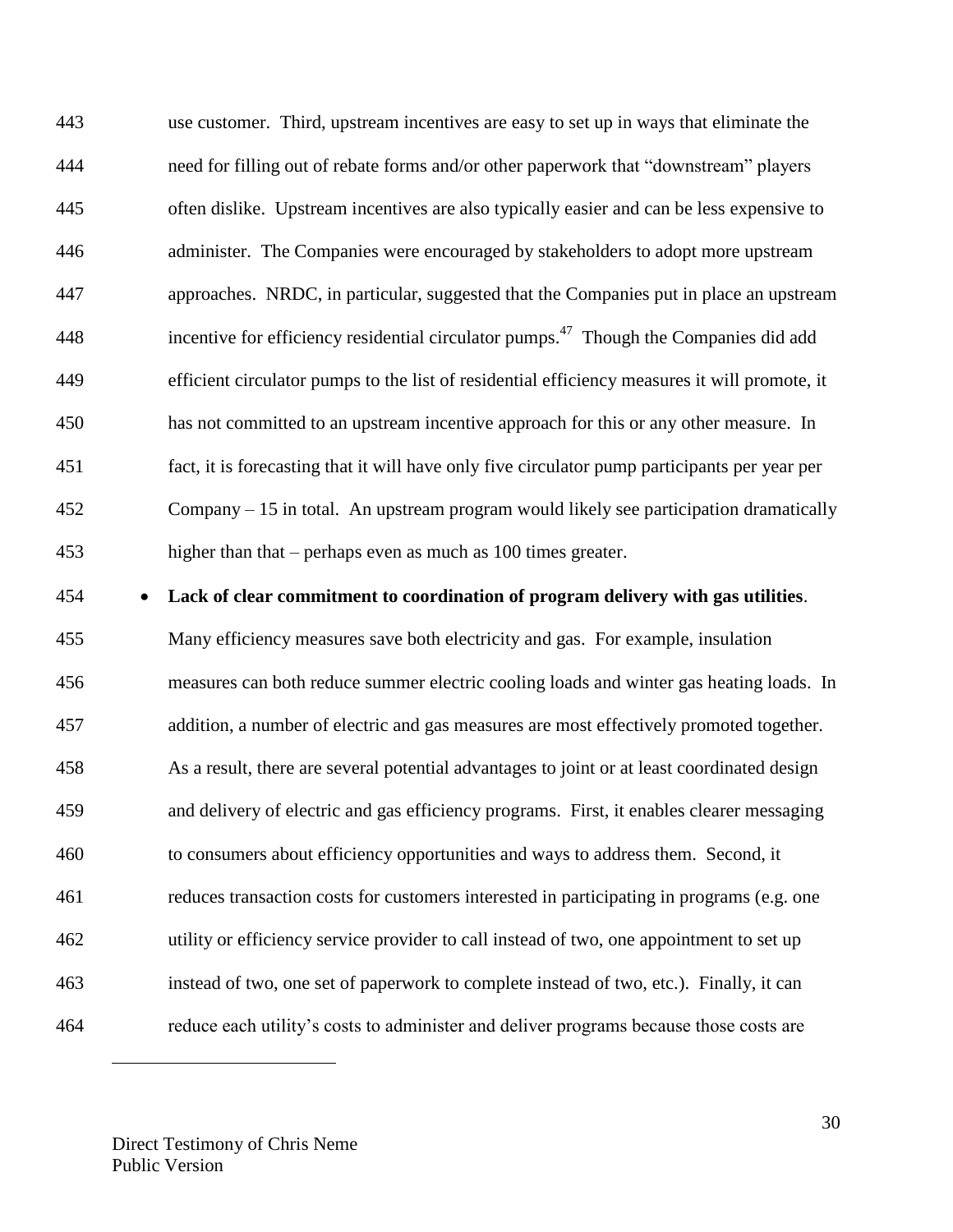| 465 | shared. Several leading jurisdictions have demonstrated that joint delivery can be quite          |
|-----|---------------------------------------------------------------------------------------------------|
| 466 | successful. <sup>48</sup> However, there is very little evidence in the Companies' Proposed Plans |
| 467 | indicating attention to this opportunity. Indeed, I found only one reference in the entire        |
| 468 | Proposed Plans to efforts to coordinate with Natural Gas Distribution Companies                   |
| 469 | $(NGDCs)$ – in a suggestion that the Companies will "pursue opportunities" to coordinate          |
| 470 | providing audits (through its Energy Efficient Homes Program) with the NGDCs. <sup>49</sup>       |
| 471 | There are a variety of other residential and business program areas where coordination            |
| 472 | and/or joint program delivery could be advantageous.                                              |

473

<sup>48</sup> Nowak, Seth, Marty Kushler and Patti White, *Successful Practices in Combined Gas and Electric Utility Energy Efficiency Programs*, ACEEE Report U1406 (August 2014), available at [http://aceee.org/research-report/u1406.](http://aceee.org/research-report/u1406) <sup>49</sup> Proposed Plans, Attachment A at 33.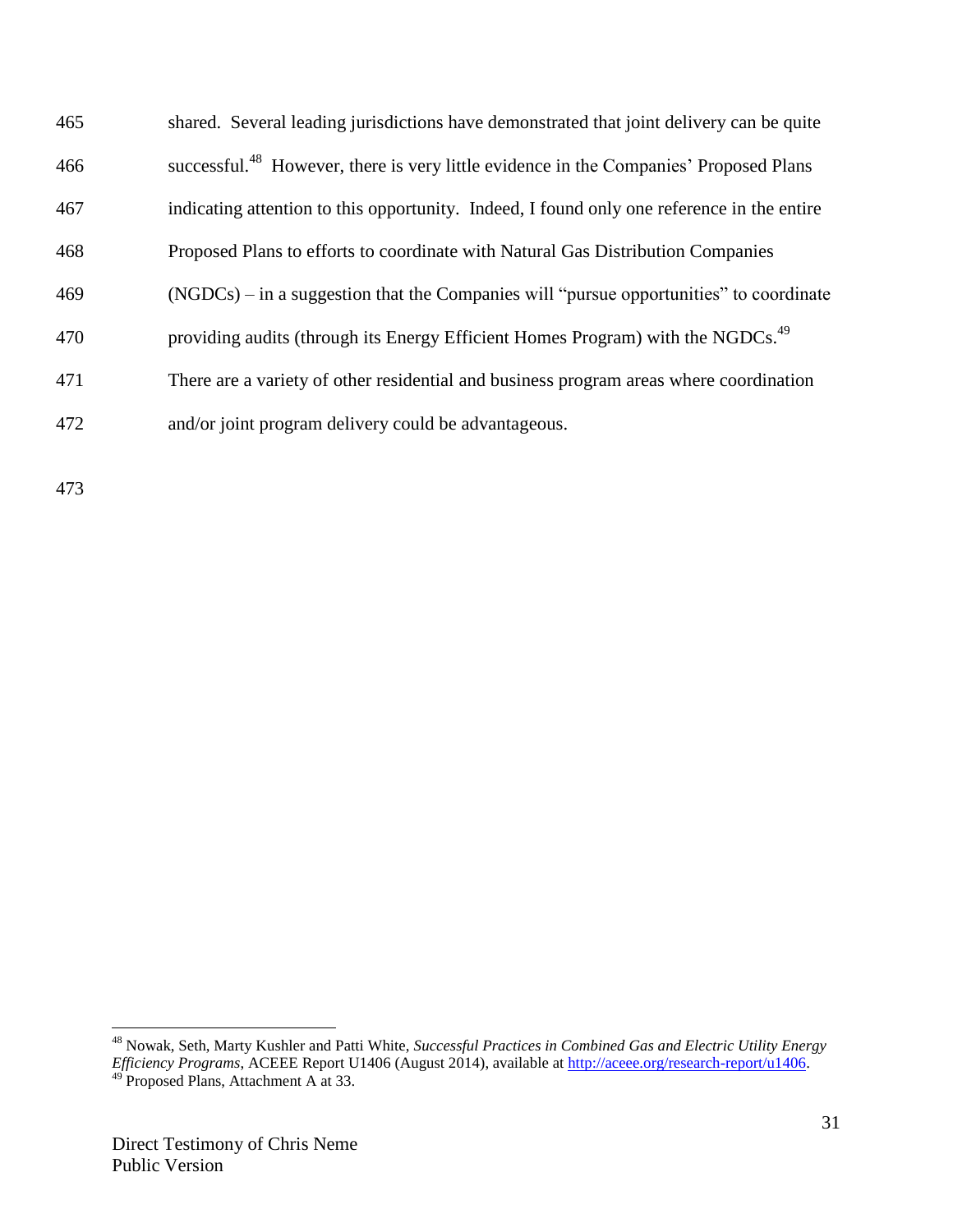# <span id="page-31-0"></span>V. PROBLEMS WITH SAVINGS ASSUMPTIONS

# **Q: Please summarize the basis for the Companies' savings, measure life and other assumptions.**

| 477 | A: The Companies use a mix of sources for their assumptions. <sup>50</sup> Many appear to be taken |
|-----|----------------------------------------------------------------------------------------------------|
| 478 | directly from the Ohio TRM or the Pennsylvania TRM. Many others are purported to be                |

- adjustments to values in the Ohio or Pennsylvania TRMs. And many others originate from a
- variety of other sources which the Companies lump into a category called "Company
- Assumption."

### **Q: Have you reviewed all of the Companies' assumptions?**

 A: No. I have selectively reviewed only a few of them. I would suggest that it is unreasonable to expect a full vetting of savings assumptions to occur in the context of a proceeding like this one.

#### **Q: Why is that?**

- A: Thorough reviews of TRMs typically take at least several months; often more. And such
- reviews can cost on the order of \$200,000 or more. That level of time and resources is often not
- available in cases like these. Moreover, TRM reviews generally require significant
- collaboration, including a lot of "back and forth" discussion between the contractor performing
- the review, the utility and other parties to better understand the rationale for current assumptions

<sup>&</sup>lt;sup>50</sup> For the source of the Companies' measure savings assumptions, see Proposed Plans, Attachment A, Appendix C-1. *See also* Exhibit CN-9.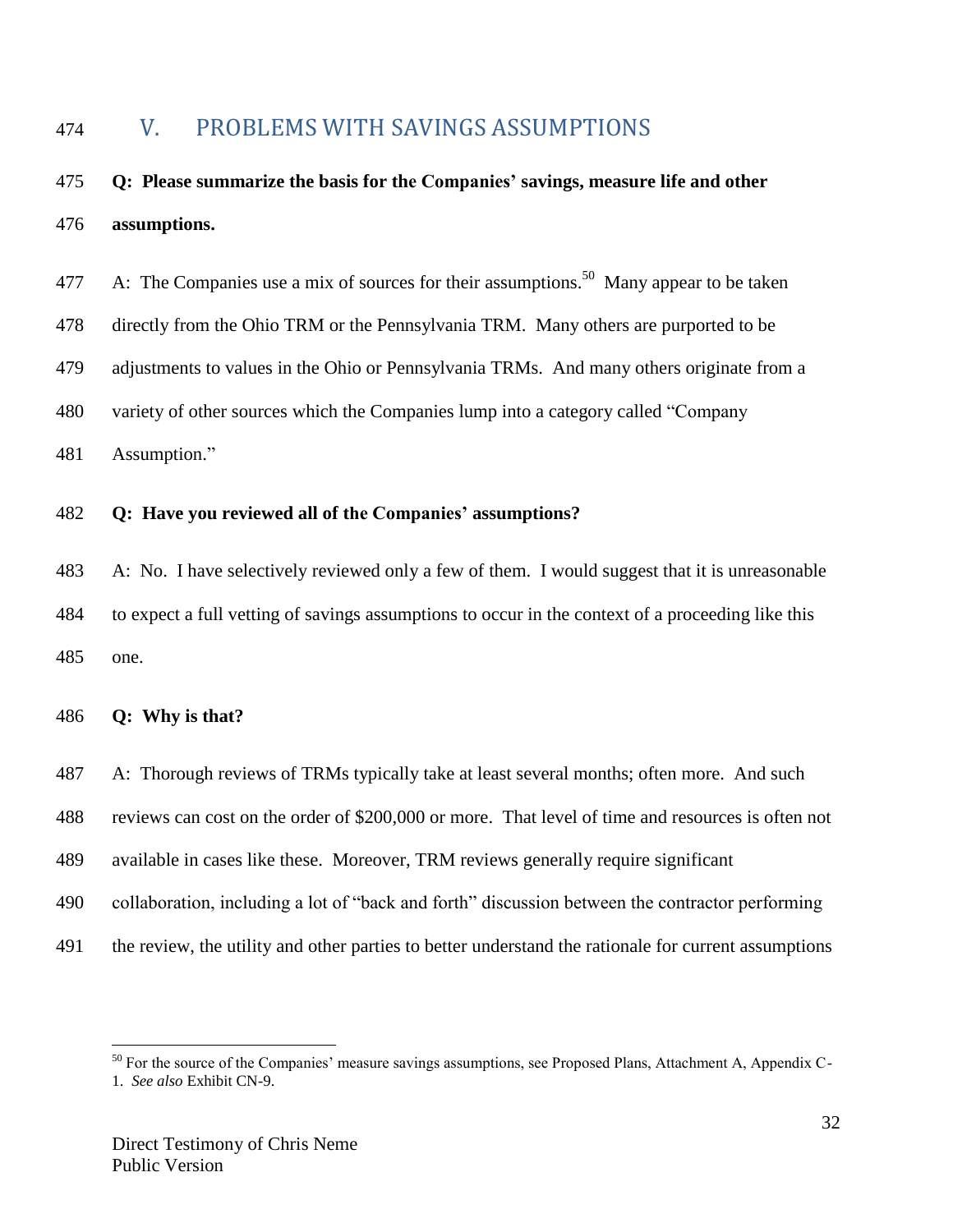and possible alternatives. Such informal "back and forth" is not possible in a contested

proceeding like this one.

### **Q: Did the limited review of assumptions that you did undertake raise any concerns?**

- A: Yes. It raised both some bigger picture policy issues as well as some specific concerns about individual assumptions.
- **Q: What are the bigger picture policy concerns?**
- A: I have two related concerns:
- 1. There does not appear to be a venue in which the reasonableness of planning assumptions
- can be vetted. Many states now have statewide TRMs with prescribed and
- institutionalized annual processes for updating assumptions. No such processes exist in
- 502 Chio. Indeed, the current Ohio TRM is now six years old<sup>51</sup> i.e. woefully outdated.
- 2. There are no related policies in place regarding when one can deviate from the Ohio
- TRM. The absence of such rules opens the door for the Companies and other utilities to
- "cherry-pick" assumptions that best match their objectives rather than those that are most
- objectively appropriate.

# **Q: What specific concerns about individual assumptions did you identify?**

- A: I have identified three:
- 1. Related to the assumed savings for recycled refrigerators;

 $\overline{a}$  *In the Matter of Protocols for the Measurement and Verification of Energy Efficiency and Peak Demand Reduction Measures*, Docket No. 09-512-GE-UNC, VEIC Draft TRM (August 2010); Commission Findings and Order at 33 (July 2013).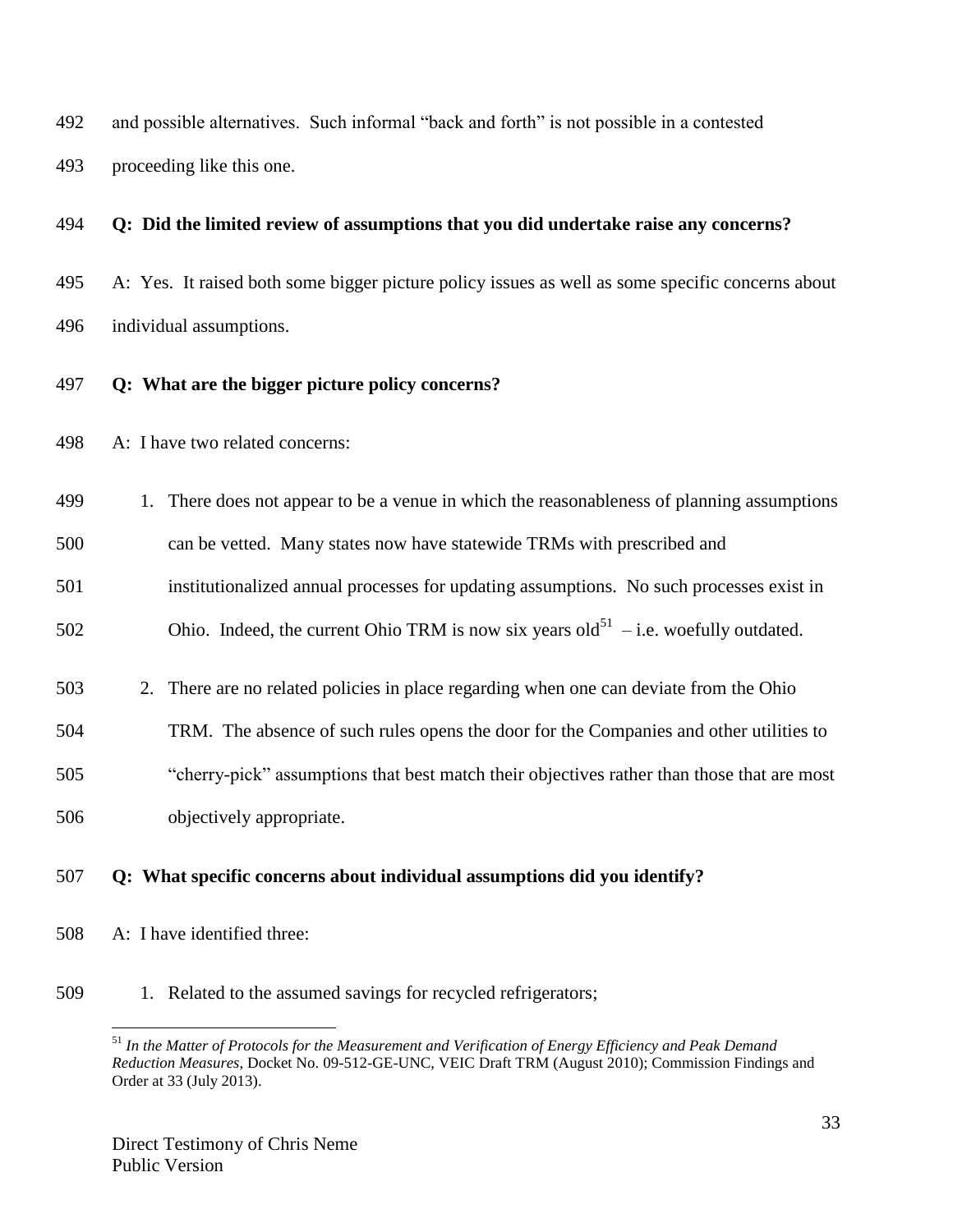- 510 2. Related to the assumed measure life for residential CFL lamps; and
- 511 3. Related to the measure life for residential LED lamps.
- 512 Given the very limited nature of my review, it would not be surprising if there were many other
- 513 measures for which the assumptions being used by the Companies are problematic.
- 514 **Q: Please elaborate on your concern regarding the reasonableness of the Companies'**
- 515 **assumed savings for recycled refrigerators.**
- 516 A: The Companies assume that the average recycled refrigerator will provide annual savings of
- 517 1376 kWh.<sup>52</sup> That is considerably higher than assumed and/or found in other jurisdictions.<sup>53</sup>
- 518 Moreover, it is 35% higher than the Companies' own most recent evaluation of their Appliance
- 519 Recycling program  $(1020 \text{ kWh})$ .<sup>54</sup>

 $\overline{a}$ 

# 520 **Q: What would be the implications of changing the Companies' assumption to the result of**

- 521 **their most recent evaluation for just this one measure?**
- 522 A: The result would be a in annual savings of about of the total
- 523 portfolio annual savings goal. It would also mean a in UCT net benefits of roughly

<sup>53</sup> For example, a recent Commonwealth Edison evaluation found that its Illinois program had average gross savings of 853 kWh per refrigerator (available at

 $52$  Proposed Plans, Attachment A, Appendix C-1 at 1.

[http://ilsagfiles.org/SAG\\_files/Evaluation\\_Documents/ComEd/ComEd\\_EPY7\\_Evaluation\\_Reports/ComEd\\_PY7\\_F](http://ilsagfiles.org/SAG_files/Evaluation_Documents/ComEd/ComEd_EPY7_Evaluation_Reports/ComEd_PY7_FFR_Evaluation_Report_2016-02-17_Final.pdf) [FR\\_Evaluation\\_Report\\_2016-02-17\\_Final.pdf\)](http://ilsagfiles.org/SAG_files/Evaluation_Documents/ComEd/ComEd_EPY7_Evaluation_Reports/ComEd_PY7_FFR_Evaluation_Report_2016-02-17_Final.pdf). In addition, the current Michigan Efficiency Measures Database (MEMD) estimates annual savings to be 1135 kWh per refrigerator (a copy of the most recent MEMD can be found a[t http://www.michigan.gov/mpsc/0,4639,7-159-52495\\_55129---,00.html\),](http://www.michigan.gov/mpsc/0,4639,7-159-52495_55129---,00.html)). The 2016 Pennsylvania TRM suggests default savings levels that average (across the seven utilities in the state) about 1066 kWh per refrigerator.

<sup>54</sup> *In the Matter of the Application for the Energy Efficiency and Peak Demand Reduction Portfolio Status Report of The Toledo Edison Company and The Cleveland Electric Illuminating Company and Ohio Edison Company*, Case No. 16-0941-EL-EEC, Application, Appendix C, ADM Associates, Appliance Turn-In Program: Evaluation, Measurement and Verification Report, 2015 Participants at 21 (May 12, 2016).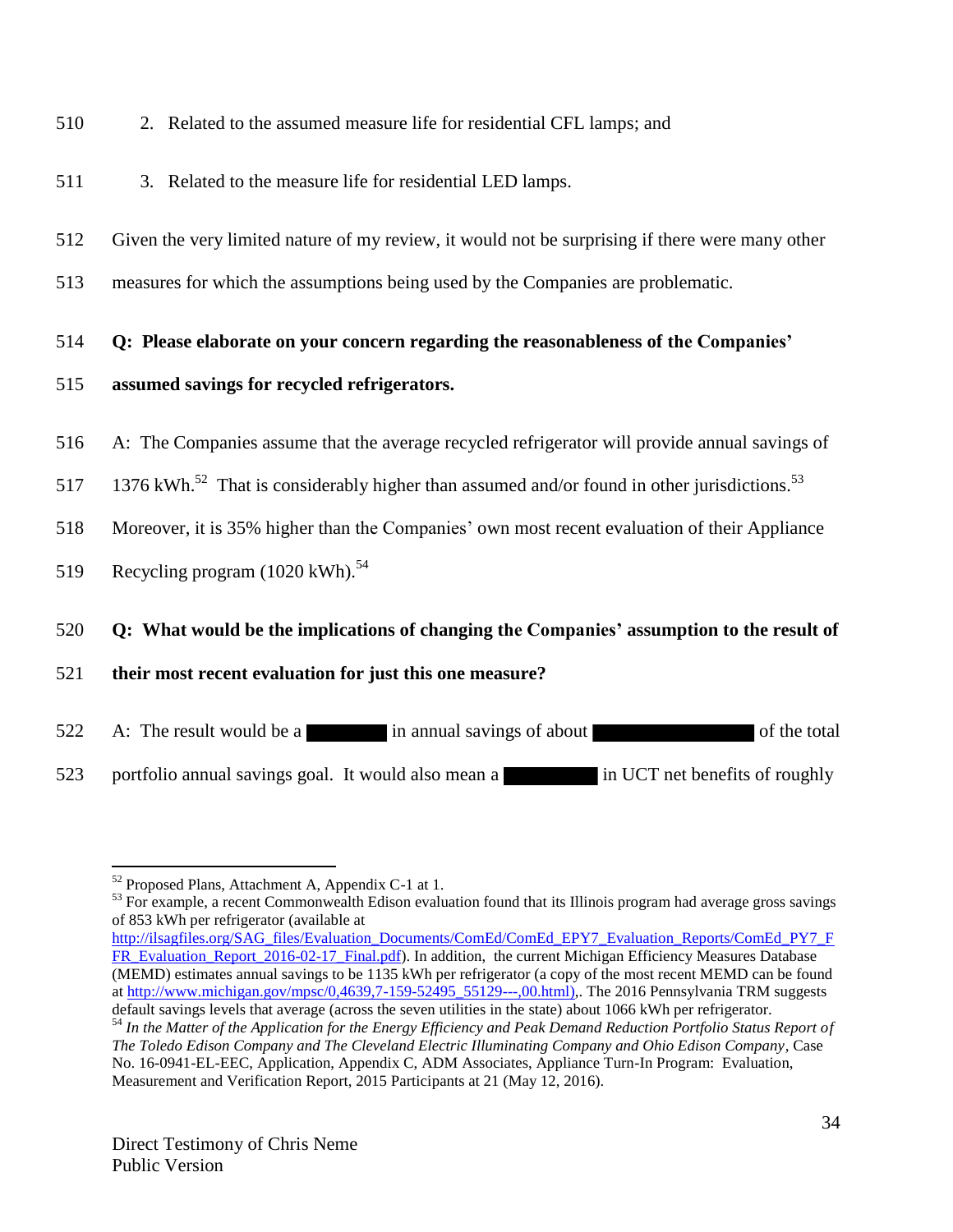$524$  over the three-year plan period.<sup>55</sup> At the highest shared savings percentage tier.

525 that would represent a in shareholder incentives of about

# 526 **Q: Please elaborate on the nature of your concern regarding the Companies' CFL measure**  527 **life assumption.**

528 A: The Companies appear to be assuming that CFLs promoted through its Energy Efficient

529 Products program have a savings life of seven years.<sup>56</sup> While that might have been reasonable a

530 few years ago, it is no longer appropriate. Federal efficiency standards under the Energy

531 Independence and Security Act (EISA) that will go into effect in 2020 will effectively require all

532 new general service screw-based lamps to be as efficient as CFLs. Since the average baseline

533 lamp being replaced by a CFL has a life that is much shorter than that of CFLs (or LEDs), that

534 means that savings from new standard CFLs installed this year (or next year, or the year after

535 that) will all effectively end in 2020. Put another way, rather than seven years as the Companies

536 are currently using, the appropriate measure life for a standard CFL installed in the 2017, 2018

537 and 2019 portfolio years should be assumed to be three years, two years and one year,

538 respectively.

 $\overline{a}$ <sup>55</sup> This estimate was developed by comparing: (A) the net present value of the benefits for the measure under the Companies' assumptions about avoided costs (*see* Exhibit CN-10), per unit savings and measure life (based on Proposed Plans, Attachment A, Appendix C-1) and participation rates (based on Proposed Plans, Attachment A, Appendix C-2); to (B) the net present value with only the per unit savings changed as suggested in my testimony (*see* Exhibit CN-12). Note that this estimate, like other estimates of measure specific net benefits provided later in this testimony, is approximate because it was developed using a simplifying assumption that savings occur evenly across all twelve months of the year. In reality, the savings profile of refrigerators, lighting and some other end uses have some seasonal variation which can affect the value of savings because avoided energy costs also vary seasonally. However, sensitivity analyses suggest that this simplifying assumption would not have a major impact for the measures I analyzed.

<sup>56</sup> Proposed Plans, Attachment A, Appendix C-1 at 2 of 8.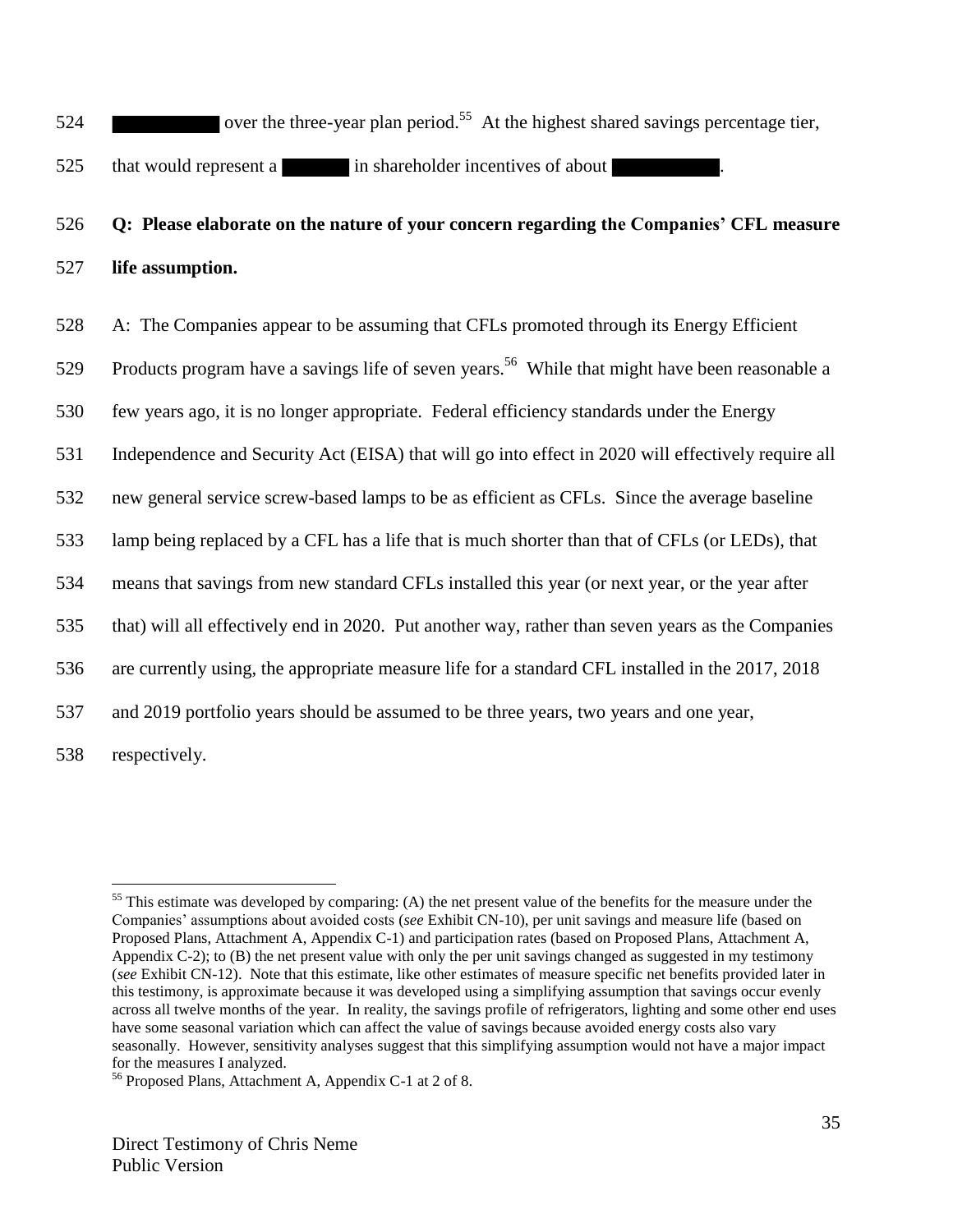- This is precisely the approach recommended by the national "Uniform Methods Project," a
- national effort designed to bring best practice consistency to energy savings estimation and
- evaluation:
- *Bulbs expected to be in use in 2020 and beyond will be affected by the EISA backstop provision mentioned in Section 1. The life cycle savings of CFLs, therefore, should either terminate for any remaining years in the expected life beginning in mid-2020, or be substantially reduced after 2020 to account for the backstop provision. Similarly, the life cycle savings for LEDs should incorporate this upcoming baseline change.<sup>57</sup>*
- It is also the approach that the current Illinois TRM takes with respect to standard CFLs:
- *A provision in the EISA regulations requires that by January 1, 2020, all lamps meet efficiency criteria of at least 45 lumens per watt, in essence making the baseline equivalent to a current day CFL. Therefore the measure life (number of years that savings should be claimed) should be reduced once the assumed lifetime of the bulb exceeds 2020.<sup>58</sup>*
- With respect to CFLs installed in interior locations, the Illinois TRM goes on to say that:
- *The expected measure life (number of years that savings should be claimed) for bulbs installed June 2012 – May 2015 is assumed to be 5.2 years. For bulbs installed June 2015 – May 2016, this would be reduced to 5 years and then for every subsequent year*
- *should be reduced by one year.<sup>59</sup>*
- **Q: What would be the implications of changing the Companies' measure life assumption**
- **for standard CFLs from seven years to three, two or one year (depending on the year of**
- **installation during the plan period)?**

 $\overline{a}$ 

 Illinois Statewide Technical Reference Manual for Energy Efficiency, *Residential Measures, Final*, Version 5.0, Volume 3 at 205 (February 11<sup>th</sup>, 2016, effective June 1<sup>st</sup>, 2016), available at

http://ilsagfiles.org/SAG\_files/Technical\_Reference\_Manual/Version\_5/Final/IL-

TRM\_Effective\_060116\_v5.0\_Vol\_3\_Res\_021116\_Final.pdf. *Id*.

 Dimetrosky, Scott, Katie Parkinson and Noah Lieb, *Methods for Determining Energy Efficiency Savings for Specific Measures, Chapter 21: Residential Lighting Evaluation Protocol*, The Uniform Methods Project, published by the National Renewable Energy Laboratory (February 2015), available at http://energy.gov/sites/prod/files/2015/02/f19/UMPChapter21-residential-lighting-evaluation-protocol.pdf.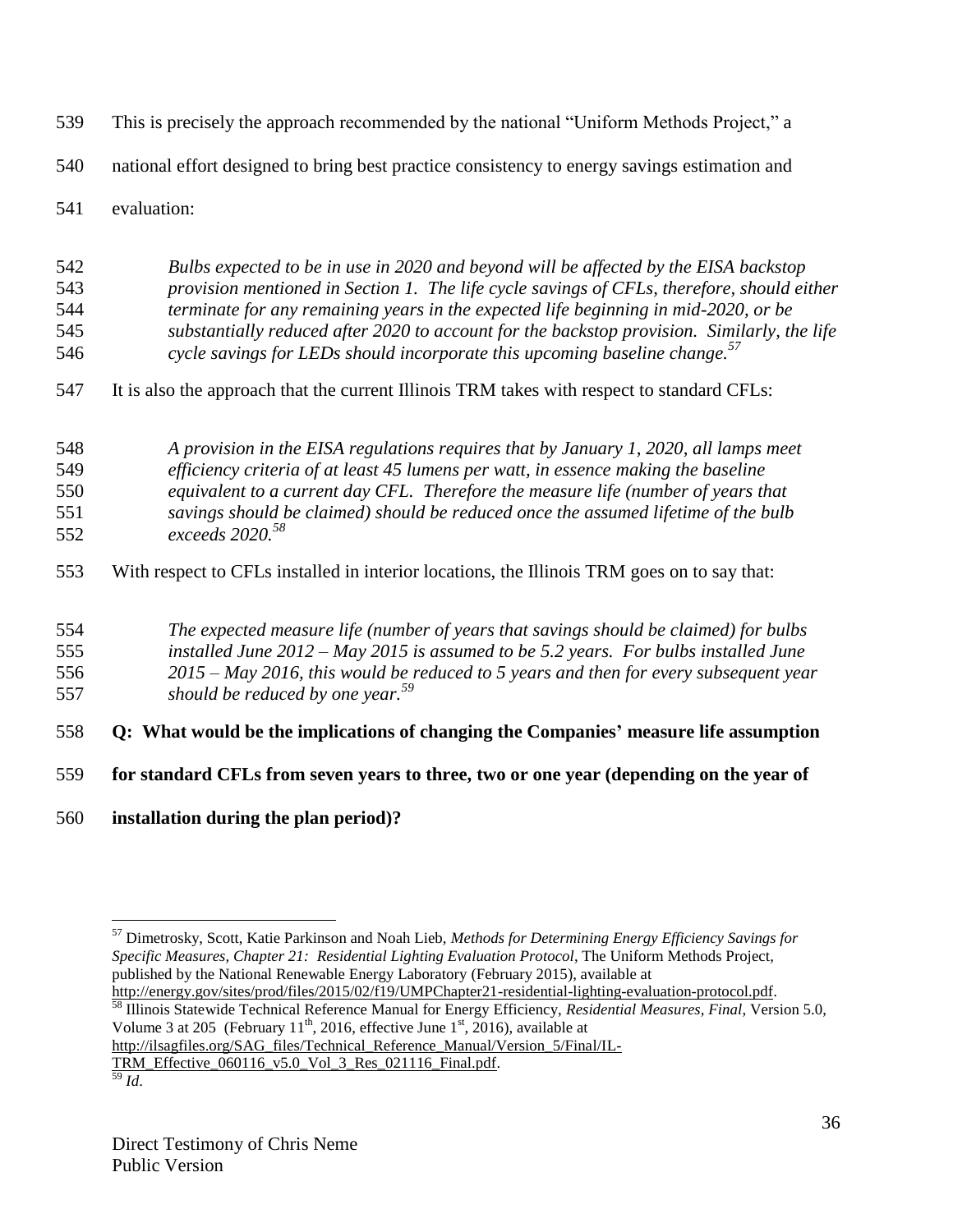A: Changing the measure life assumption would not change the annual savings level. However, it would have an important effect on UCT net benefits calculations used for estimates of shared savings. If all CFLs promoted by the Companies through the Residential Energy Efficient Products program were standard CFLs, the impact of this measure life change would be about a 565 in net benefits across all the Companies over the three-year plan.<sup>60</sup> That 566 would translate to about a in shared savings for the Companies' shareholders 567 under the shared savings tier.

 There are two clarifications that should be made about these estimates. First, they assume that all CFLs promoted by the Companies are standard, rather than specialty, CFLs. This is important because specialty products – e.g. dimmables, three-ways, candelabra-based products, etc. – are not covered by the 2020 EISA standards. Thus, assuming longer measure lives for those products is appropriate. Put another way, my estimates of reductions in UCT net benefits and shareholder incentives resulting from a lowering of CFL measure lives would need to be lowered by the percent of CFL savings the Companies are expected to get from specialty CFLs. The Companies have not forecast the proportion that would be specialty products.<sup>61</sup> Second, I have only computed the impact for CFLs moved through the Companies' Residential Energy Efficient Products program. Similar adjustments would need to be made to standard CFLs forecast to move through all other residential and business efficiency programs, including the Customer Action Programs (in the event my recommendation to exclude savings from such

 This estimate was developed by comparing: (A) the net present value of the benefits for the measure under the Companies' assumptions about avoided costs (*see* Exhibit CN-10), per unit savings and measure life (based on Proposed Plans, Attachment A, Appendix C-1) and participation rates (based on Proposed Plans, Attachment A, Appendix C-2); to (B) the net present value with only the per unit measure life changed as suggested in my testimony (*see* Exhibit CN-12).

*See* Exhibit CN-11.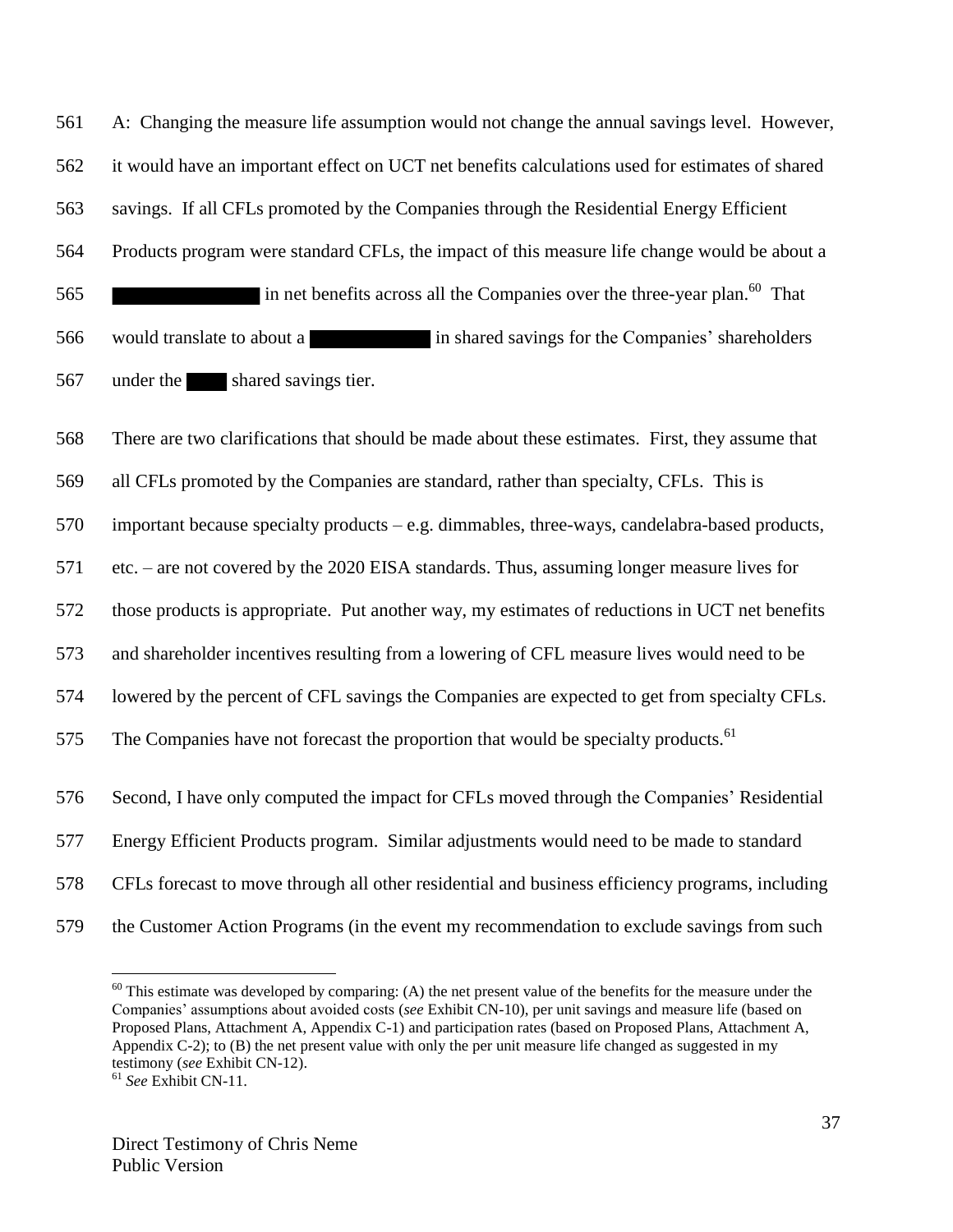programs was not implemented). I would expect that to be a non-trivial additional downward adjustment to total portfolio UCT net benefits and shareholder incentives.

# **Q: Please elaborate on the nature of your concern regarding the Companies' LED lamp measure life assumption.**

- A: It is essentially the same concern as I just described for CFLs. There is just one small
- complication for LEDs. LEDs are slightly more efficient than CFLs. Thus, while the 2020
- baseline change to a level equal to CFLs effectively means that no CFL savings should be
- assumed to continue after that date, the effect on LEDs is to eliminate only the large majority of
- savings after 2020. Put another way, the Companies should not be able to claim 37 kWh of
- 589 annual savings for 15 years for LED lamps as the Proposed Plans propose.<sup>62</sup> Rather, for LED
- lamps installed in 2017, 2018 and 2019, they should be able to claim the 37 kWh for three years,
- two years and one year, respectively, and then claim about 6 kWh (i.e. about 16% of the initial
- kWh) for the remainder of the LED life which takes place post-2020.<sup>63</sup>
- The Illinois TRM explains this "mid-life baseline adjustment" as follows:
- *During the lifetime of a standard Omnidirectional LED, the baseline incandescent/halogen bulb would need to be replaced multiple times. Since the baseline*
- *bulb changes over time (except for <300 and >2600+ lumen lamps) the annual savings*
- *claim must be reduced within the life of the measure to account for this baseline shift.*
- *For example, for 60W equivalent bulbs installed in 2014, the full savings…should be claimed for the first six years, but a reduced annual savings (…[initial first year energy*

Proposed Plans, Attachment A, Appendix C-1 at 2 of 8.

<sup>&</sup>lt;sup>63</sup> Note that I am not necessarily endorsing the 37 annual kWh assumption put forward by the Companies. I have not reviewed the reasonableness of that assumption. I use it here as a default to illustrate the impact of just changing the assumed life of full LED savings.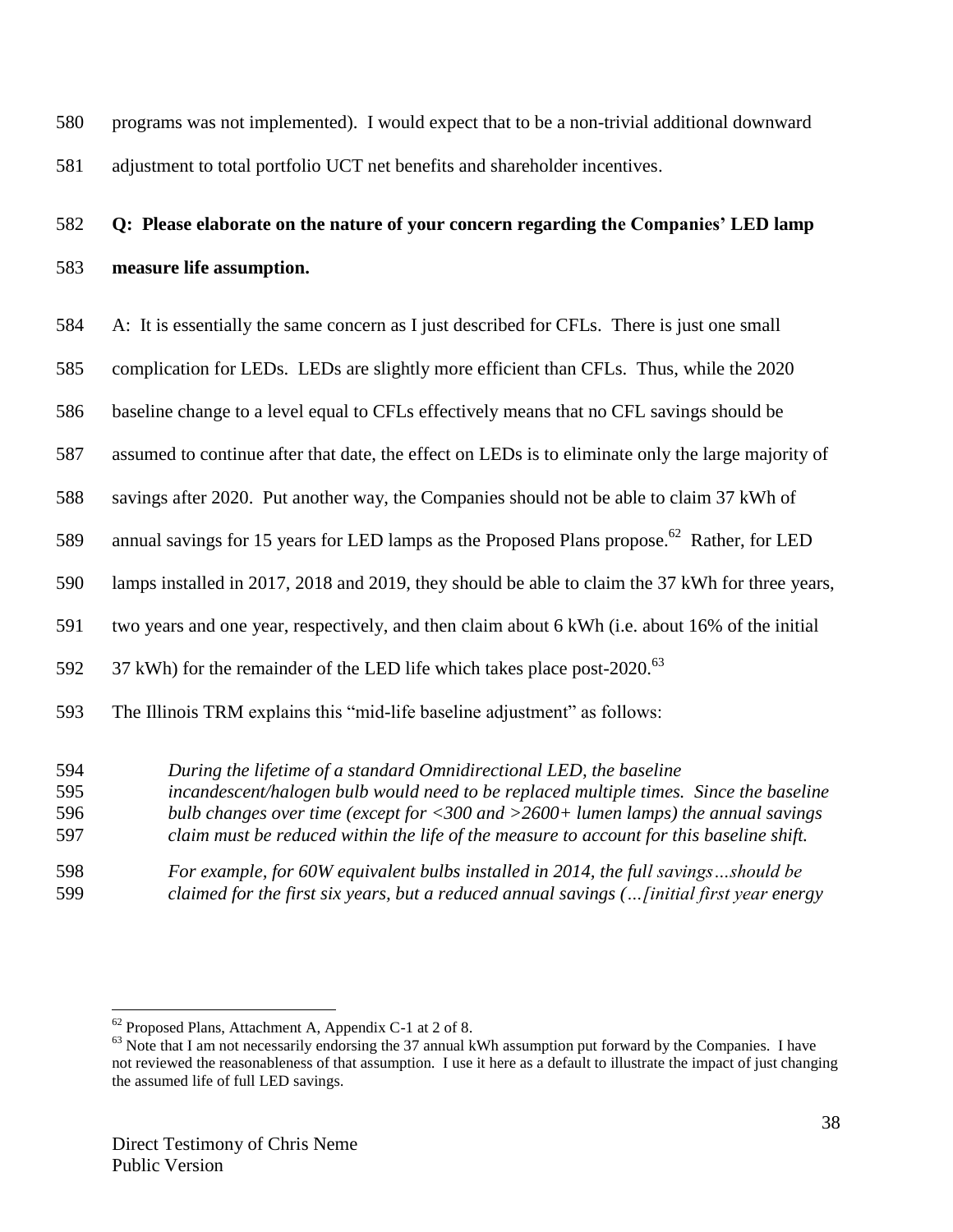*savings]…multiplied by the adjustment factor in the table below) claimed for the remainder of the measure life.<sup>64</sup>* 

| <b>Minimum</b><br><b>Lumens</b> | <b>Maximum</b><br><b>Lumens</b> | <b>LED</b><br><b>Wattage</b><br>(WattsEE) | <b>Delta Watts</b><br>2014-2019<br>(WattsEE) | <b>Delta Watts</b><br><b>Post 2020</b><br>(WattsEE) | <b>Mid Life</b><br>adjustment (made<br>from June 2020) to<br>first year savings |
|---------------------------------|---------------------------------|-------------------------------------------|----------------------------------------------|-----------------------------------------------------|---------------------------------------------------------------------------------|
| 1490                            | 2600                            | 37.2                                      | 34.8                                         | 8.3                                                 | 23.8%                                                                           |
| 1050                            | 1489                            | 23.1                                      | 29.9                                         | 5.1                                                 | 17.1%                                                                           |
|                                 |                                 |                                           |                                              |                                                     |                                                                                 |
| 750                             | 1049                            | 16.4                                      | 26.6                                         | 3.6                                                 | 13.5%                                                                           |
| 310                             | 749                             | 9.6                                       | 19.4                                         | 2.1                                                 | 10.8%                                                                           |

 As you can see from the Illinois table, the portion of initial LED savings that no longer applies after 2020 varies by lamp light output level. The average remaining savings across the four categories shown is 16%, representing an 84% reduction from pre-2020 annual savings levels. **Q: What would be the implications of changing the Companies' assumptions about the life of their annual savings estimates for standard LEDs – i.e. reducing savings levels by about 84% post-2020?** A: This would not change the annual savings levels for the 2017, 2018 and 2019 program years. However, it would have a substantial effect on UCT net benefits calculations used for estimates

- of shared savings. If all LEDs promoted by the Companies through the Residential Energy
- Efficient Products program were standard LEDs, the impact of this measure life change would be
- about a in net benefits across all the Companies over the three-year plan.

 Illinois Statewide Technical Reference Manual for Energy Efficiency, *Residential Measures, Final*, Version 5.0, Volume 3 at 261.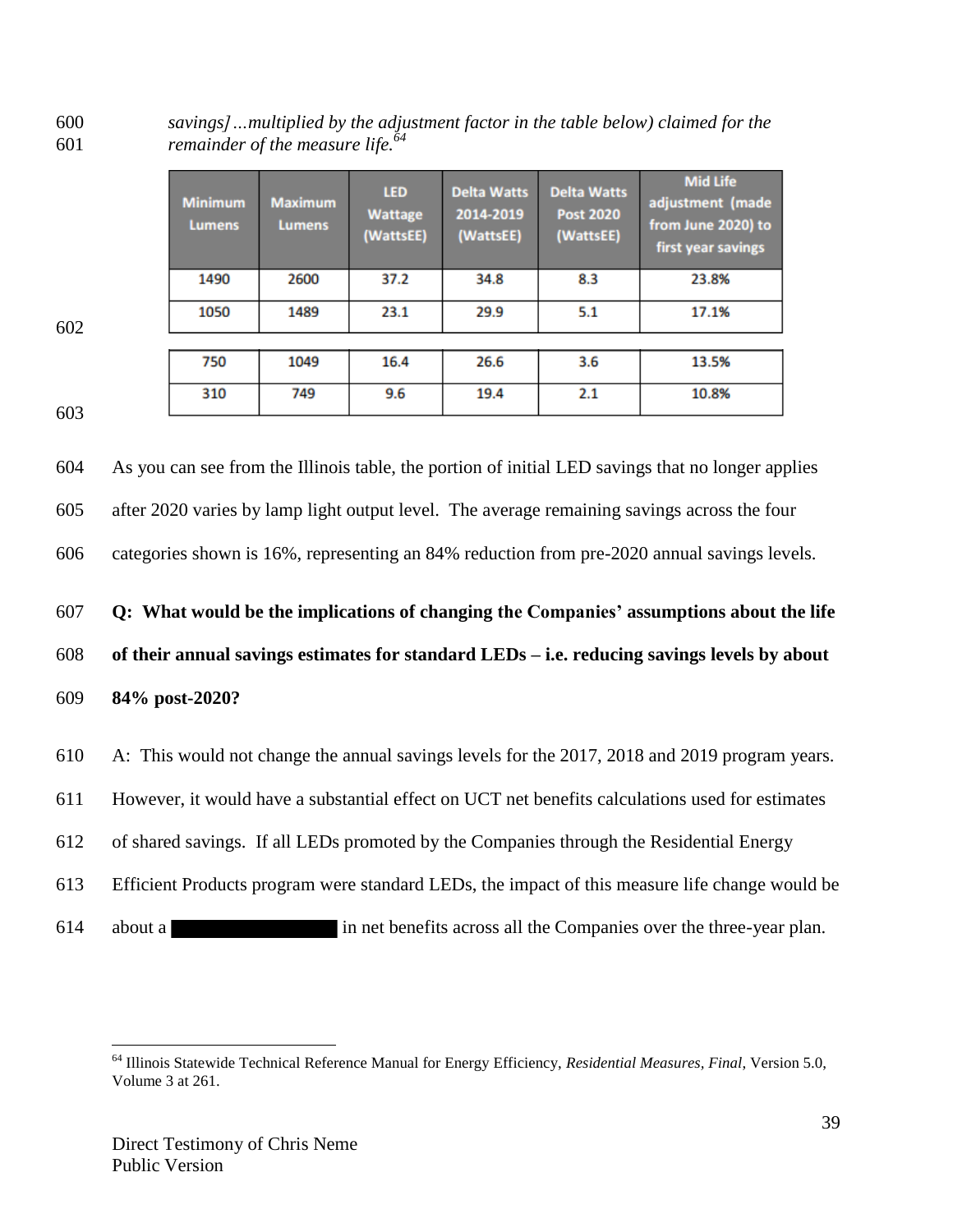- That would translate to about a in shared savings for the Companies'
- 616 shareholders under the shared savings tier.
- As with the CFL example discussed above, there are two clarifications that should be made about
- these estimates. First, my estimates of reductions in UCT net benefits and shareholder incentives
- resulting from a reduction in the life LED savings would need to be lowered by the percent of
- LED savings the Companies are expecting to get from specialty LEDs. Second, I have only
- computed the impact for LEDs moved through the Companies' Residential Energy Efficient
- Products program; similar adjustments would need to be made to standard LEDs forecast to
- move through all other residential and business efficiency programs, including the Customer
- Action Programs (in the event my recommendation to exclude savings from such programs was
- not implemented).

 This estimate was developed by comparing: (A) the net present value of the benefits for the measure under the Companies' assumptions about avoided costs (*see* Exhibit CN-10), per unit savings and measure life (based on Proposed Plans, Attachment A, Appendix C-1) and participation rates (based on Proposed Plans, Attachment A, Appendix  $C-2$ ); to  $(B)$  the net present value with only the per unit measure life changed as suggested in my testimony (*see* Exhibit CN-12).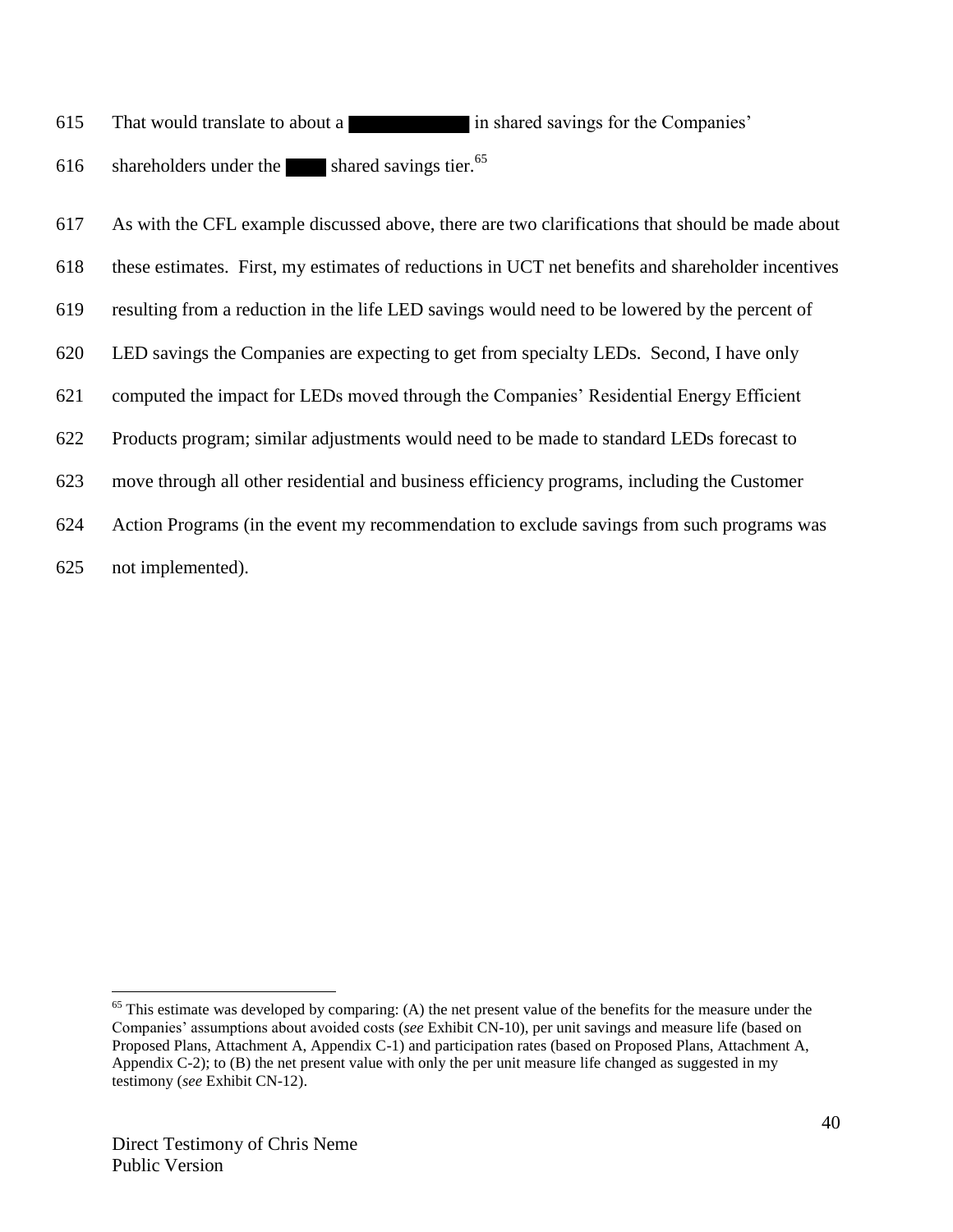# <span id="page-40-0"></span>VI. RECOMMENDATIONS

# **Q: Please summarize the recommendations you have for improving the Companies' Proposed Plans to address the concerns you have raised.**

A: I offer the following recommendations to the Commission:

#### 1. **Changes to the Companies' Proposed Shared Savings Mechanism**

 a. Make the annual savings level at which the Companies trigger earning of any shared savings equal to each Company's share of the 800,000 MWh goal (adjusted for opt-outs) that was established in the ESP IV Stipulation and to which they committed in their Proposed Plans. The shared savings "tiers," compliance percentages and incentive percentages would all be pegged to that goal, such that the maximum 13% shared savings for Tier 5 would be earned once a Company had achieved at least 115% of its portion of a 920,000 MWh (adjusted for opt outs) savings level.

- b. Exclude from any shared savings calculations the savings (and costs) associated with all
- Customer Action Programs, the Mercantile Customer Program, the ESID program and any
- other programs whose savings the Companies will have had no material role in producing.
- c. Require that the impacts of all non-cost effective programs be included in the shared savings calculation.
- 

### **2. Changes to Portfolio and Program Designs to Reflect Best Practices**

- a. Eliminate all standard CFLs from all efficiency programs; they should be replaced with
- standard LEDs.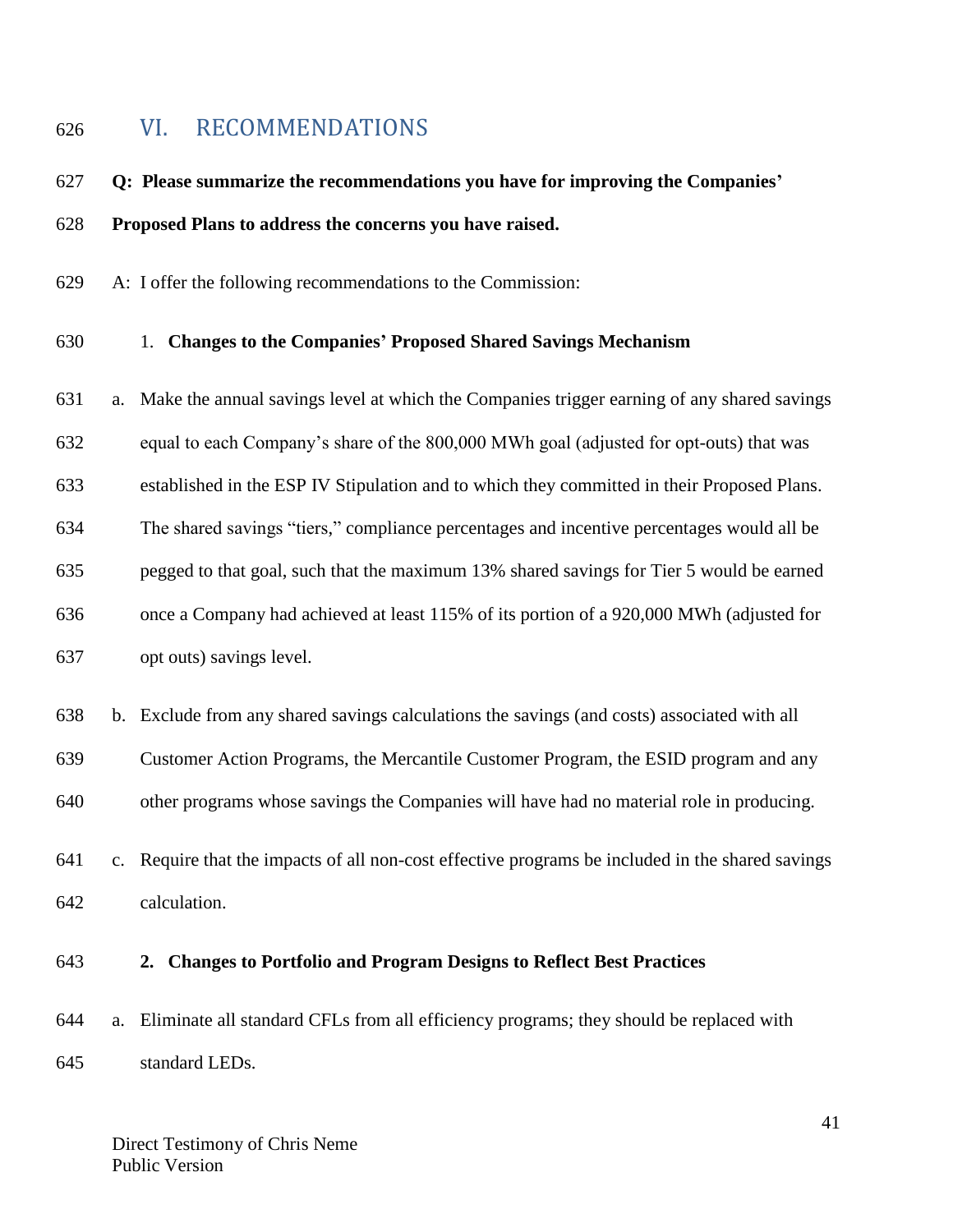b. Require that, starting in 2017, the Companies jointly use midstream or upstream incentive approaches to promoting at least two different non-lighting efficiency measures. Efficient circulator pumps would be one good option; there are many others (particularly HVAC and water heating measures). If such "tests" of the concept prove effective, then the Companies should be required to apply this best practice approach to other measures during the 2017 to 2019 plan period.

 c. Require that the Companies commit, wherever feasible, to joint delivery with gas utilities of all aspects of at least their Energy Efficient Homes and Low Income Energy Efficiency programs.

**3. Changes to Savings Assumptions**

 a. Require that the utilities adjust their refrigerator recycling annual savings assumption to 1020 kWh.

 b. In the event that the Commission does not fully adopt the recommendation in VI.2.a to eliminate all standard CFLs from the Companies' Proposed Plans, make clear that the Companies will not be able to claim any benefits beyond 2020 for standard CFLs, to account for the impacts of 2020 federal lighting efficiency standards, in their computation of shared savings.

 c. Make clear the Companies will need to reduce their estimated savings for standard LEDs to 6 kWh per year post-2020 (for all such products installed during the 2017 to 2019 plan period), to account for the impacts of 2020 federal lighting efficiency standards, in their computation of shared savings.

Direct Testimony of Chris Neme Public Version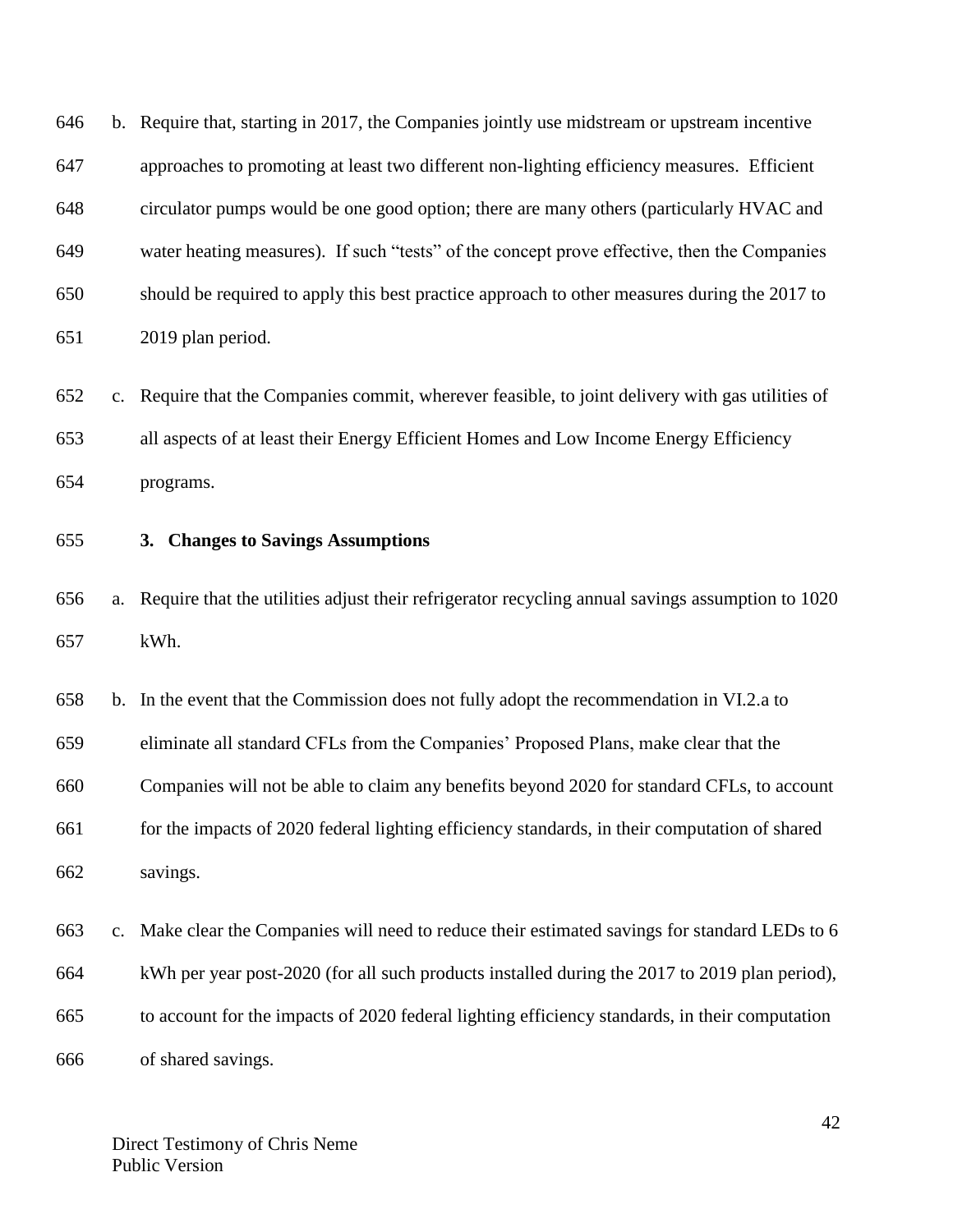- d. Commit to a docketed process to solicit stakeholder comment and update the Ohio TRM by mid-2017.
- e. Commit to adopting a process for subsequent annual updates to the Ohio TRM by mid-2017.
- f. Commit to adopting clear guidelines regarding when the Ohio TRM must be used and when
- or under what conditions deviation from its assumptions is permissible.
- **Q: Does this conclude your testimony?**
- A: Yes.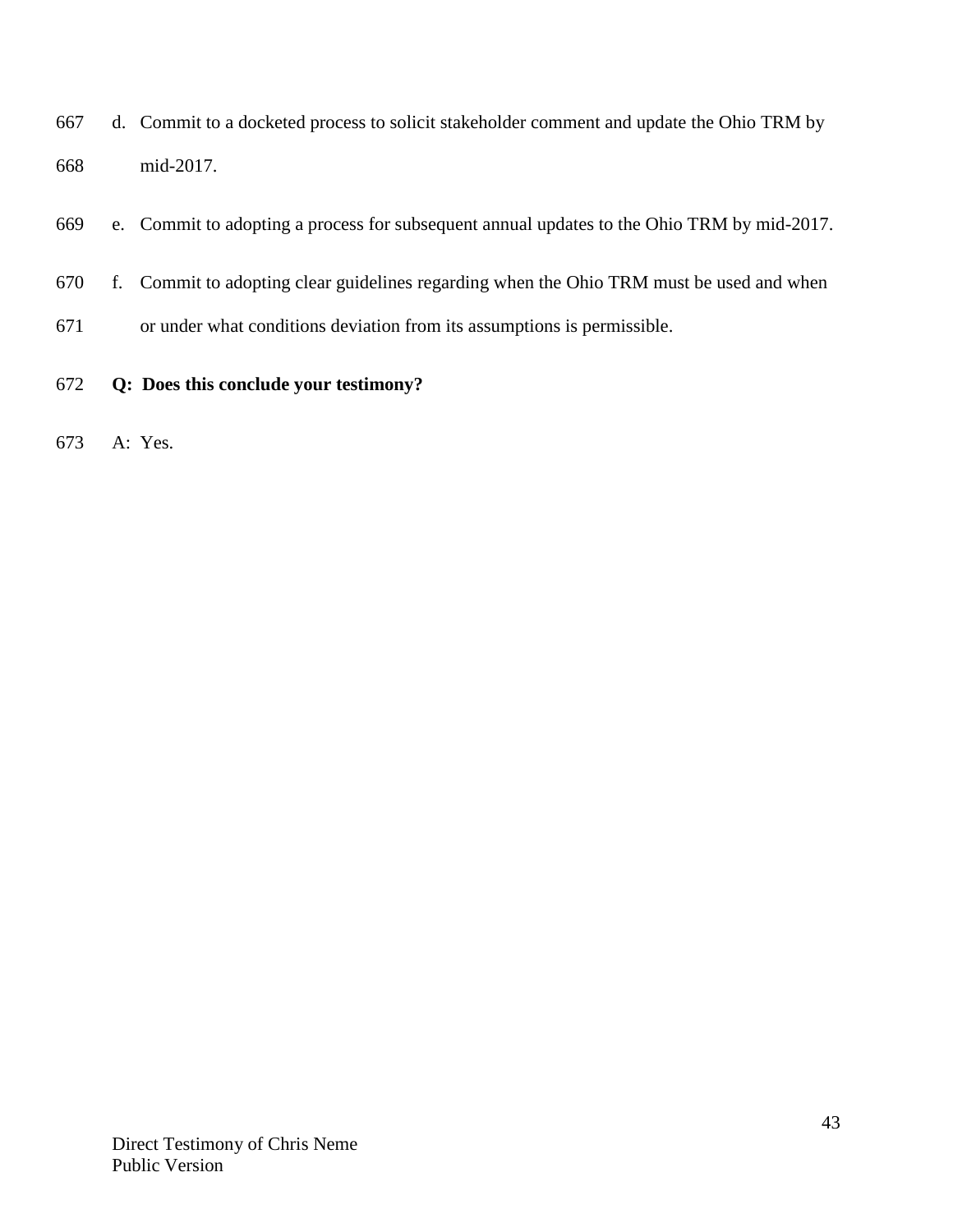### **CERTIFICATE OF SERVICE**

I certify that a copy of the foregoing Direct Testimony of Chris Neme (Redacted Version), filed on behalf of the Natural Resources Defense Council has been served via electronic mail upon the following counsel of record, this  $13<sup>th</sup>$  day of September, 2016:

[cdunn@firstenergycorp.com](mailto:cdunn@firstenergycorp.com) [burkj@firstenergycorp.com](mailto:burkj@forstenergycorp.com) [demiraye@firstenergycorp.com](mailto:demiraye@firstenergycorp.com) kjklaw@yahoo.com [mpritchard@mwncmh.com](mailto:mpritchard@mwncmh.com) [tdougherty@theoec.org](mailto:tdougherty@theoec.org) [jfinnigan@edf.org](mailto:jfinnigan@edf.org) [mfleisher@elpc.org](mailto:mfleisher@elpc.org) [kfield@elpc.org](mailto:kfield@elpc.org) [cmooney@ohiopartners.org](mailto:cmooney@ohiopartners.org) [Bojko@carpenterlipps.com](mailto:Bojko@carpenterlipps.com) [Ghiloni@carpenterlipps.com](mailto:Ghiloni@carpenterlipps.com) [Christopher.healey@NRDC.ohio.gov](mailto:Christopher.healey@occ.ohio.gov) [dstinson@bricker.com](mailto:dstinson@bricker.com) callwein@keglerbrown.com gpoulos@enernoc.com sechler@carpenterlipps.com joliker@igsenergy.com

> /s/ Robert Dove Robert Dove